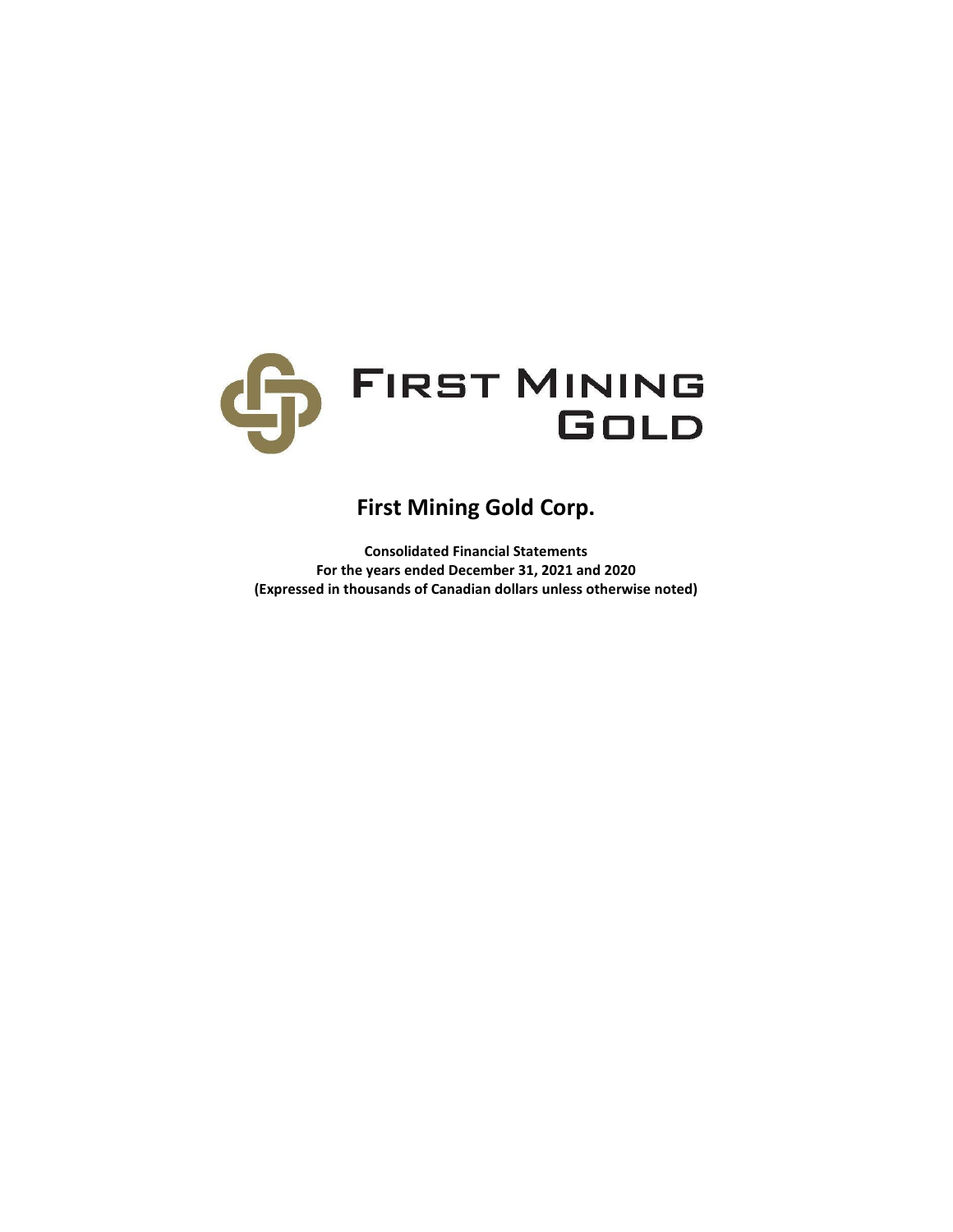

# Report of Independent Registered Public Accounting Firm

To the Shareholders and Board of Directors of First Mining Gold Corp.

# **Opinion on the Financial Statements**

We have audited the accompanying consolidated statements of financial position of First Mining Gold Corp. and its subsidiaries (together, the Company) as of December 31, 2021 and 2020, and the related consolidated statements of net loss and comprehensive income (loss), cash flows and changes in equity for the years then ended, including the related notes (collectively referred to as the consolidated financial statements). In our opinion, the consolidated financial statements present fairly, in all material respects, the financial position of the Company as of December 31, 2021 and 2020, and its financial performance and its cash flows for the years then ended in conformity with International Financial Reporting Standards as issued by the International Accounting Standards Board.

# **Basis for Opinion**

These consolidated financial statements are the responsibility of the Company's management. Our responsibility is to express an opinion on the Company's consolidated financial statements based on our audits. We are a public accounting firm registered with the Public Company Accounting Oversight Board (United States) (PCAOB) and are required to be independent with respect to the Company in accordance with the U.S. federal securities laws and the applicable rules and regulations of the Securities and Exchange Commission and the PCAOB.

We conducted our audits of these consolidated financial statements in accordance with the standards of the PCAOB. Those standards require that we plan and perform the audit to obtain reasonable assurance about whether the consolidated financial statements are free of material misstatement, whether due to error or fraud.

Our audits included performing procedures to assess the risks of material misstatement of the consolidated financial statements, whether due to error or fraud, and performing procedures that respond to those risks. Such procedures included examining, on a test basis, evidence regarding the amounts and disclosures in the consolidated financial statements. Our audits also included evaluating the accounting principles used and significant estimates made by management, as well as evaluating the overall presentation of the consolidated financial statements. We believe that our audits provide a reasonable basis for our opinion.

# **/s/PricewaterhouseCoopers LLP**

Chartered Professional Accountants

Vancouver, Canada March 24, 2022

We have served as the Company's auditor since 2017.

PricewaterhouseCoopers LLP PricewaterhouseCoopers Place, 250 Howe Street, Suite 1400, Vancouver, British Columbia, Canada V6C 3S7 T: +1 604 806 7000, F: +1 604 806 7806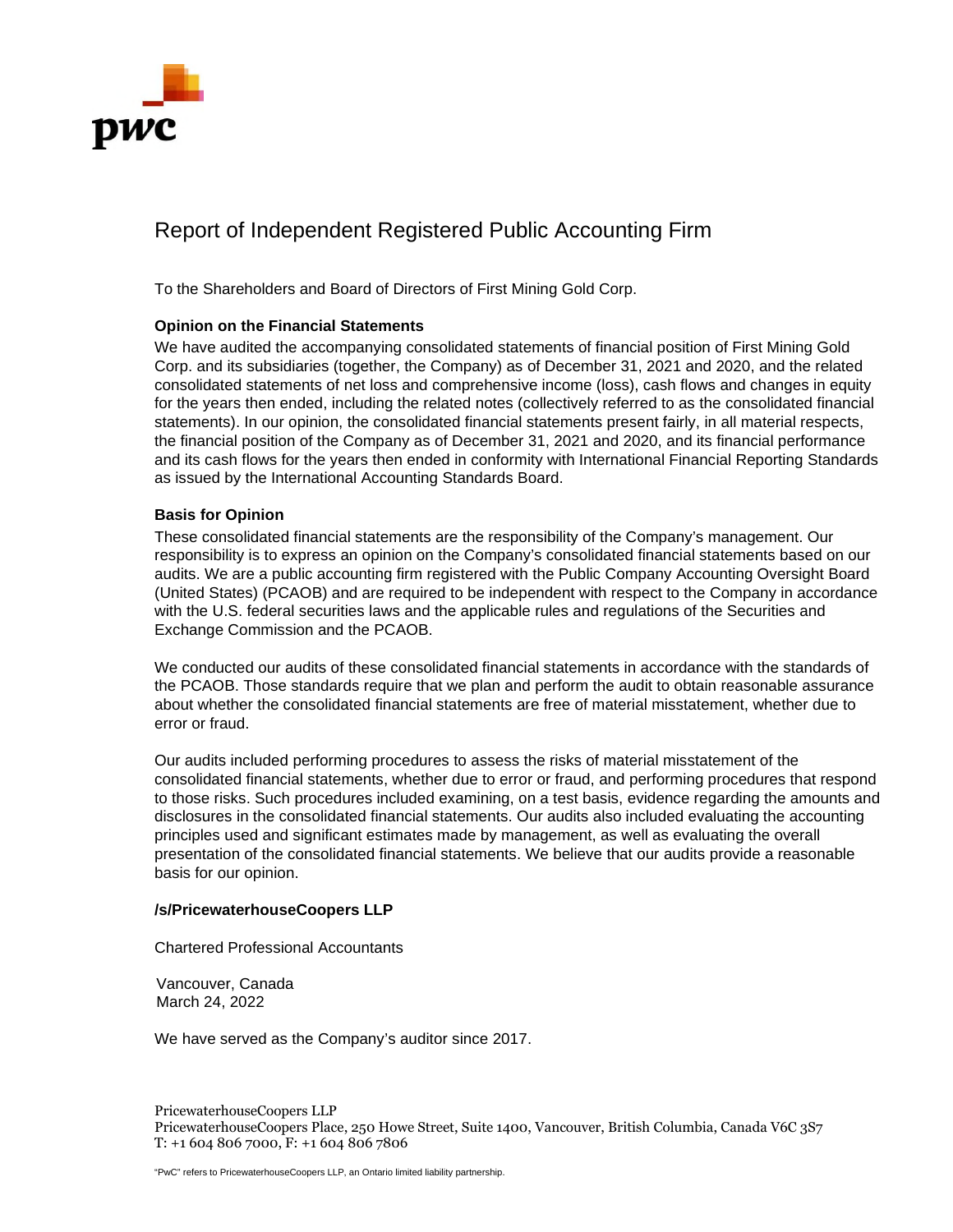# **FIRST MINING GOLD CORP.**  CONSOLIDATED STATEMENTS OF FINANCIAL POSITION AS AT DECEMBER 31, 2021 AND 2020

(Expressed in thousands of Canadian dollars, except share and per share amounts)

|                                                                  | December 31,<br>2021 | December 31,<br>2020 |
|------------------------------------------------------------------|----------------------|----------------------|
| <b>ASSETS</b>                                                    |                      |                      |
| Current                                                          |                      |                      |
| Cash and cash equivalents                                        | \$<br>29,516         | \$<br>28,901         |
| Investments (Note 4)                                             | 13,386               | 18,425               |
| Prepaid expenses, accounts and other receivables (Note 5)        | 1,009                | 2,700                |
| <b>Total current assets</b>                                      | 43,911               | 50,026               |
|                                                                  |                      |                      |
| <b>Non-current</b>                                               |                      |                      |
| Mineral properties (Note 6)                                      | 170,017              | 179,429              |
| Investment in Treasury Metals Inc. (Note 7)                      | 15,400               | 63,812               |
| Investment in PC Gold Inc. (Note 8)                              | 21,570               |                      |
| Investment in Big Ridge Gold Corp. (Note 9)                      | 1,491                |                      |
| Mineral property investments (Note 10)                           | 6,435                | 6,726                |
| Property and equipment                                           | 1,086                | 570                  |
| Other assets                                                     | 399                  | 650                  |
| <b>Total non-current assets</b>                                  | 216,398              | 251,187              |
| <b>TOTAL ASSETS</b>                                              | \$<br>260,309        | \$<br>301,213        |
| <b>LIABILITIES</b>                                               |                      |                      |
| Current                                                          |                      |                      |
| Accounts payable and accrued liabilities (Note 12)               | \$<br>4,491          | \$<br>2,013          |
| Current portion of lease liability                               | 127                  | 112                  |
| Provision for Pickle Crow reclamation funding (Note 6(b))        | 990                  |                      |
| Current portion of environmental reclamation provision (Note 13) |                      | 250                  |
| Option - PC Gold (Note 6(b))                                     | 4,347                | 4,410                |
| Obligation to distribute investments (Note 7)                    |                      | 34,040               |
| <b>Total current liabilities</b>                                 | 9,955                | 40,825               |
| <b>Non-current</b>                                               |                      |                      |
| Lease liability                                                  | 315                  | 442                  |
| Environmental reclamation provision (Note 13)                    |                      | 3,133                |
| Silver Stream derivative liability (Note 11)                     | 26,114               | 13,260               |
| <b>Total non-current liabilities</b>                             | 26,429               | 16,835               |
| <b>TOTAL LIABILITIES</b>                                         | 36,384               | 57,660               |
| <b>SHAREHOLDERS' EQUITY</b>                                      |                      |                      |
| Share capital (Note 14)                                          | 318,499              | 317,167              |
| Warrant and share-based payment reserve (Note 14)                | 47,282               | 44,648               |
| Accumulated other comprehensive gain (loss)                      | 410                  | (1, 392)             |
| Accumulated deficit                                              | (142, 266)           | (116, 870)           |
| Total shareholders' equity                                       | 223,925              | 243,553              |
| TOTAL LIABILITIES AND SHAREHOLDERS' EQUITY                       | \$<br>260,309        | \$<br>301,213        |

Subsequent events (Note 22)

The consolidated financial statements were approved by the Board of Directors:

Signed: "Keith Neumeyer", Director Signed: "Raymond Polman", Director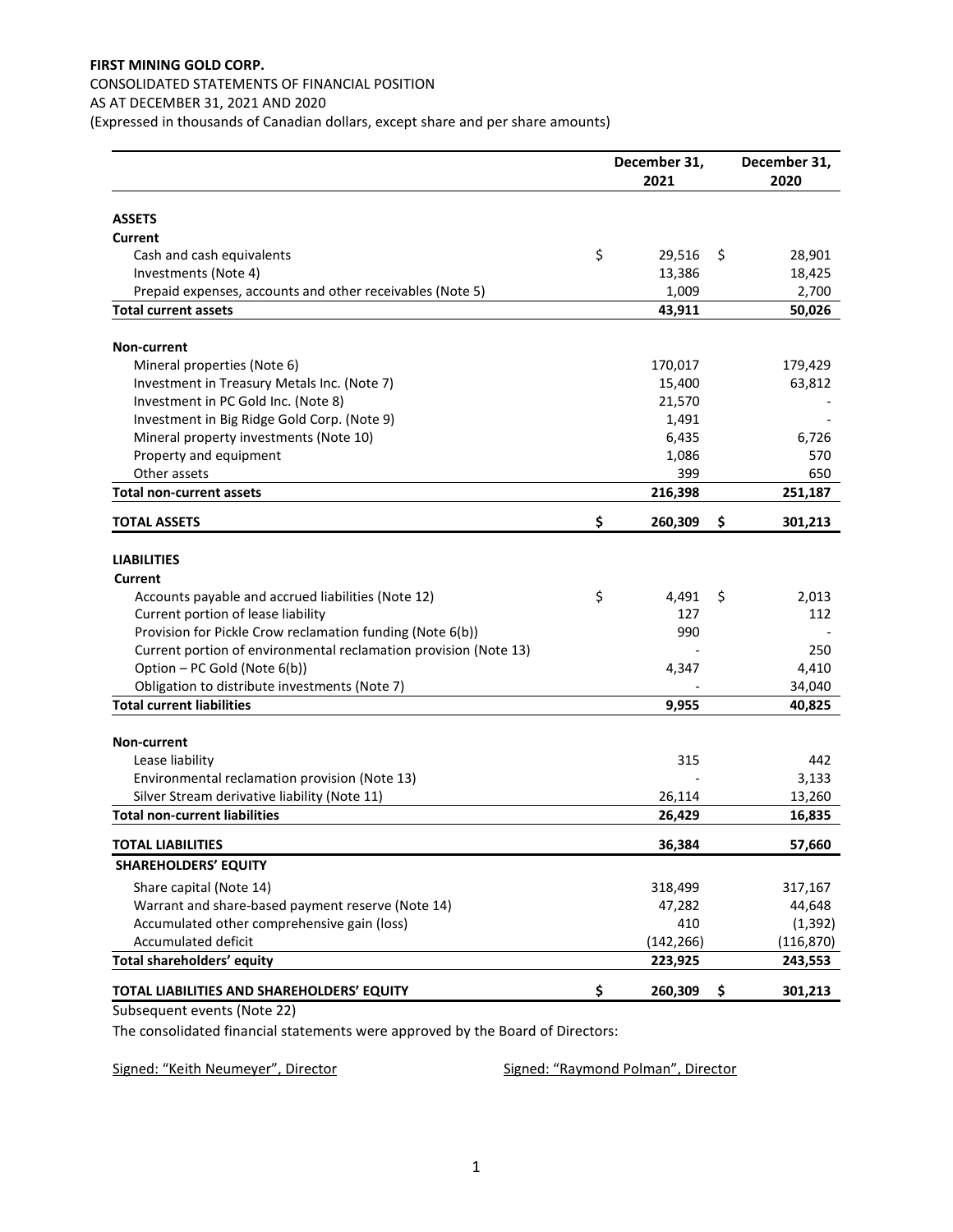# CONSOLIDATED STATEMENTS OF NET LOSS AND COMPREHENSIVE INCOME (LOSS) FOR THE YEARS ENDED DECEMBER 31, 2021 AND 2020

(Expressed in thousands of Canadian dollars, except share and per share amounts)

|                                                                      | Year ended December 31, |             |    |             |  |  |
|----------------------------------------------------------------------|-------------------------|-------------|----|-------------|--|--|
|                                                                      |                         | 2021        |    | 2020        |  |  |
| <b>OPERATING EXPENSES (Note 15)</b>                                  |                         |             |    |             |  |  |
| General and administration                                           | \$                      | 6.265       | \$ | 3,573       |  |  |
| Exploration and evaluation                                           |                         | 960         |    | 812         |  |  |
| Investor relations and marketing communications                      |                         | 2,247       |    | 1,111       |  |  |
| Corporate development and due diligence                              |                         | 509         |    | 468         |  |  |
| Impairment of non-current assets (Note 7(c))                         |                         | 24,304      |    | 24,870      |  |  |
| Loss from operational activities                                     |                         | (34, 285)   |    | (30, 834)   |  |  |
| <b>OTHER ITEMS</b>                                                   |                         |             |    |             |  |  |
| Gain on deconsolidation of subsidiary (Note 6(b))                    |                         | 8,830       |    |             |  |  |
| Fair value loss on Silver Stream liability (Note 11)                 |                         | (3,046)     |    | (5,882)     |  |  |
| Investments fair value (loss) gain (Note 4)                          |                         | (4, 210)    |    | 765         |  |  |
| Foreign exchange (loss) gain                                         |                         | (99)        |    | 329         |  |  |
| Other expenses                                                       |                         | (98)        |    | (114)       |  |  |
| Interest and other income                                            |                         | 422         |    | 184         |  |  |
| Loss on disposal of subsidiaries                                     |                         |             |    | (296)       |  |  |
| Loss before income taxes and equity income                           | \$                      | (32, 486)   | s  | (35, 848)   |  |  |
| Deferred income tax recovery (Note 17)                               |                         |             |    | 1,587       |  |  |
| Equity (loss) income and dilution impacts of equity accounted        |                         |             |    |             |  |  |
| investments (Note 7)                                                 |                         | (5,864)     |    | 1,446       |  |  |
| Net loss for the year                                                | \$                      | (38, 350)   | \$ | (32, 815)   |  |  |
| <b>OTHER COMPREHENSIVE INCOME (LOSS)</b>                             |                         |             |    |             |  |  |
| Items that will not be reclassified to net income or (loss):         |                         |             |    |             |  |  |
| Investments fair value gain (Note 4)                                 |                         | 2,094       |    | 1,611       |  |  |
| Mineral property investments fair value (loss) gain                  |                         |             |    |             |  |  |
| (Note 10)                                                            |                         | (293)       |    | 1,329       |  |  |
| Items that may be reclassified to net (loss) or income:              |                         |             |    |             |  |  |
| Currency translation adjustment of foreign                           |                         |             |    |             |  |  |
| subsidiaries                                                         |                         | 1           |    | (10)        |  |  |
| Recycling of currency translation adjustment on disposal of foreign  |                         |             |    |             |  |  |
| subsidiaries                                                         |                         |             |    | (673)       |  |  |
| Other comprehensive income                                           |                         | 1,802       |    | 2,257       |  |  |
| Net loss and comprehensive loss for the year                         | \$                      | (36, 548)   | \$ | (30, 558)   |  |  |
| Basic and diluted loss per share (in dollars)                        | \$                      | (0.05)      | \$ | (0.05)      |  |  |
| Weighted average number of shares<br>outstanding - Basic and Diluted |                         | 698,677,526 |    | 644,940,126 |  |  |

The accompanying notes are an integral part of these consolidated annual financial statements.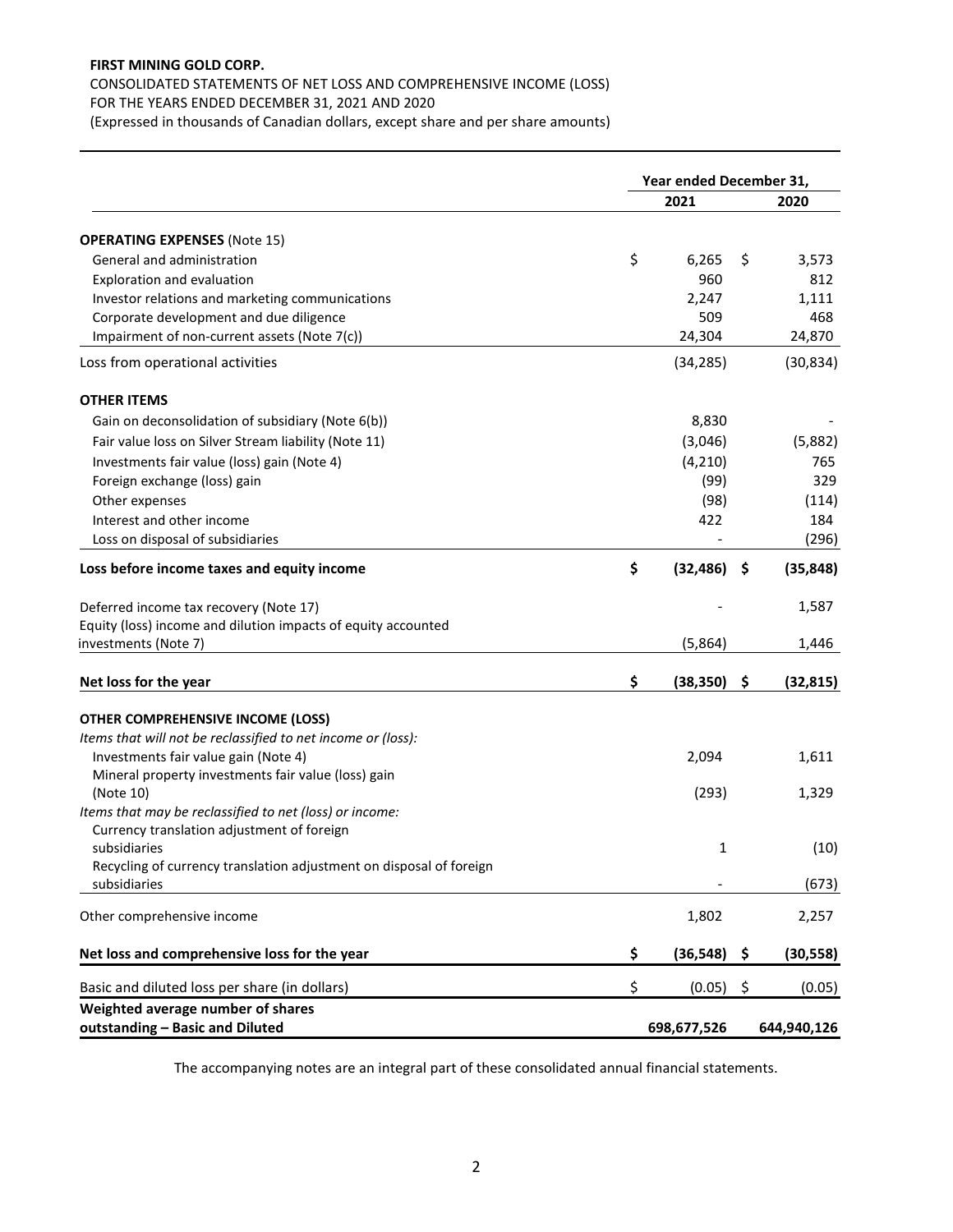# CONSOLIDATED STATEMENTS OF CASH FLOWS FOR THE YEARS ENDED DECEMBER 31, 2021 AND 2020

(Expressed in thousands of Canadian dollars, except share and per share amounts)

|                                                                  | Year ended December 31, |           |
|------------------------------------------------------------------|-------------------------|-----------|
|                                                                  | 2021                    | 2020      |
| Cash flows from operating activities                             |                         |           |
| Net loss for the year                                            | \$<br>$(38, 350)$ \$    | (32, 815) |
| Adjustments for:                                                 |                         |           |
| Gain on deconsolidation of subsidiary (Note 6)                   | (8,830)                 |           |
| Impairment of non-current assets (Note 7)                        | 24,304                  | 24,870    |
| Share-based payments (Note 14(d))                                | 1,998                   | 958       |
| Depreciation                                                     | 320                     | 305       |
| Fair value loss on Silver Stream derivative liability (Note 11)  | 3,046                   | 5,882     |
| Investments fair value loss (gain) (Note 4)                      | 4,210                   | (765)     |
| Other (income) expenses                                          | (85)                    | 129       |
| Unrealized foreign exchange loss (gain)                          | 49                      | (404)     |
| Deferred income tax recovery                                     |                         | (1, 587)  |
| Equity and dilution loss (gain) on equity accounted investments  | 5,864                   | (1, 446)  |
| Loss on disposal of subsidiaries                                 |                         | 296       |
| Operating cash flows before movements in working capital         | (7, 474)                | (4, 577)  |
| Changes in non-cash working capital items:                       |                         |           |
| Increase in accounts and other receivables                       | (18)                    | (59)      |
| (Decrease) increase in prepaid expenditures                      | (19)                    | 9         |
| (Decrease) increase in accounts payables and accrued liabilities | 1,068                   | 405       |
| Total cash used in operating activities                          | (6, 443)                | (4, 222)  |
| Cash flows from investing activities                             |                         |           |
| Mineral property expenditures (Notes 6, 7)                       | (15, 771)               | (17, 629) |
| Proceeds from sale of investments                                | 16,357                  | 4,937     |
| Property and equipment purchases                                 | (707)                   | (272)     |
| Option payments and expenditures recovered (Note 6)              | 1,968                   | 148       |
| Total cash provided by (used in) investing activities            | 1,847                   | (12, 816) |
| Cash flows from financing activities                             |                         |           |
| Net proceeds from bought deal financing                          |                         | 26,677    |
| Net proceeds from private placements                             |                         | 9,124     |
| Proceeds from Silver Stream (Note 11)                            | 4,757                   | 3,263     |
| Net proceeds from ATM program                                    |                         | 125       |
| Proceeds from exercise of warrants and stock options             | 668                     | 1,296     |
| Repayment of lease liability                                     | (112)                   | (94)      |
| Finance costs paid                                               | (50)                    | (56)      |
| Total cash provided by financing activities                      | 5,263                   | 40,335    |
| Foreign exchange effect on cash                                  | (52)                    | (298)     |
| Change in cash and cash equivalents                              | 615                     | 22,999    |
| Cash and cash equivalents, beginning                             | 28,901                  | 5,902     |
| Cash and cash equivalents, ending                                | \$<br>29,516<br>\$      | 28,901    |
| Cash                                                             | \$<br>13,593<br>\$      | 16,857    |
| Term deposits                                                    | 15,923                  | 12,044    |
| Cash and cash equivalents, ending                                | \$<br>29,516 \$         | 28,901    |

Supplemental cash flow information (Note 19)

The accompanying notes are an integral part of these consolidated annual financial statements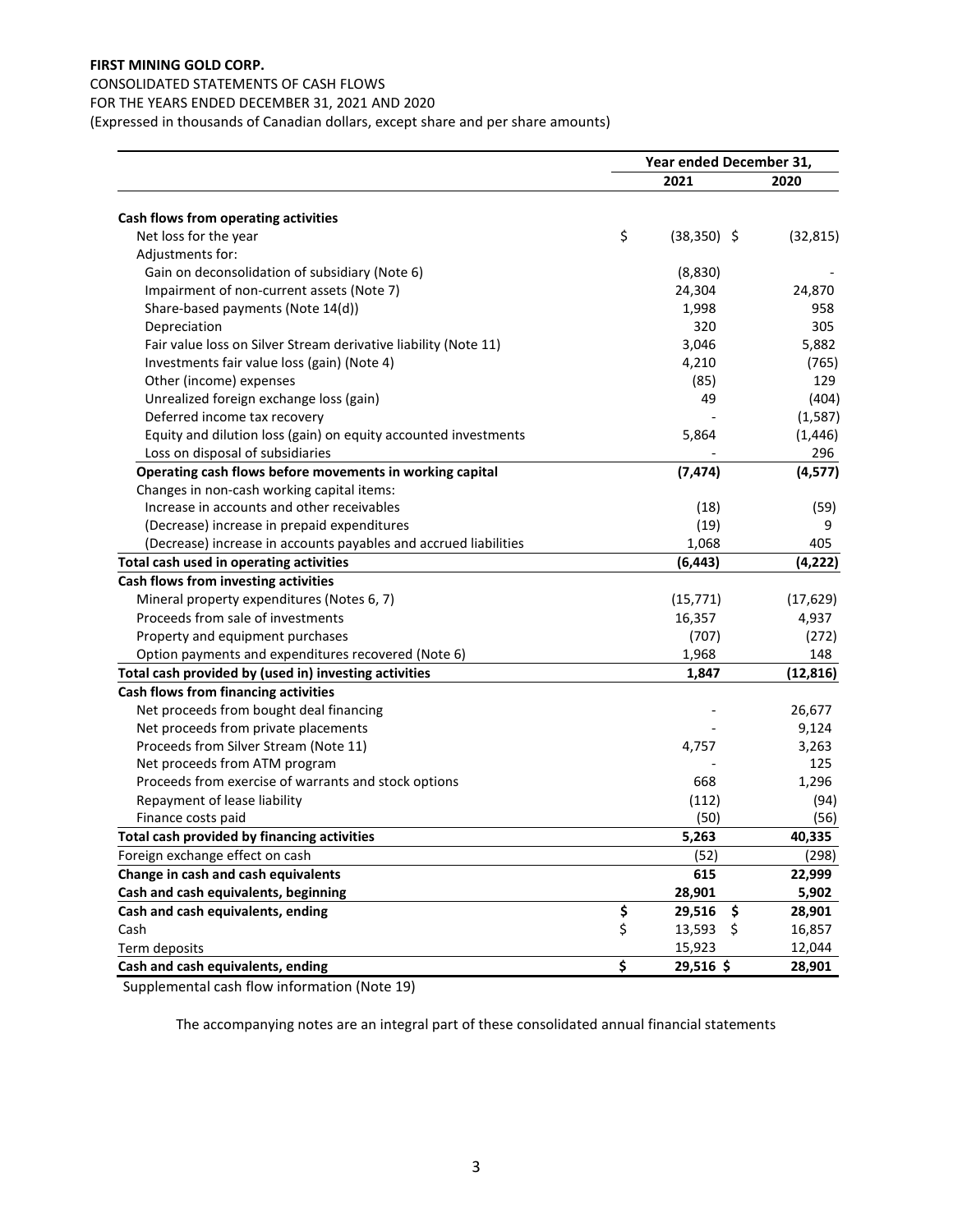# CONSOLIDATED STATEMENTS OF CHANGES IN EQUITY

FOR THE YEARS ENDED DECEMBER 31, 2021 AND 2020

(Expressed in thousands of Canadian dollars, except share and per share amounts)

|                                                                                | Number of<br>common<br>shares | Share<br>capital | Warrant<br>reserve | <b>Share-based</b><br>payment<br>reserve | Accumulated<br>other<br>comprehensive<br>income (loss) | Accumulated<br>deficit  | Total          |
|--------------------------------------------------------------------------------|-------------------------------|------------------|--------------------|------------------------------------------|--------------------------------------------------------|-------------------------|----------------|
|                                                                                |                               |                  |                    |                                          |                                                        |                         |                |
| Balance as at December 31, 2019                                                | 591,997,138 \$                | 282,666 \$       | 14,532 \$          | 18,798 \$                                | $(3,649)$ \$                                           | $(50,015)$ \$ 262,332   |                |
| Proceeds from bought deal financing                                            | 57,500,000                    | 25,339           | 3,411              |                                          |                                                        |                         | 28,750         |
| Bought deal financing share issuance costs                                     |                               | (1,821)          | (252)              |                                          |                                                        |                         | (2,073)        |
| Proceeds from private placements                                               | 40,198,095                    | 8,160            | 1,122              |                                          |                                                        |                         | 9,282          |
| Flow-through share premium liability                                           |                               | (300)            | $\overline{a}$     |                                          |                                                        |                         | (300)          |
| Private placements share issuance costs                                        |                               | (136)            | (22)               |                                          |                                                        |                         | (158)          |
| At-the-market distributions                                                    | 532,000                       | 125              |                    |                                          |                                                        |                         | 125            |
| Exercise of options (Note 14(d))                                               | 3,717,500                     | 1,817            | ÷                  | (606)                                    |                                                        |                         | 1,211          |
| Exercise of warrants (Note 14(c))                                              | 247,500                       | 98               | (13)               |                                          |                                                        |                         | 85             |
| Shares issued for prior mineral property acquisition                           | 24,220                        | 4                |                    |                                          |                                                        |                         | $\overline{4}$ |
| Shares issued on acquisition of the East Cedartree<br>claims                   | 3,000,000                     | 1,215            |                    |                                          |                                                        |                         | 1,215          |
| Warrants issued to First Majestic Silver Corp.                                 |                               |                  | 6,278              |                                          |                                                        |                         | 6,278          |
| Share-based payments                                                           |                               |                  |                    | 1,400                                    |                                                        |                         | 1,400          |
| Obligation to distribute investments                                           |                               |                  |                    |                                          |                                                        | (34,040)                | (34,040)       |
| Net loss for the year                                                          |                               |                  |                    |                                          |                                                        | (32, 815)               | (32, 815)      |
| Other comprehensive income                                                     |                               |                  |                    |                                          | 2,257                                                  |                         | 2,257          |
| Balance as at December 31, 2020                                                | 697,216,453 \$                | 317,167 \$       | 25,056 \$          | 19,592 \$                                | $(1,392)$ \$                                           | $(116,870)$ \$ 243,553  |                |
| Balance as at December 31, 2020                                                | 697,216,453 \$                | 317,167 \$       | 25,056 \$          | 19,592 \$                                | $(1,392)$ \$                                           | $(116,870)$ \$ 243,553  |                |
| Exercise of options (Note 14(d))                                               | 2,287,500                     | 841              |                    | (265)                                    |                                                        |                         | 576            |
| Exercise of warrants (Note 14(c))                                              | 265,650                       | 94               | (2)                |                                          |                                                        |                         | 92             |
| Shares issued on acquisition of Birch-uchi mineral<br>property tenure (Note 6) | 1,107,035                     | 385              |                    |                                          |                                                        |                         | 385            |
| Cameron Gold exploration agreement                                             | 25,000                        | 12               | 9                  |                                          |                                                        |                         | 21             |
| Share reduction due to expiry                                                  | (701, 579)                    |                  |                    |                                          |                                                        |                         |                |
| Share-based payments                                                           |                               |                  |                    | 2,892                                    |                                                        |                         | 2,892          |
| Obligation to distribute investments fair value<br>adjustment                  |                               |                  |                    |                                          |                                                        | 12,954                  | 12,954         |
| Loss for the period                                                            |                               |                  |                    |                                          |                                                        | (38, 350)               | (38, 350)      |
| Other comprehensive loss                                                       |                               |                  |                    |                                          | 1,802                                                  |                         | 1,802          |
| Balance as at December 31, 2021                                                | 700,200,059 \$                | 318,499 \$       | 25,063 \$          | 22,219 \$                                | 410\$                                                  | $(142, 266)$ \$ 223,925 |                |

The accompanying notes are an integral part of these consolidated annual financial statements.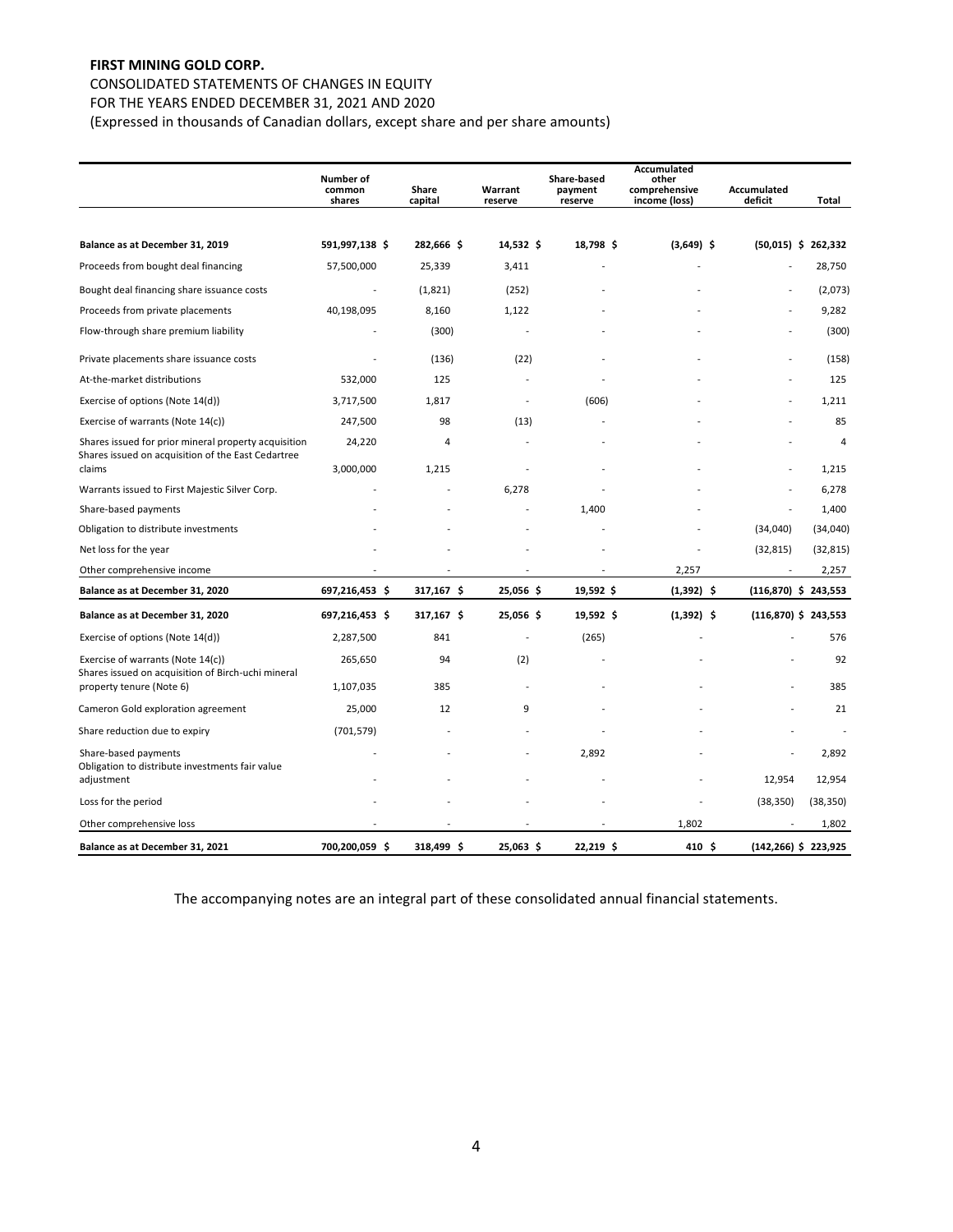# **1. NATURE OF OPERATIONS**

First Mining Gold Corp. (the "Company" or "First Mining") is a public company which is listed on the Toronto Stock Exchange (the "TSX") under the symbol "FF", on the OTCQX under the symbol "FFMGF", and on the Frankfurt Stock Exchange under the symbol "FMG". The Company's head office and principal address is Suite 2070 – 1188 West Georgia Street, Vancouver, British Columbia, Canada, V6E 4A2. First Mining was incorporated on April 4, 2005. The Company changed its name to First Mining Gold Corp. in January 2018.

First Mining is advancing a portfolio of gold projects in Canada, with *the* most advanced project being the Springpole Gold Project in northwestern Ontario. The Company also holds a large equity position in Treasury Metals Inc. which is advancing the Goliath Gold Complex toward construction. First Mining's portfolio of gold projects in eastern Canada also includes Hope Brook (being [advanced in partnership with Big Ridge Gold](https://firstmininggold.com/news/releases/first-mining-announces-closing-of-earn-in-transaction-with-big-ridge-gold) Corp.), Cameron, Duparquet, Duquesne, and Pitt gold projects. In addition, the Company holds a 30% interest in the PC Gold Inc. legal entity which holds the Pickle Crow gold project (being [advanced by Auteco Minerals](https://can01.safelinks.protection.outlook.com/?url=https%3A%2F%2Fwww.firstmininggold.com%2Fnews%2Freleases%2Ffirst-mining-partners-with-auteco-to-advance-its-pickle-crow-gold-project&data=02%7C01%7Cspiros%40firstmininggold.com%7Cfd619baf467243ac240108d84fc21453%7C3564d7a87e774cf9aee2f8fb0795b85e%7C0%7C0%7C637347042261240296&sdata=4T7jmXs5w440KrLTkegXHGGoD8HxJ%2FZRX9qzlYW91Ks%3D&reserved=0) Ltd).

In March 2020, the World Health Organization declared the COVID-19 outbreak a global pandemic. The Company continues to evaluate the potential impacts arising from COVID-19 on all aspects of its business. For the year ended December 31, 2021, there were no significant financial impacts on the Company.

## **2. BASIS OF PRESENTATION**

These consolidated annual financial statements have been prepared in accordance with International Financial Reporting Standards as issued by the International Accounting Standards Board ("IFRS").

These consolidated financial statements have been prepared on a historical cost basis, except for financial instruments classified as fair value through profit and loss or fair value through other comprehensive income (loss), which are stated at their fair value. The consolidated annual financial statements are presented in thousands of Canadian dollars and, unless indicated otherwise, the textual amounts are expressed in Canadian dollars and tabular amounts are expressed in thousands of Canadian dollars, in the notes.

The functional currency of the Company and its Canadian subsidiaries is the Canadian dollar while the functional currency of the Company's non-Canadian subsidiaries is the US dollar.

The accounts of subsidiaries are prepared for the same reporting period as the parent company, using consistent accounting policies. Inter-company transactions, balances and unrealized gains or losses on transactions are eliminated. The following table highlights the Company's material subsidiaries with their projects:

| Name of the<br>subsidiary             | Ownership<br>Percentage | <b>Project</b>                                                                                                                                                        | Location                        |
|---------------------------------------|-------------------------|-----------------------------------------------------------------------------------------------------------------------------------------------------------------------|---------------------------------|
| <b>Gold Canyon Resources</b><br>Inc.  | 100%                    | Springpole Gold Project ("Springpole")                                                                                                                                | Northwestern Ontario,<br>Canada |
| Coastal Gold Corp.                    | 100%                    | Hope Brook Gold Project ("Hope Brook")                                                                                                                                | Newfoundland, Canada            |
| Cameron Gold<br>Operations Ltd.       | 100%                    | Cameron Gold Project ("Cameron")                                                                                                                                      | Northwestern Ontario,<br>Canada |
| <b>Clifton Star Resources</b><br>Inc. | 100%                    | Duquesne Gold Project ("Duquesne")<br>Pitt Gold Project ("Pitt")<br>10% indirect interest in the Duparquet Gold Project<br>("Duparquet") (Note 22: Subsequent Events) | Québec, Canada                  |

These consolidated financial statements were approved by the Board of Directors on March 24, 2022.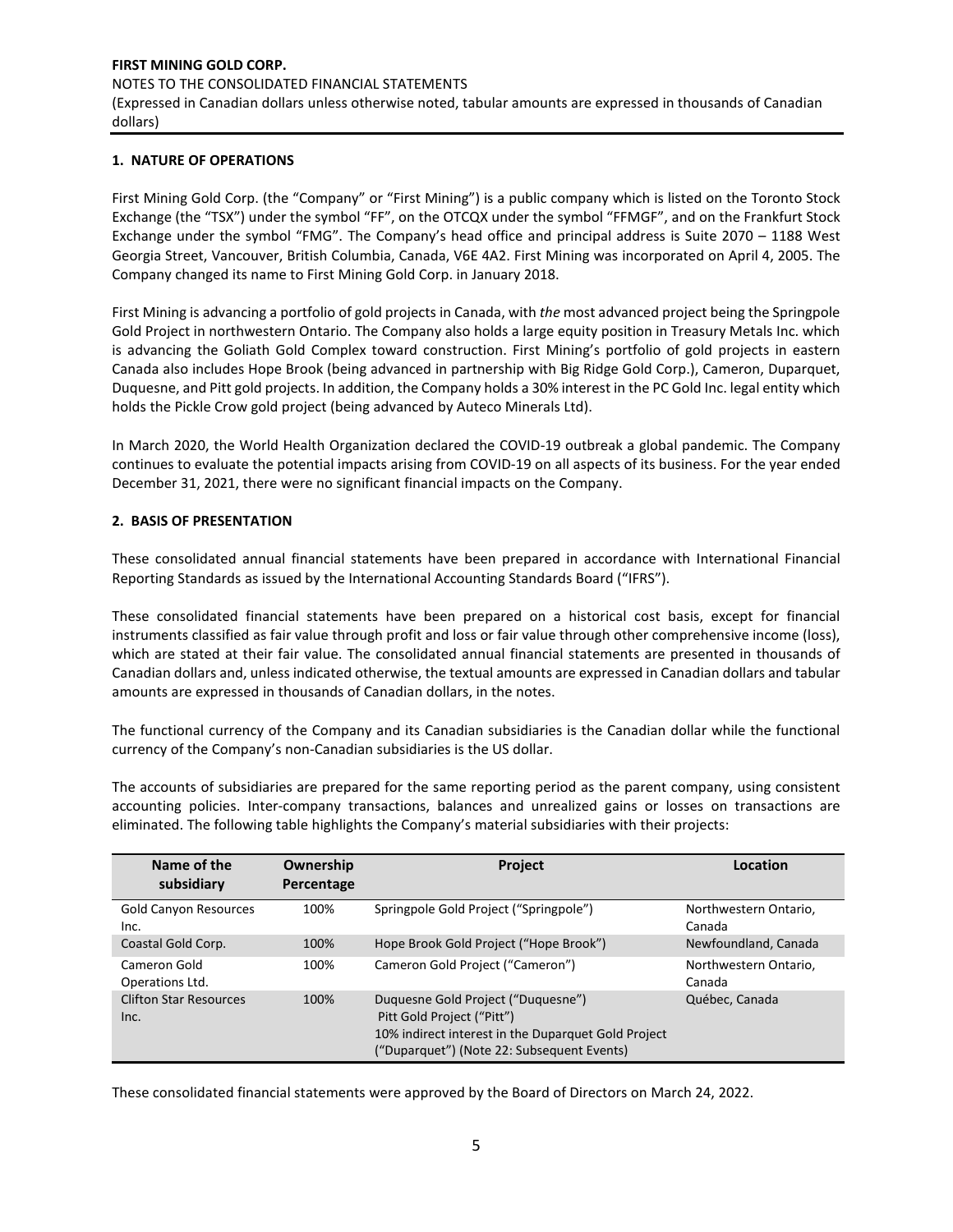# **3. ACCOUNTING POLICIES**

These consolidated annual financial statements have been prepared using the following accounting policies:

# **a) Financial Instruments**

# **(i) Classification**

The Company classifies its financial instruments in the following categories: at fair value through profit and loss ("FVTPL"), at fair value through other comprehensive income (loss) ("FVTOCI") or at amortized cost. The Company determines the classification of financial assets at initial recognition. The classification of debt instruments is driven by the Company's business model for managing the financial assets and their contractual cash flow characteristics. Equity instruments that are held for trading are classified as FVTPL. For other equity instruments, at the time of acquisition the Company can make an irrevocable election (on an instrument-by-instrument basis) to designate them as at FVTOCI. Financial liabilities are measured at amortized cost, unless they are required to be measured at FVTPL (such as instruments held for trading or derivatives) or the Company has opted to measure them at FVTPL.

## **(ii) Measurement**

## Financial assets at FVTOCI

Investments in equity instruments designated at FVTOCI are initially recognized at fair value plus transaction costs. Subsequently they are measured at fair value, with gains and losses recognized in other comprehensive income (loss).

## Financial assets and liabilities at amortized cost

Financial assets and liabilities at amortized cost are initially recognized at fair value plus or minus transaction costs, respectively, and subsequently carried at amortized cost less any impairment.

#### Financial assets and liabilities at FVTPL

Financial assets and liabilities carried at FVTPL are initially recorded at fair value and transaction costs are expensed in the consolidated statements of net (loss) income. Realized and unrealized gains and losses arising from changes in the fair value of the financial assets and liabilities held at FVTPL are included in the consolidated statements of net (loss) income in the period in which they arise. Where management elected to recognize a financial liability at FVTPL, any changes associated with the Company's own credit risk will be recognized in other comprehensive income (loss).

#### **(iii) Impairment of financial assets at amortized cost**

The Company recognizes a loss allowance for expected credit losses on financial assets that are measured at amortized cost.

At each reporting date, the Company measures the loss allowance for a financial asset at an amount equal to the lifetime expected credit losses if the credit risk on the financial asset has increased significantly since initial recognition. If at the reporting date, the credit risk on the financial asset has not increased significantly since initial recognition, the Company measures the loss allowance for the financial asset at an amount equal to the twelve month expected credit losses. The Company recognizes in the consolidated statements of net (loss) income, as an impairment gain or loss, the amount of expected credit losses (or reversal) that is required to adjust the loss allowance at the reporting date to the amount that is required to be recognized.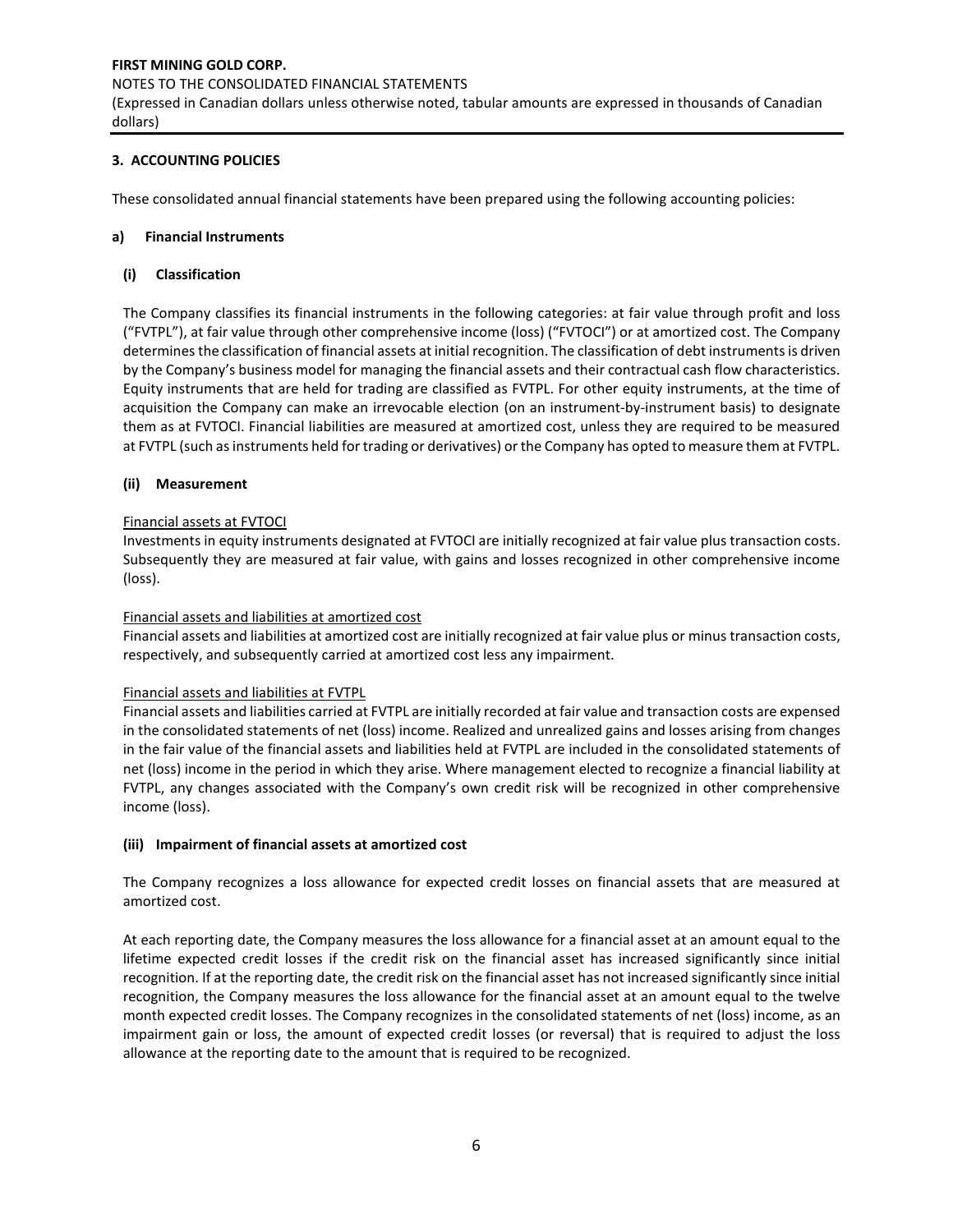## NOTES TO THE CONSOLIDATED FINANCIAL STATEMENTS

(Expressed in Canadian dollars unless otherwise noted, tabular amounts are expressed in thousands of Canadian dollars)

# **3. ACCOUNTING POLICIES (Continued)**

## **(iv) Derecognition**

## Financial assets

The Company derecognizes financial assets only when the contractual rights to cash flows from the financial assets expire, or when it transfers the financial assets and substantially all of the associated risks and rewards of ownership to another entity. Gains and losses on derecognition are generally recognized in the consolidated statements of net (loss) income. However, gains and losses on derecognition of financial assets classified as FVTOCI remain within accumulated other comprehensive income (loss).

## Financial liabilities

The Company derecognizes financial liabilities only when its obligations under the financial liabilities are discharged, cancelled or expired. Generally, the difference between the carrying amount of the financial liability derecognized and the consideration paid and payable, including any non-cash assets transferred or liabilities assumed, is recognized in the consolidated statements of net (loss) income.

# **b) Cash and Cash Equivalents**

Cash and cash equivalents include cash and short-term deposits that are readily convertible to known amounts of cash and which are subject to an insignificant risk of changes in value. The carrying amounts of cash and cash equivalents approximate fair value due to the short-term maturities of these instruments.

## **c) Mineral Properties**

Once the legal right to explore a property has been acquired, costs directly related to exploration and evaluation expenditures are recognized and capitalized, in addition to the acquisition costs. These direct expenditures include such costs as mineral concession taxes, option payments, wages and salaries, surveying, geological consulting and laboratory costs, field supplies, travel and administration. Costs not directly attributable to exploration and evaluation activities, including general administrative overhead costs, are expensed in the period in which they are incurred.

The Company may occasionally enter into option or royalty arrangements, whereby the Company will transfer part of its mineral properties, as consideration, for an agreement by the transferee to meet certain exploration and evaluation expenditures which would have otherwise been undertaken by the Company. Any cash consideration received from the agreement is credited against the costs previously capitalized to the mineral interest given up by the Company, with any excess cash accounted for as a gain on disposal.

The Company assesses exploration and evaluation assets for impairment when facts and circumstances suggest that the carrying amount of an asset may exceed its recoverable amount. The recoverable amount is the higher of the asset's fair value less costs to sell and value in use.

Once the technical feasibility and commercial viability of extracting a mineral resource has been determined, the property is considered to be a mine under development and is classified as 'mines under construction'. Exploration and evaluation assets are tested for impairment before the assets are transferred to mineral properties and mine development costs.

# **d) Impairment of Non-Financial Assets**

Mineral properties are subject to impairment tests whenever events or changes in circumstances indicate that their carrying amount may not be recoverable. Where the carrying value of an asset exceeds its recoverable amount,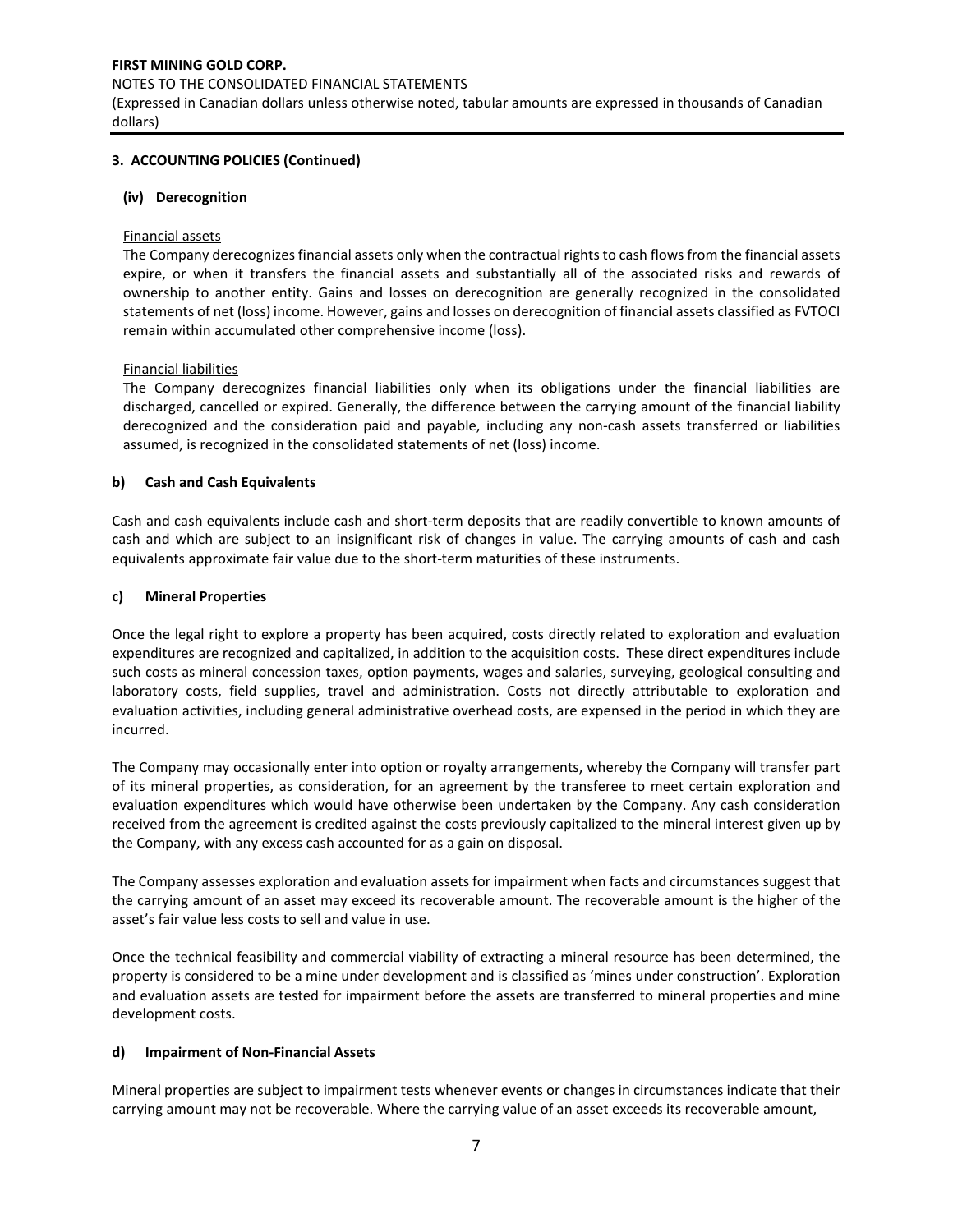# **3. ACCOUNTING POLICIES (Continued)**

which is the higher of value in use and fair value less costs to sell, the asset is written down accordingly. Any impairment loss is charged to profit or loss.

For the purposes of assessing impairment, assets are grouped at the lowest levels for which there are largely independent cash flows (cash-generating units). As a result, some assets may be tested individually for impairment and some are tested at a cash-generating unit level.

Impairment reviews for the Company's exploration and evaluation stage mineral properties are carried out on a property by property basis, with each property representing a single cash generating unit. An impairment review for an exploration and evaluation asset is undertaken when indicators of impairment arise, but typically when one of the following circumstances apply:

- The right to explore the area has expired or will expire in the near future with no expectation of renewal;
- Substantive expenditure on further exploration for and evaluation of mineral resources in the area is neither planned nor budgeted;
- No commercially viable deposits have been discovered, and the decision had been made to discontinue exploration in the area; and
- Sufficient work has been performed to indicate that the carrying amount of the expenditure carried as an asset will not be fully recovered.

## **e) Property and Equipment**

Property and equipment are recorded at cost less accumulated depreciation and accumulated impairment losses. The initial cost of an asset comprises its purchase price or construction cost, any costs directly attributable to bringing the asset into operation and, where applicable, the initial estimation of any asset retirement obligation. The purchase price or construction cost is the aggregate amount paid and the fair value of any other consideration given to acquire the asset.

Depreciation is recognized in profit or loss on a straight-line basis over the following estimated useful lives:

| <b>Buildings</b>              | 10 years |
|-------------------------------|----------|
| Machinery and equipment       | 5 years  |
| <b>Furniture and fixtures</b> | 5 years  |
| Vehicles                      | 5 years  |
| Computer equipment            | 3 years  |
| Computer software             | 1 year   |

Depreciation methods, useful lives and residual values are reviewed at each financial year-end and adjusted if appropriate.

#### **f) Environmental Reclamation Provision**

The Company is subject to various government laws and regulations relating to environmental disturbances caused by exploration and evaluation activities. The present value of the estimated costs of legal and constructive obligations required to restore the exploration sites is recognized in the year in which the obligation is incurred. The nature of the reclamation activities includes restoration and revegetation of the affected exploration sites.

When a liability is recognized, the present value of the estimated costs (discounted using a risk-free rate) is capitalized by increasing the carrying amount of the related exploration property. Over time, the discounted liability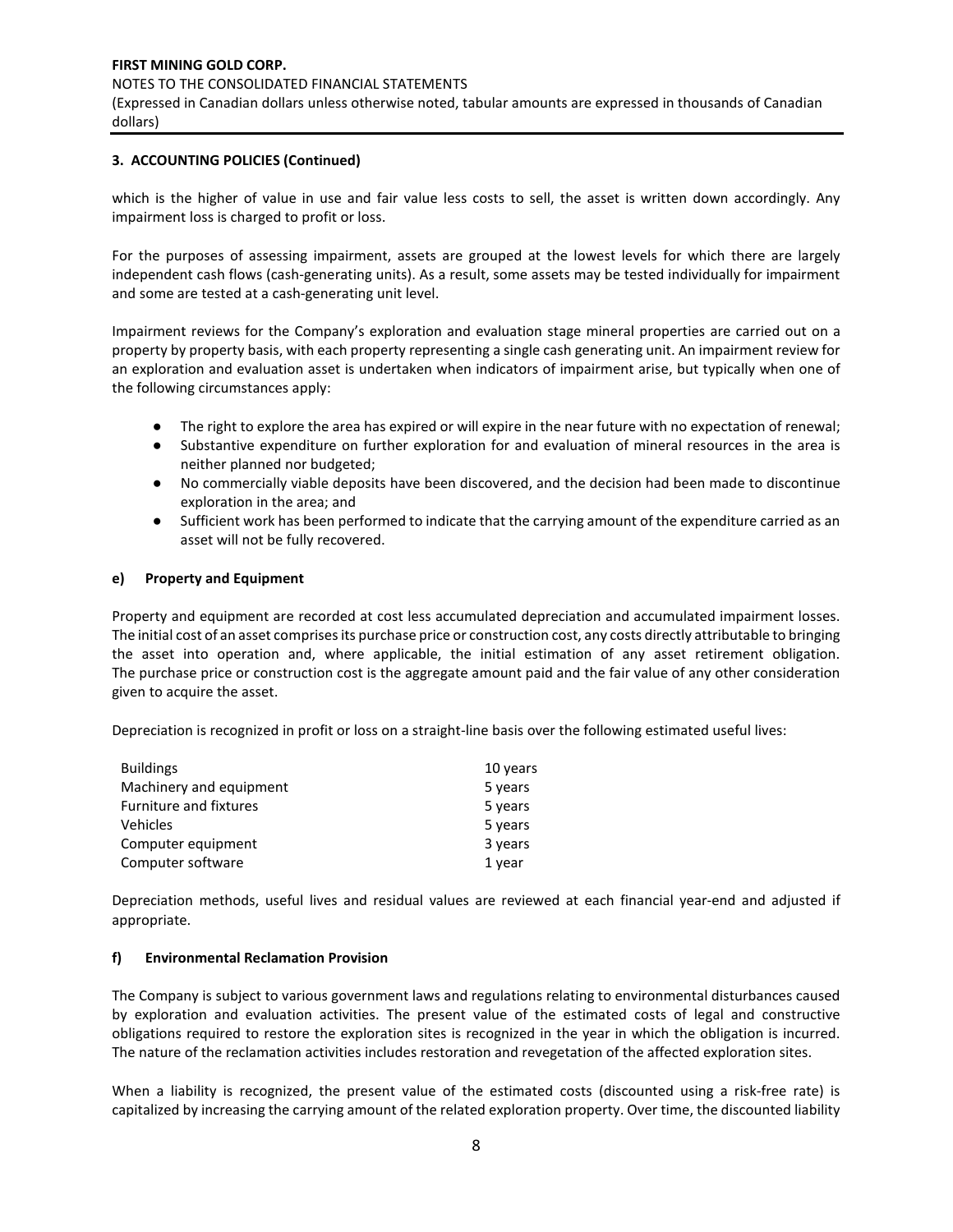# **3. ACCOUNTING POLICIES (Continued)**

is increased for the changes in present value based on current market discount rates and liability specific risks.

Additional environmental disturbances or changes in reclamation costs will be recognized as additions to the corresponding assets and reclamation provision in the year in which they occur.

## **g) Income Taxes**

Income tax expense comprises current and deferred tax. Current tax and deferred tax are recognized in net income except to the extent that it relates to a business combination or items recognized directly in equity or in other comprehensive loss.

Current income taxes are recognized for the estimated income taxes payable or receivable on taxable income or loss for the current year and any adjustment to income taxes payable in respect of previous years. Current income taxes are determined using tax rates and tax laws that have been enacted or substantively enacted by the year-end date.

Deferred tax assets and liabilities are recognized where the carrying amount of an asset or liability differs from its tax base, except for taxable temporary differences arising on the initial recognition of goodwill and temporary differences arising on the initial recognition of an asset or liability in a transaction which is not a business combination and at the time of the transaction affects neither accounting nor taxable profit or loss.

Recognition of deferred tax assets for unused tax losses, tax credits and deductible temporary differences is restricted to those instances where it is probable that future taxable profit will be available against which the deferred tax asset can be utilized. The Company recognizes a previously unrecognized deferred tax asset to the extent that it has become probable that future taxable profit will allow the deferred tax asset to be recovered.

#### **h) Share Capital**

Equity instruments are contracts that give a residual interest in the net assets of the Company. Financial instruments issued by the Company are classified as equity only to the extent that they do not meet the definition of a financial liability or financial asset. The Company's common shares are classified as equity instruments.

Incremental costs directly attributable to the issue of new shares or options are shown in equity as a deduction, net of tax, from the proceeds.

Consideration received from financings involving units consisting of common shares and warrants is allocated to the share capital and the warrant reserve accounts using the relative fair value method. As prescribed by this method, the consideration is allocated to the value of share capital and warrant reserve on a pro rata basis.

#### **i) Loss per Share**

Basic loss per share is calculated by dividing the net loss for the year by the weighted average number of shares outstanding during the year. Diluted loss per share is calculated using the treasury stock method. Under the treasury stock method, the weighted average number of shares outstanding used in the calculation of diluted income or loss per share assumes that the deemed proceeds received from the exercise of stock options, share purchase warrants and their equivalents would be used to repurchase common shares of the Company at the average market price during the year, if they are determined to have a dilutive effect. In periods when the Company has generated a net loss, stock options and share purchase warrants are not included in the computation of diluted loss per share as they are anti-dilutive.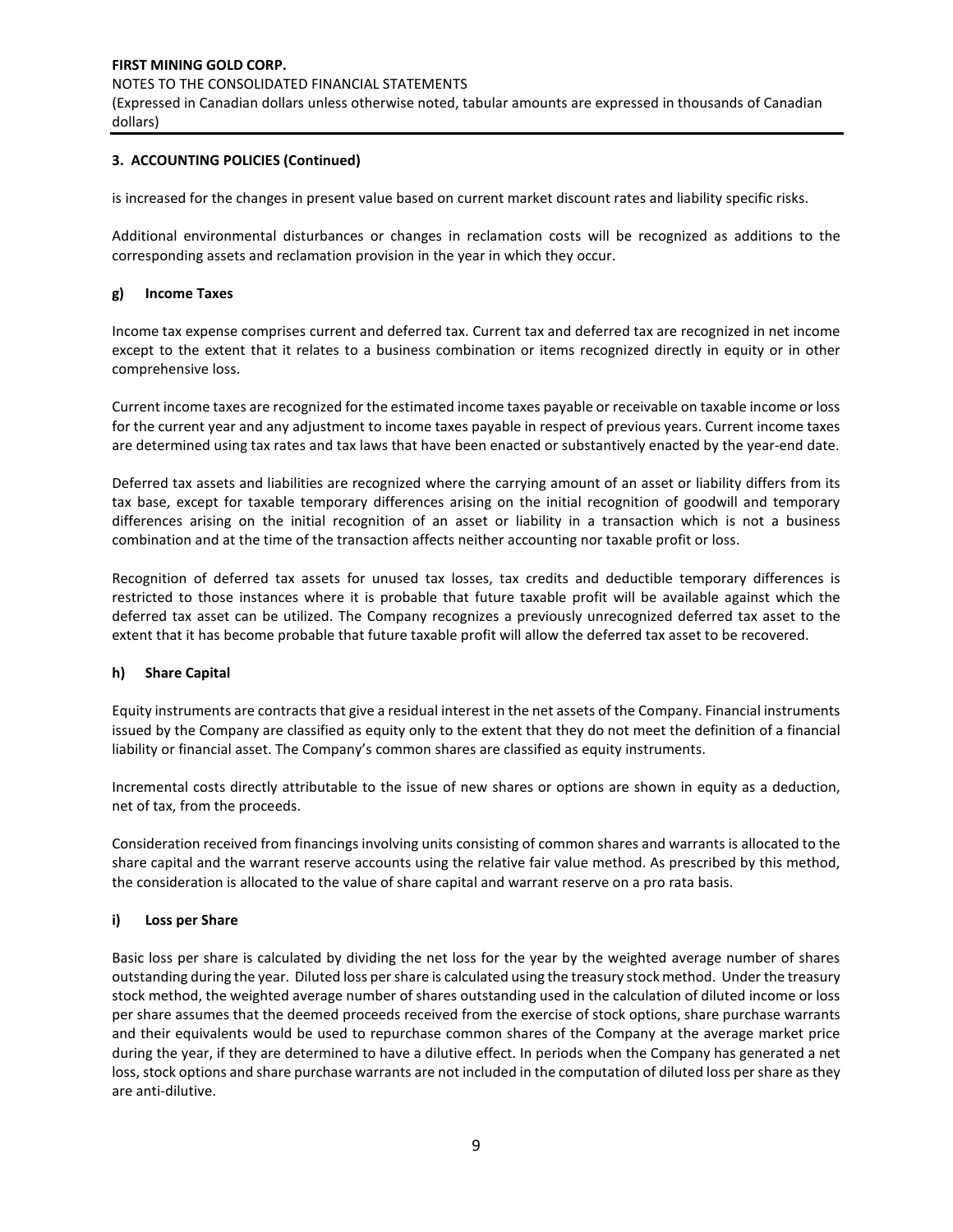# **FIRST MINING GOLD CORP.**  NOTES TO THE CONSOLIDATED FINANCIAL STATEMENTS

(Expressed in Canadian dollars unless otherwise noted, tabular amounts are expressed in thousands of Canadian dollars)

# **3. ACCOUNTING POLICIES (Continued)**

# **j) Share-based Payments**

Where equity-settled share options are granted to employees, the fair value of the options at the date of grant, measured using the Black-Scholes option pricing model, is charged to the statement of comprehensive loss or capitalized to mineral properties over the vesting period using the graded vesting method. Performance vesting conditions are taken into account by adjusting the number of equity instruments expected to vest at each reporting date so that, ultimately, the cumulative amount recognized over the vesting period is based on the number of options that eventually vest. Charges for options that are forfeited before vesting are reversed from share-based payment reserve.

Where equity-settled share options are granted to non-employees, they are measured at the fair value of the goods or services received. However, if the value of goods or services received in exchange for the options cannot be reliably estimated, the options are measured using the Black-Scholes option pricing model.

All equity-settled share-based payments are reflected in the share-based payment reserve, until exercised. Upon exercise, shares are issued from treasury and the amount reflected in share-based payment reserve is credited to share capital, together with any consideration received.

# **k) Leases**

The Company recognizes a right-of-use asset and a corresponding lease liability with respect to all lease arrangements in which it is the lessee, except for short-term leases (defined as leases with a lease term of 12 months or less) and leases of low value assets. For new leases, a right-of-use asset is initially measured at the amount of the liability plus any initial direct costs. After lease commencement, the lessee shall measure the right-of-use asset at cost less accumulated depreciation and accumulated impairment.

# **l) Segment Reporting**

Operating segments are reported in a manner consistent with the internal reporting provided to the chief operating decision-maker. The chief operating decision-maker is responsible for allocating resources and assessing performance of the operating segment.

# **m) Investments in associates**

An associate is an entity over which the Company has significant influence, and which is neither a subsidiary nor a joint arrangement.

The Company has significant influence over an entity when it has the power to participate in the financial and operating policy decisions of the associate but does not have control or joint control.

Under the equity method, the Company's investment in the common shares of the associate is initially recognized at cost and subsequently increased or decreased to recognize the Company's share of net income and losses of the associate, after any adjustments necessary to give effect to uniform accounting policies, any other movement in the associate's reserves, and for impairment losses after the initial recognition date. The Company's share of income and losses of the associate is recognized in net income during the period.

Dividends and repayment of capital received from an associate are accounted for as a reduction in the carrying amount of the Company's investment.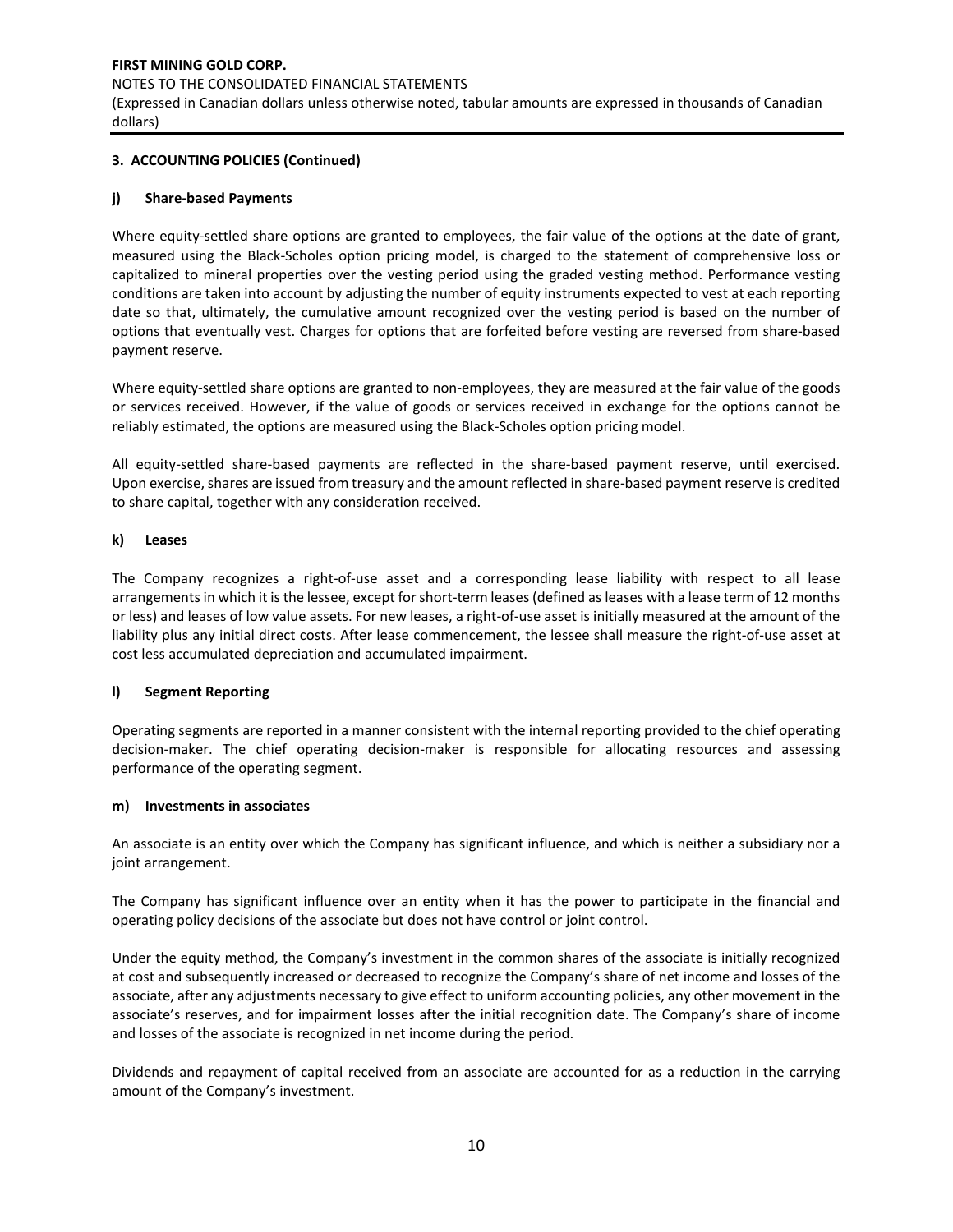(Expressed in Canadian dollars unless otherwise noted, tabular amounts are expressed in thousands of Canadian dollars)

# **3. ACCOUNTING POLICIES (Continued)**

At the end of each reporting period, the Company assesses whether there is any objective evidence that an investment in an associate is impaired. Objective evidence includes observable data indicating there is a measurable decrease in the estimated future cash flows of the investee's operations. A significant or prolonged decline in the fair value of an equity investment below its cost is also objective evidence of impairment. When there is objective evidence that an investment is impaired, the carrying amount of such investment is compared to its recoverable amount, being the higher of its fair value less costs of disposal and value-in-use. If the recoverable amount of an investment is less than its carrying amount, the carrying amount is reduced to its recoverable amount and an impairment loss is recognized in the period in which the relevant circumstances are identified. When an impairment loss reverses in a subsequent period, the carrying amount of the investment is increased to the revised estimate of recoverable amount to the extent that the increased carrying amount does not exceed the carrying amount that would have been determined had an impairment loss not been previously recognized. A reversal of an impairment loss is recognized in net income in the period in which the reversal occurs.

# **n) Accounting Policy Judgements and Estimation Uncertainty**

The Company's management makes judgments in its process of applying the Company's accounting policies in the preparation of its consolidated financial statements. In addition, the preparation of the financial data requires the Company's management to make estimates of the impacts of uncertain future events on the carrying amounts of the Company's assets and liabilities at the end of the reporting period, and the reported amounts of revenues and expenses during the reporting period. Actual results may differ from those estimates as the estimation process is inherently uncertain. Estimates are reviewed on an ongoing basis based on historical experience and other factors that are considered relevant under the circumstances. Revisions to estimates and the resulting impacts on the carrying amounts of the Company's assets and liabilities are accounted for prospectively.

The following discusses accounting policy judgments and the sources of estimation uncertainty:

# **(i) Accounting Policy Judgements**

# **Mineral Property Impairment Indicators**

In accordance with the Company's accounting policy for mineral properties, exploration and evaluation expenditures on mineral properties are capitalized. There is no certainty that the expenditures made by the Company in the exploration of its property interests will result in discoveries of commercial quantities of minerals. The Company applies judgment to determine whether indicators of impairment exist for these capitalized costs.

Management uses several criteria in making this assessment, including the period for which the Company has the right to explore, expected renewals of exploration rights, whether substantive expenditures on further exploration and evaluation of mineral properties are budgeted, and evaluation of the results of exploration and evaluation activities up to the reporting date.

# **Impairment assessments for Investments in Associates**

With respect to its investments in associates, the Company is required to make estimates and judgments about future events and circumstances and whether the carrying amount of the asset exceeds its recoverable amount. Recoverability depends on various factors, including the identification of economic recoverability of reserves at each associate's exploration properties, the ability of each associate to obtain the necessary financing to complete the development, and future profitable production or proceeds from the disposition of the underlying shares of the associate companies. The publicly quoted share price of an associate, where applicable, is also a source of objective evidence about the recoverable amount of the equity investment.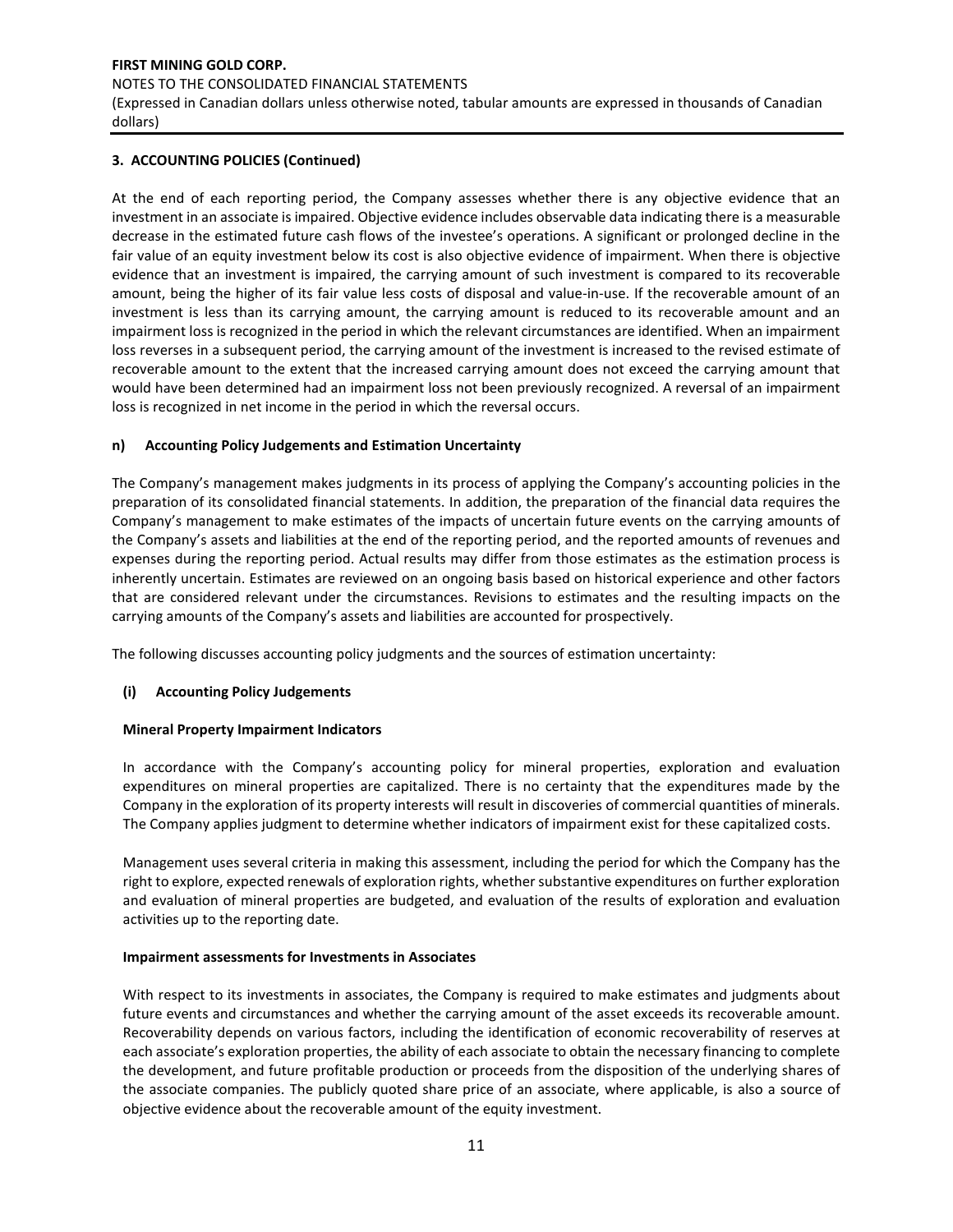## NOTES TO THE CONSOLIDATED FINANCIAL STATEMENTS

(Expressed in Canadian dollars unless otherwise noted, tabular amounts are expressed in thousands of Canadian dollars)

# **3. ACCOUNTING POLICIES (Continued)**

# **(ii) Estimation Uncertainty**

# **Valuation of Mineral Property Investments**

The Company makes estimates and assumptions that affect the carrying value of its mineral property investments, which are comprised of equity interests in the shares of private companies. These financial assets are designated as fair value through other comprehensive income (loss), and management needs to determine the fair value as at each period end. As there is no observable market data which can be used to determine this fair value, management uses property specific and market-based information to determine whether a significant change in the fair value of these investments has occurred. Changes to the property specific and market-based variables could result in the fair value being less than or greater than the amount recorded.

## **Fair Value of Silver Stream Derivative Liability**

The determination of the fair value of the Silver Stream is an area of significant estimation uncertainty. The fair value is calculated by utilising a Monte Carlo simulation valuation model. A Monte Carlo valuation model relies on random sampling and is often used when modeling cash flows with many inputs and where there is significant uncertainty in the future value of inputs and where the movement of the inputs can be independent of each other. The key inputs used in the Silver Stream fair value calculation are further disclosed in Note 11. Changes in the inputs to the valuation model may result in material changes in the fair value of the silver stream derivative liability and the amount of fair value gains or losses recognized in the statement of net loss and comprehensive loss in future periods.

# **Fair Value of the Option – PC Gold**

The Company has made assumptions when estimating the fair value of the PC Gold option liability which arises under the terms of the Earn-In Agreement described in Note 6(b). As there is no observable market data which can be used to determine the fair value of the Option – PC Gold liability, management uses property specific and market-based information to determine whether a significant change in the fair value of the option liability has occurred. The specific assumptions made are disclosed in Note 6(b). Changes in these assumptions can significantly affect the fair value estimate.

# **o) Accounting Standards Issued but Not Yet Applied**

There are no IFRS or International Financial Reporting Interpretations Committee interpretations that are not yet effective that would be expected to have a material impact on the Company's consolidated financial statements.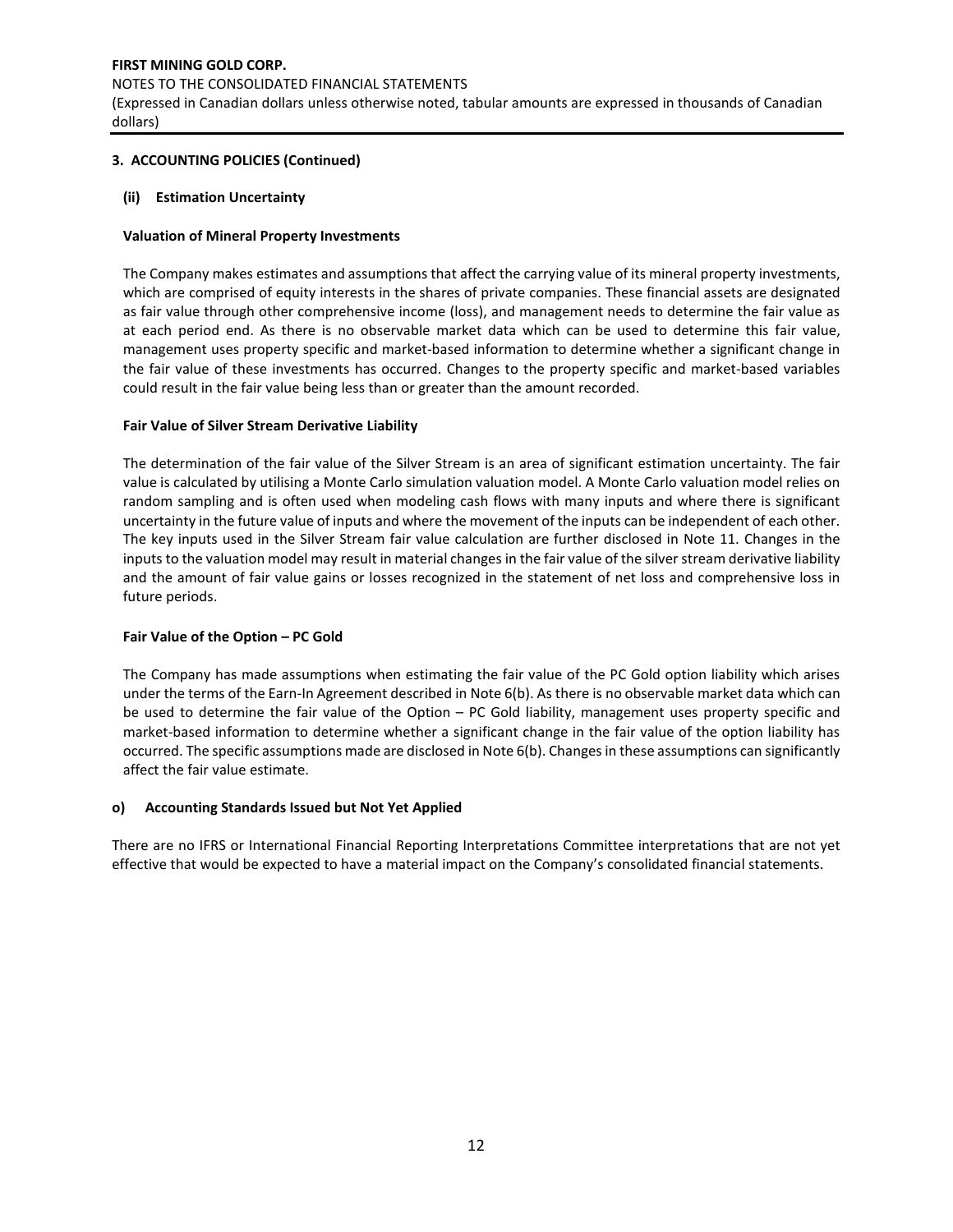#### NOTES TO THE CONSOLIDATED FINANCIAL STATEMENTS

(Expressed in Canadian dollars unless otherwise noted, tabular amounts are expressed in thousands of Canadian dollars)

# **4. INVESTMENTS**

The movements in investments during the years ended December 31, 2021 and 2020 are summarized as follows:

|                                                | <b>Marketable Securities</b><br>(FVTPL) | <b>Marketable</b><br><b>Securities</b><br>(FVTOCI) | Warrants<br>(FVTPL)      |                          | Total<br><b>Investments</b> |           |
|------------------------------------------------|-----------------------------------------|----------------------------------------------------|--------------------------|--------------------------|-----------------------------|-----------|
| Balance as at December 31, 2020                | \$<br>9,267                             | Ŝ.                                                 | 3,386                    | \$<br>5,772              | - \$                        | 18,425    |
| Additions                                      | 13,691                                  |                                                    | 216                      | $\overline{\phantom{a}}$ |                             | 13,907    |
| <b>Disposals</b>                               | (13, 971)                               |                                                    | (710)                    |                          |                             | (14, 681) |
| Gain recorded in other comprehensive<br>income | $\overline{\phantom{a}}$                |                                                    | 2,094                    | $\overline{\phantom{a}}$ |                             | 2,094     |
| Loss recorded in net loss                      | (587)                                   |                                                    |                          | (3,698)                  |                             | (4, 285)  |
| Distribution to shareholders                   | $\overline{\phantom{0}}$                |                                                    | $\overline{\phantom{0}}$ | (2,074)                  |                             | (2,074)   |
| Balance as at December 31, 2021                | \$<br>8,400                             | \$.                                                | 4,986                    | \$<br>$\sim$             | \$                          | 13,386    |

|                                              | <b>Marketable Securities</b><br>(FVTPL) |   | <b>Marketable Securities</b><br>(FVTOCI) |   | <b>Warrants</b><br>(FVTPL) |   | <b>Total</b><br>Investments |
|----------------------------------------------|-----------------------------------------|---|------------------------------------------|---|----------------------------|---|-----------------------------|
| Balance as at December 31, 2019              | $\overline{\phantom{0}}$                | S | 1,775                                    |   | $\sim$                     | S | 1,775                       |
| Additions                                    | 11,134                                  |   | $\overline{\phantom{a}}$                 |   | 9,812                      |   | 20,946                      |
| <b>Disposals</b>                             | (6, 672)                                |   | $\overline{\phantom{a}}$                 |   | $\overline{\phantom{a}}$   |   | (6, 672)                    |
| Gain recorded in other comprehensive<br>loss | $\overline{\phantom{0}}$                |   | 1,611                                    |   | $\overline{\phantom{a}}$   |   | 1,611                       |
| Gain (loss) recorded in net loss             | 4,805                                   |   |                                          |   | (4,040)                    |   | 765                         |
| Balance as at December 31, 2020              | 9,267                                   | S | 3,386                                    | s | 5,772                      | S | 18,425                      |

The Company's investments classified as FVTPL and FVTOCI are marketable securities of publicly traded companies held as strategic interests. In each case, the Company has less than a 10% equity interest.

During the year ended December 31, 2021, the Company:

- Received 100,000,000 common shares of Auteco (initial recognition \$8,640,000, December 31, 2021 -\$8,399,000) in connection with the Auteco Earn-In Agreement (defined in Note 6(b));
- Sold a total of 687,300 common shares of First Majestic for net proceeds of \$13,936,000 which resulted in a \$3,725,000 realized gain on sale based on the original cost at the time of receipt;
- Sold a total of 1,671,732 common shares of other marketable securities for net proceeds of \$707,000 which resulted in a realized gain on sale of \$314,000 based on the original cost at the time of receipt; and
- In addition to amounts included in the Investments table above and in conjunction with the Treasury Metals share and warrant distribution a fair value gain of \$75,000 was recorded in the consolidated statements of loss and comprehensive loss.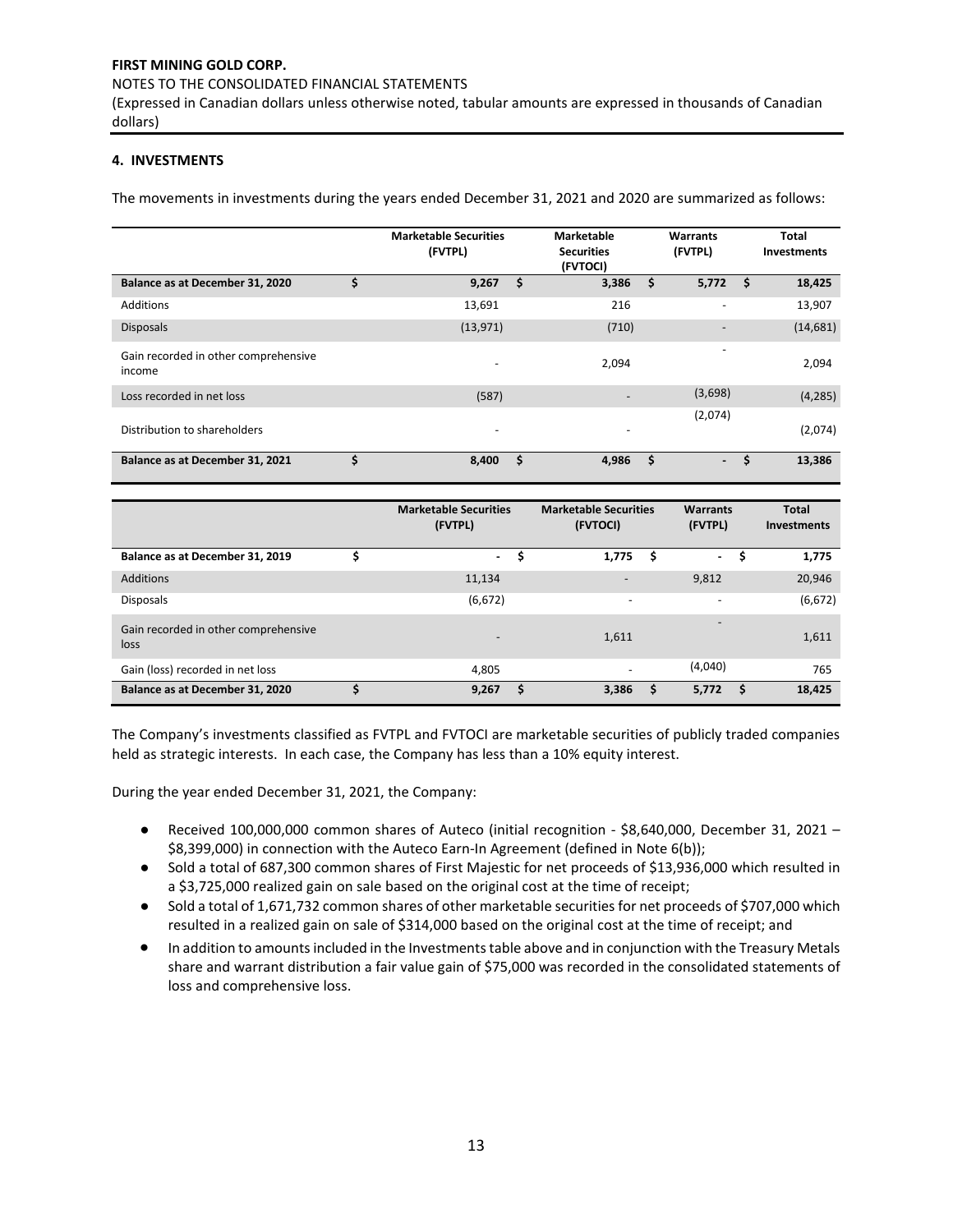NOTES TO THE CONSOLIDATED FINANCIAL STATEMENTS

(Expressed in Canadian dollars unless otherwise noted, tabular amounts are expressed in thousands of Canadian dollars)

# **5. PREPAID EXPENSES, ACCOUNTS AND OTHER RECEIVABLES**

| Category                                                        | December 31,<br>2021     |     | December 31,<br>2020 |
|-----------------------------------------------------------------|--------------------------|-----|----------------------|
| Current                                                         |                          |     |                      |
| <b>GST and HST receivables</b>                                  | 564                      | ∖ S | 593                  |
| Investment sale proceeds receivable                             | $\overline{\phantom{0}}$ |     | 1,715                |
| Other receivables                                               | 40                       |     | 38                   |
| Prepaid expenses                                                | 405                      |     | 354                  |
| Total prepaids expenses, current accounts and other receivables | 1,009                    |     | 2,700                |

## **6. MINERAL PROPERTIES**

As at December 31, 2021 and December 31, 2020, the Company has capitalized the following acquisition, exploration, and evaluation costs on its mineral properties:

|                                                       | Springpole    | Cameron      | <b>Duquesne/Pitt</b> | <b>Hope Brook</b><br>(Note 6(a)) |    | <b>Pickle Crow</b><br>(Note 6(b)) | Goldlund<br>(Note 7)           | Others <sup>(1)</sup> |                          | <b>Total</b> |           |
|-------------------------------------------------------|---------------|--------------|----------------------|----------------------------------|----|-----------------------------------|--------------------------------|-----------------------|--------------------------|--------------|-----------|
| <b>Balance</b><br>December 31, 2020                   | \$<br>87,907  | \$<br>31,875 | \$<br>7,229          | \$<br>20,612                     | Ś. | 24,986                            | \$                             | \$                    | 6,820                    | \$           | 179,429   |
| Acquisition                                           | \$<br>1,222   | 21           |                      |                                  |    |                                   |                                |                       | 1,047                    | \$           | 2,290     |
| Concessions, taxes<br>and royalties                   | \$<br>684     | 32           | 3                    | 20                               |    |                                   |                                |                       | $\overline{\phantom{a}}$ | \$           | 739       |
| Salaries and share-<br>based payments                 | \$<br>3,311   | 185          | 6                    | 44                               |    | 22                                |                                |                       | 117                      | \$           | 3,685     |
| Drilling,<br>exploration, and<br>technical consulting | \$<br>4,235   | 102          | 6                    | 16                               |    | 3,251                             |                                |                       | 559                      | \$           | 8,169     |
| Assaying, field<br>supplies, and<br>environmental     | \$<br>5,194   | 80           |                      | 3                                |    |                                   |                                |                       | 19                       | \$           | 5,296     |
| Travel and other<br>expenditures                      | \$<br>1,512   | 34           |                      | 17                               |    |                                   |                                |                       | 6                        | \$           | 1,569     |
| <b>Total Expenditures</b>                             | \$<br>16,158  | \$<br>454    | \$<br>15             | \$<br>100                        | \$ | 3,273                             | \$<br>$\blacksquare$           | \$                    | 1,748                    | \$           | 21,748    |
| Disposal,<br>impairment or<br>reclassification        |               |              |                      | (2,685)                          |    | (28, 259)                         |                                |                       | (216)                    |              | (31, 160) |
| <b>Balance</b><br>December 31, 2021                   | \$<br>104,065 | \$<br>32,329 | \$<br>7,244          | \$<br>18,027                     | \$ | $\overline{\phantom{a}}$          | \$<br>$\overline{\phantom{a}}$ | \$                    | 8,352                    | \$.          | 170,017   |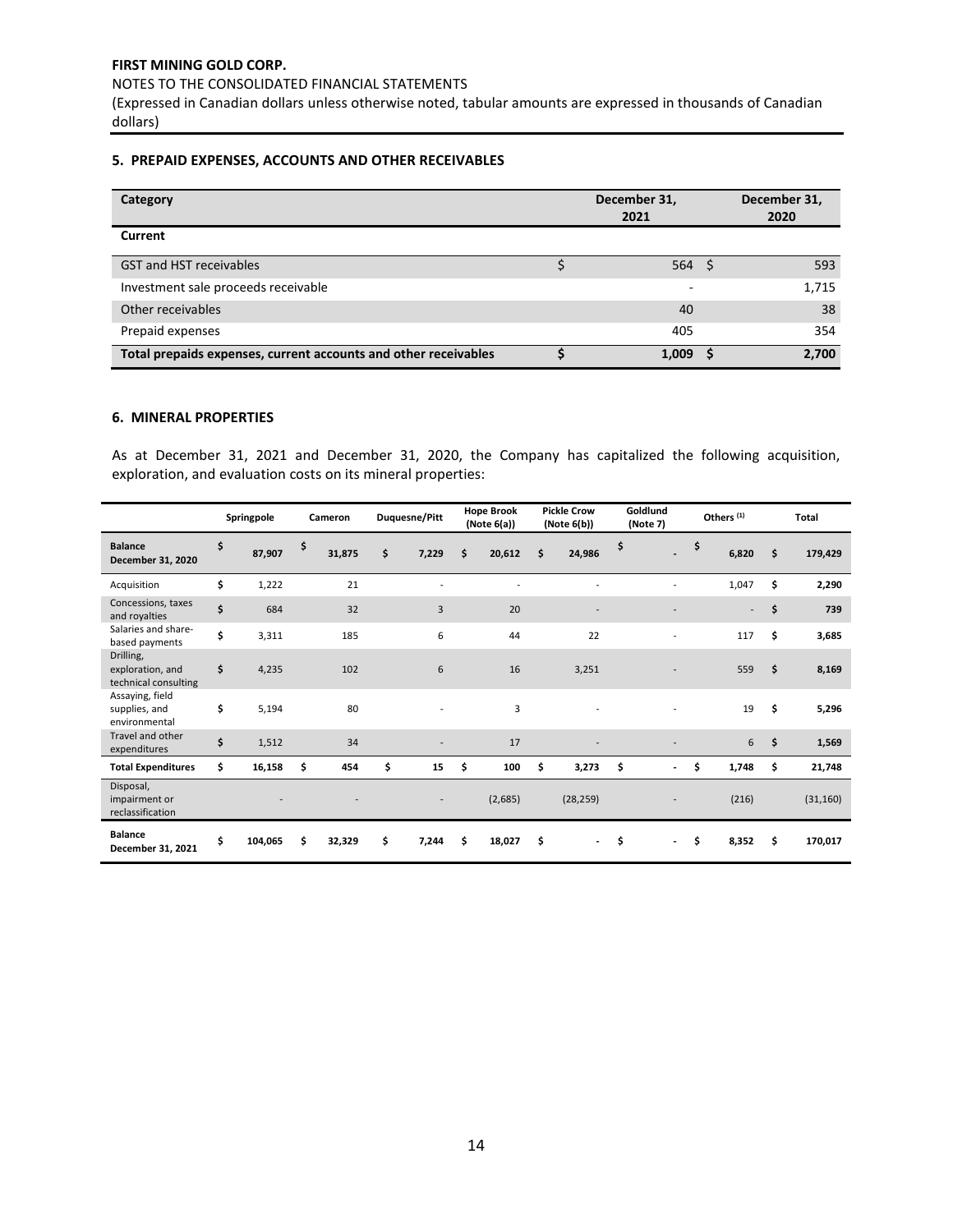NOTES TO THE CONSOLIDATED FINANCIAL STATEMENTS

(Expressed in Canadian dollars unless otherwise noted, tabular amounts are expressed in thousands of Canadian dollars)

|                                                       | Springpole           | Cameron      | Duquesne/<br>Pitt | <b>Hope Brook</b> | <b>Pickle Crow</b> | Goldlund                       | Others <sup>(1)</sup>    | Total         |
|-------------------------------------------------------|----------------------|--------------|-------------------|-------------------|--------------------|--------------------------------|--------------------------|---------------|
| <b>Balance</b><br>December 31, 2019                   | \$<br>76,775         | \$<br>27,374 | \$<br>7,217       | \$<br>20,071      | \$<br>19,263       | \$<br>98,894                   | \$<br>3,221              | \$<br>252,815 |
| Acquisition                                           | \$<br>$\overline{a}$ | 4,219        |                   |                   |                    |                                | $\overline{\phantom{a}}$ | \$<br>4,219   |
| Concessions, taxes<br>and royalties                   | \$<br>740            | 11           | 3                 | 20                | 20                 | $\overline{2}$                 | 60                       | \$<br>856     |
| Salaries and share-<br>based payments                 | \$<br>1,300          | 145          | $\mathbf{1}$      | 148               | 71                 | 430                            | $\overline{7}$           | \$<br>2,102   |
| Drilling,<br>exploration, and<br>technical consulting | \$<br>4,828          | 52           | 8                 | 140               | 4,409              | 796                            | 37                       | \$<br>10,270  |
| Assaying, field<br>supplies, and<br>environmental     | \$<br>3,555          | 50           |                   | 123               | 1,217              | 255                            | 8                        | \$<br>5,208   |
| Travel and other<br>expenditures                      | \$<br>709            | 24           |                   | 110               | 6                  | 126                            | $\overline{2}$           | \$<br>977     |
| <b>Total Expenditures</b>                             | \$<br>11,132         | \$<br>4,501  | \$<br>12          | \$<br>541         | \$<br>5,723        | \$<br>1,609                    | \$<br>114                | \$<br>23,632  |
| Disposal,<br>impairment or<br>reclassification        |                      |              |                   |                   |                    | (100, 503)                     | 3,485                    | (97, 018)     |
| <b>Balance</b><br>December 31, 2020                   | \$<br>87,907         | \$<br>31,875 | \$<br>7,229       | \$<br>20,612      | \$<br>24,986       | \$<br>$\overline{\phantom{a}}$ | \$<br>6,820              | \$<br>179,429 |

## **6. MINERAL PROPERTIES (Continued)**

(1) Other mineral properties as at December 31, 2021 and December 31, 2020 include: the mining claims and concessions located in the Township of Duparquet, Quebéc, which are near the Company's Duquesne gold project); eight properties in Ontario's Birch-uchi greenstone belt including five under option (see below); a 1.5% NSR Royalty under the terms of the Treasury Share Purchase Agreement (defined in Note 7), which was reclassified from "Goldlund" to "Others" during the year ended December 31, 2020; and, the Turquoise Canyon property in Nevada (under option to Westward Gold Inc.).

The Company has various underlying agreements and commitments with respect to its mineral properties, which define annual or future payments in connection with royalty buy-backs or maintenance of property interests.

# **a) Hope Brook Project**

On June 8, 2021, the Company announced it had closed a definitive earn-in agreement with Big Ridge Gold Corp. "Big Ridge" (the "Big Ridge transaction") whereby Big Ridge may earn up to an 80% interest in First Mining's Hope Brook Gold Project located in Newfoundland, Canada. Pursuant to the definitive earn-in agreement, Big Ridge can earn an 80% interest in the Hope Brook Project through a two-stage earn-in over five years by incurring a total of \$20,000,000 in qualifying expenditures, issuing up to 36.5 million shares of Big Ridge to First Mining and making a future cash payment to First Mining. Upon completion of the earn-in, First Mining will retain a 20% interest in the Hope Brook Project and a 1.5% net smelter returns royalty on the Hope Brook Project, of which 0.5% can be bought back by Big Ridge for \$2,000,000. In accordance with the agreement, First Mining nominated one member to the Board of Directors of Big Ridge upon closing and received \$500,000 and 11,500,000 shares of Big Ridge which have been credited against the Hope Brook project mineral property balance. At the year ended December 31, 2021, the Company assessed the Hope Brook Project for impairment indicators and no impairment indicators were identified. See Note 9 below for further details of the equity accounted investment in Big Ridge.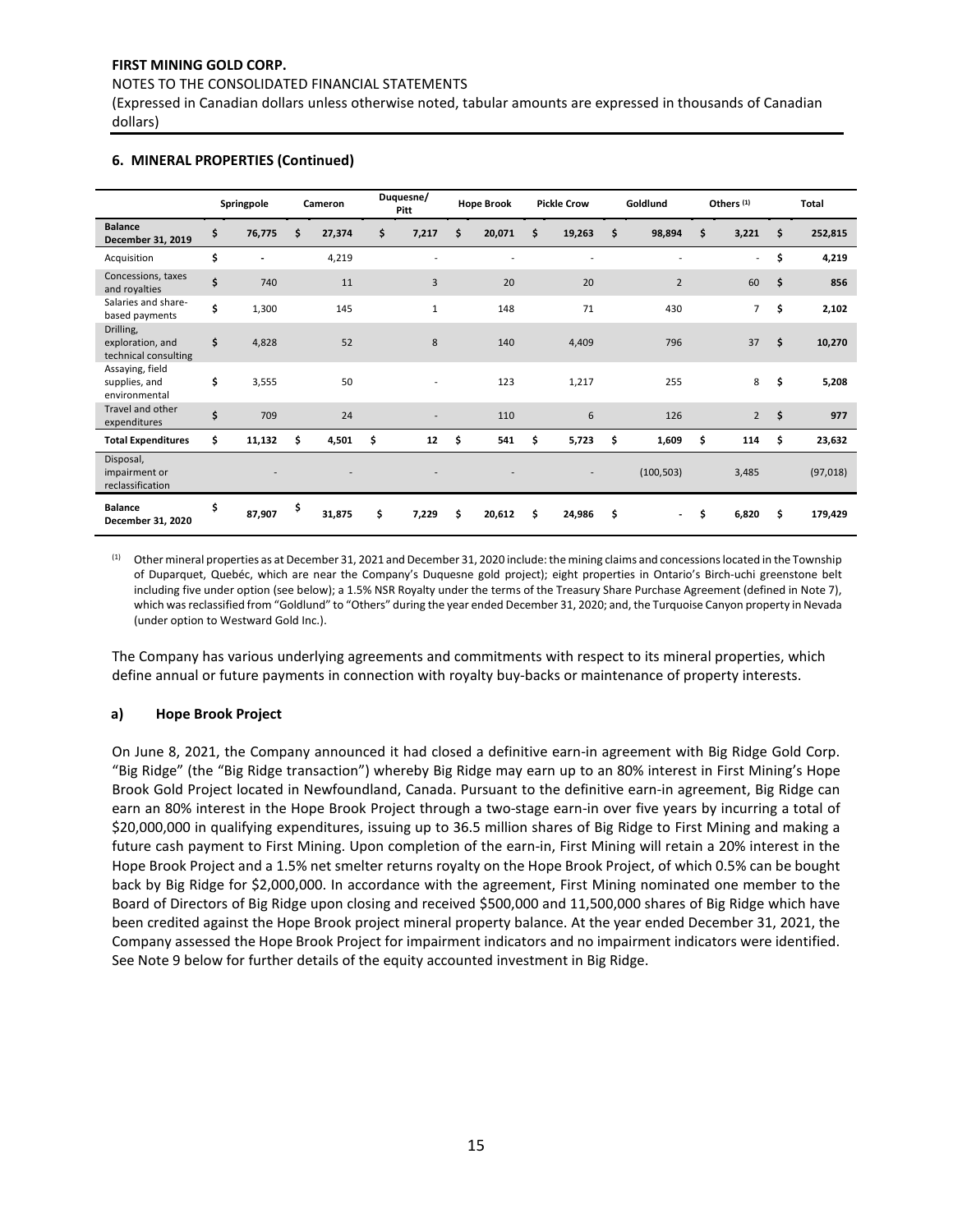## NOTES TO THE CONSOLIDATED FINANCIAL STATEMENTS

(Expressed in Canadian dollars unless otherwise noted, tabular amounts are expressed in thousands of Canadian dollars)

# **6. MINERAL PROPERTIES (Continued)**

## **b) Pickle Crow Project**

On March 12, 2020, the Company and Auteco executed a definitive Earn-In Agreement (the "Auteco Earn-In Agreement") whereby Auteco may earn up to an 80% interest in PC Gold, a then wholly-owned subsidiary of First Mining which owns the Pickle Crow Project. Pursuant to the Auteco Earn-In Agreement, the Earn-In is comprised of two stages:

- Stage 1 Earn-In (51% earn-in) Three-year initial earn-in period to acquire a 51% equity interest in PC Gold by: o Spending \$5,000,000 on exploration and environmental matters at the Pickle Crow Gold Project (or cash payments in lieu), of which \$750,000 must be incurred within the first 12 months; and
	- o Issuing 100 million shares of Auteco to First Mining.
- Stage 2 Earn-In (additional 19% to earn-in to 70%) Upon completion of the Stage 1 Earn-In, Auteco will have a two-year follow-on period to acquire an additional 19% equity interest in PC Gold by:
	- o Spending a further \$5,000,000 on exploration on the Pickle Crow Gold Project;
	- o Making a \$1,000,000 cash payment to First Mining within 90 days of completing the additional exploration spend; and
	- o Issuing to First Mining a 2% NSR royalty on the Project (1% of which can be bought back for USD\$2,500,000) (issued upon completion of the Stage 2 Earn-In).

Upon completion of the Stage 2 Earn-In, Auteco will have an option to acquire an additional 10% equity interest in PC Gold, exercisable any time following completion of the Stage 2 Earn-In, by paying First Mining \$3,000,000 in cash, after which First Mining's residual 20% interest in PC Gold is carried until a construction decision in relation to the Pickle Crow Project, which is to be made after a final feasibility study and following Auteco having arranged sufficient financing to achieve commercial production. During the term of the Auteco Earn-In Agreement, Auteco will incur all program costs and manage Pickle Crow exploration activity.

During the year ended December 31, 2020, the Company received the scheduled consideration in cash of \$100,000 and 25 million shares of Auteco with a fair value on receipt of \$740,000 under the terms of the Earn-in Agreement. Auteco incurred a total of \$3,570,000 in exploration expenditures during the year ended December 31, 2020.

On June 9, 2021, the Company announced completion of the Stage 1 earn-in and Auteco obtained a 51% ownership of the PC Gold legal entity. First Mining received the scheduled 100,000,000 Auteco shares and executed the joint venture shareholders agreement.

Following the completion of the Stage 1 earn-in by Auteco, First Mining's percentage ownership of its former subsidiary, PC Gold, was reduced from 100% to 49%, which led to a loss of control and the resulting deconsolidation of PC Gold Inc. from First Mining's consolidated financial statements. The gain on deconsolidation was calculated as a result of derecognizing the net assets of PC Gold and recognizing the fair value of the residual interest in the equity accounted associate, the additional Auteco consideration shares along with the fair value of the Stage 2 and final earn-in option liabilities.

As the Earn-In Agreement provides Auteco the right to earn an interest in PC Gold, rather than a direct interest in the Pickle Crow project, Auteco's option to acquire PC Gold shares is a financial liability of First Mining. As a derivative, the Option – PC Gold liability is classified as FVTPL.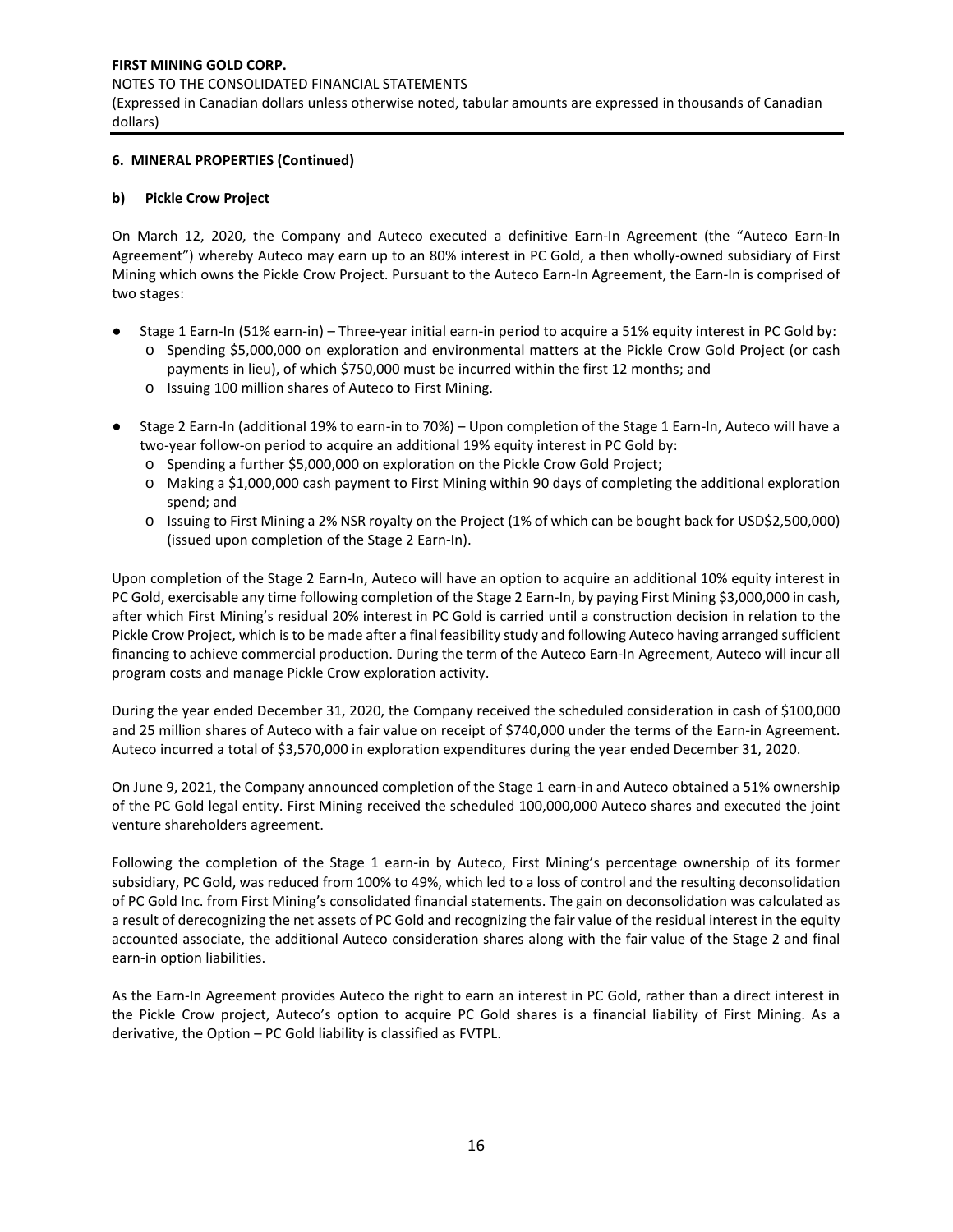#### NOTES TO THE CONSOLIDATED FINANCIAL STATEMENTS

(Expressed in Canadian dollars unless otherwise noted, tabular amounts are expressed in thousands of Canadian dollars)

# **6. MINERAL PROPERTIES (Continued)**

The following information summarizes the deconsolidation of PC Gold as at June 9, 2021:

|                                                                                          | June 9, 2021 |
|------------------------------------------------------------------------------------------|--------------|
| Fair Value of retained interest in PC Gold Inc.                                          |              |
| 112,146,017 shares at \$0.32 per share (deemed FV based on underlying property interest) | \$<br>36,000 |
| Provision for Pickle Crow reclamation funding                                            | (1, 160)     |
|                                                                                          |              |
| Fair value of Auteco shares received as additional consideration (Note 3)                | 8,640        |
|                                                                                          |              |
| Option – PC Gold liability fair value of Stage 2 and final earn in options               | (17, 306)    |
|                                                                                          |              |
| Net assets of PC Gold                                                                    |              |
| Prepaids                                                                                 | 3            |
| <b>Reclamation deposit</b>                                                               | 120          |
| Mineral property, net                                                                    | 20,358       |
| Environmental reclamation liability, net                                                 | (3, 137)     |
| Net assets of subsidiary                                                                 | 17,344       |
|                                                                                          |              |
| Gain on loss of control of subsidiary, Net                                               | \$<br>8,830  |

At the time of deconsolidation of PC Gold in June 2021, management estimated a fair value for the Stage 2 and final Auteco earn-in options of \$17,306,000 based on the portion of the fair value of the PC Gold investment that the Company would be required to divest net of any future proceeds from Auteco.

Following completion of the Stage 2 earn-in in August 2021 the Stage 2 option liability of \$12,959,000 was settled and the Company delivered the additional 19% interest in PC Gold to Auteco, reducing the Company's interest to 30%.

The \$4,347,000 Option - PC Gold balance as at December 31, 2021 represents the fair value of the Company's obligation to deliver to Auteco an additional 10% equity interest if Auteco exercises its option and paid a further \$3,000,000 to First Mining.

The Company's agreement with Auteco requires First Mining to contribute its pro-rata share of environmental reclamation funding, which as at December 31, 2021 was 30% following completion of the stage 2 earn-in. Accordingly, the company has recorded a provision of \$990,000 as at December 31, 2021 (December 30, 2020 - \$nil).

# **c) Swain Post property option**

On February 26, 2021, the Company entered into a three year earn-in agreement with Exiro Minerals Corp. ("Exiro") pursuant to which First Mining may earn a 100% interest in Exiro's Swain Post property ("Swain Post Property") in northwestern Ontario by making total cash and share payments of \$335,000 to Exiro during the term of the option, and by completing all assessment work requirements on the Swain Post Property during the three year option term.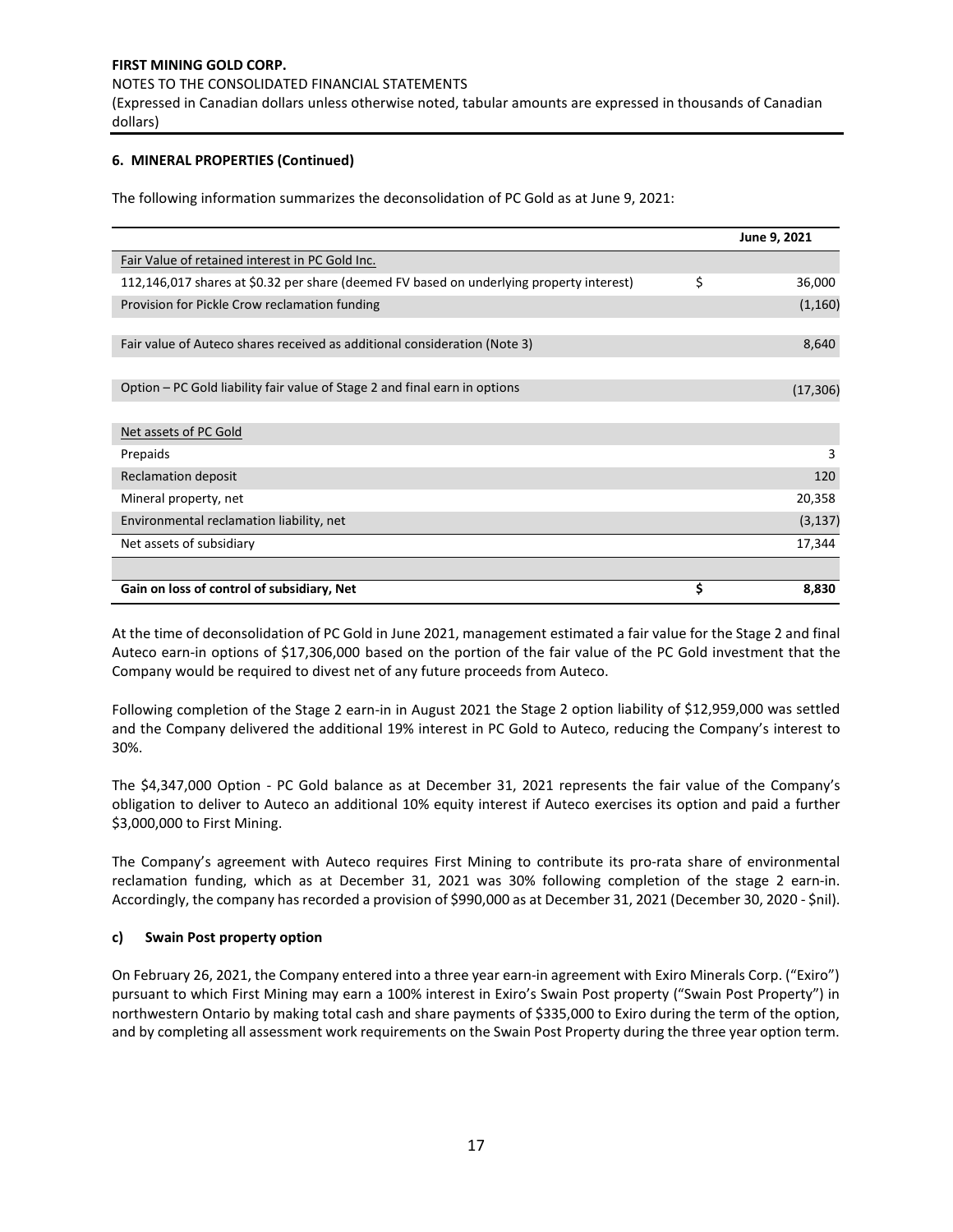# NOTES TO THE CONSOLIDATED FINANCIAL STATEMENTS

(Expressed in Canadian dollars unless otherwise noted, tabular amounts are expressed in thousands of Canadian dollars)

# **6. MINERAL PROPERTIES (Continued)**

# **d) Swain Lake property option**

On April 28, 2021, the Company entered into an earn-in agreement with Whitefish Exploration Inc. ("Whitefish"), which gives First Mining the option to earn up to a 100% interest in Whitefish's Swain Lake project ("Swain Lake") in northwestern Ontario in two stages over a period of five years. First Mining may earn a 70% interest in Swain Lake by making cash payments totaling \$200,000 and share payments totaling \$425,000, and by incurring at least \$500,000 worth of expenditures on the Swain Lake Property during the first three years of the earn-in term. Upon completing the first stage of the earn-in, First Mining will hold a 70% interest in the Swain Lake Property and will have an additional period of two years within which to acquire the remaining 30% of the project by paying \$1,000,000 in cash and issuing \$1,000,000 worth of First Mining shares to Whitefish.

# **e) Vixen properties acquisition**

On September 15, 2021, the Company entered into a three year option agreement with ALX Resources Corp. ("ALX") pursuant to which First Mining may earn up to a 100% interest in ALX's Vixen North, Vixen South and Vixen West properties (the "Vixen Properties") in northwestern Ontario in two stages over a period of five years. First Mining may earn a 70% interest in the Vixen Properties by making cash and share payments of approximately \$950,000 to ALX during the term of the option, and by incurring at least \$500,000 worth of expenditures on the property during the initial three year option term. Upon completing the first stage of the earn-in, First Mining will hold a 70% interest in the Vixen Properties and will have an additional period of two years to acquire the remaining 30% of the project by paying \$500,000 in cash and issuing \$500,000 worth of First Mining shares to ALX.

# **f) Birch Lake properties acquisition**

On October 11, 2021, the Company entered into an earn-in agreement with Pelangio Exploration Inc. ("Pelangio") pursuant to which First Mining may earn up to an 80% interest in Pelangio's Birch Lake properties (the "Birch Lake Properties") in two stages over a period of six years. First Mining may earn a 51% interest in the Birch Lake Properties by making cash payments totaling \$350,000 and issuing in aggregate 1,300,000 First Mining shares and by incurring at least \$1,750,000 worth of expenditures on the Birch Lake Properties during the first 4 years of the earn-in term. Upon completing the first stage of the earn-in, First Mining will hold a 51% interest in the Birch Lake Properties and will have an additional period of 2 years to acquire a further 29% interest in the Birch Lake Properties by paying \$400,000 to Pelangio in cash or issuing First Mining Shares, at First Mining's sole discretion, and by incurring an additional \$1,750,000 worth of expenditures on the Birch Lake Properties.

# **g) Stargazer properties acquisition**

On October 29, 2021, the Company entered into a three year earn-in agreement with a private individual pursuant to which First Mining may earn a 100% interest in the Stargazer and other properties ("Stargazer Properties") in northwestern Ontario by making cash and share payments of \$250,000 to the private individual during the term of the option, and by incurring at least \$350,000 worth of expenditures on the Stargazer Properties during the three year option term.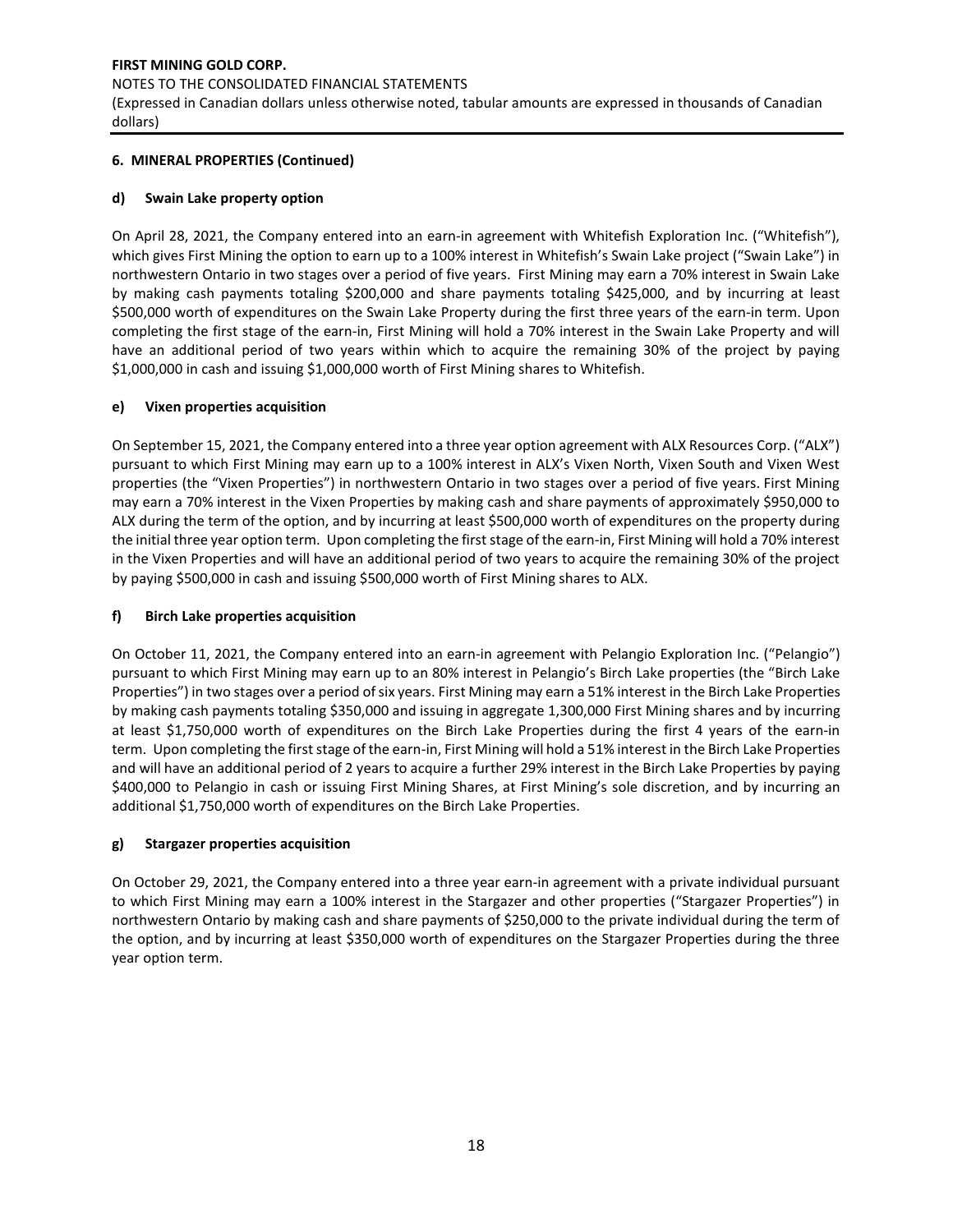#### NOTES TO THE CONSOLIDATED FINANCIAL STATEMENTS

(Expressed in Canadian dollars unless otherwise noted, tabular amounts are expressed in thousands of Canadian dollars)

# **7. INVESTMENT IN TREASURY METALS**

# **a) Treasury Share Purchase Agreement Overview**

On August 7, 2020, First Mining completed a transaction with Treasury Metals under a share purchase agreement (the "Treasury Share Purchase Agreement"), pursuant to which Treasury Metals agreed to acquire all of the issued and outstanding shares of Tamaka Gold Corporation, a previously wholly-owned subsidiary of the Company, and 100% owner of the Goldlund Project. Under the terms of the Treasury Share Purchase Agreement, First Mining received total consideration of \$91,521,000 which was comprised of (i) 43.33 million common shares (postconsolidation) of Treasury Metals ("Treasury Metals Shares") with a fair value of \$78,000,000; (ii) 11.67 million common share purchase warrants (post-consolidation) of Treasury Metals ("Treasury Metals Warrants") with an exercise price of \$1.50 for a three year term with a fair value of \$9,812,000; (iii) a retained 1.5% Net Smelter Returns ("NSR") royalty on Goldlund (0.5% of which can be bought back by Treasury Metals for \$5 million in cash) with a fair value of \$3,709,000; and (iv) the right to certain contingent milestone payments totaling \$5 million, payable in cash on certain key advancements at Goldlund which have not been recorded as at December 31, 2021.

## **b) Initial Recognition of Consideration Received**

The components of the consideration received in connection with the sale of Tamaka comprised the following:

- \$78,000,000 for 43.33 million Treasury Metals Shares (the "Share Consideration");
- \$9,812,000 for 11.67 million Treasury Metals Warrants (the "Warrant Consideration") Note 4; and
- \$3,709,000 for the retained 1.5% NSR (the "NSR Consideration") Note 6.  **\$91,521,000**

# **Share Consideration**

The Company applies equity accounting for the investment in the Treasury Metals Shares. The fair value of the Treasury Metals Shares at closing of \$78,000,000 was determined using the quoted price of Treasury Metals common shares on August 7, 2020. Upon closing of the transaction, First Mining held approximately 40% (December 31, 2020 - \$78,000,000) of Treasury Metals common shares (on an undiluted basis) and nominated three individuals to its Board of Directors. The Company has concluded it has significant influence over Treasury Metals. The Company is accounting for its investment using the equity method until such time as it no longer has significant influence.

#### **Warrant Consideration**

The warrants of Treasury Metals have been accounted for as FVTPL. The Company used the Black-Scholes option pricing model to calculate the fair value of the warrants held in Treasury Metals both as at August 7, 2020 and on an ongoing basis until the distribution on July 15, 2021. The Company used the following assumptions:

|                           | <b>August 7, 2020</b> | December 31, 2020 | July 15, 2021 |
|---------------------------|-----------------------|-------------------|---------------|
| Risk-free interest rate   | 0.23%                 | 0.20%             | 0.44%         |
| Expected life (years)     | 3.00 years            | 2.60 years        | 2.07 years    |
| Expected volatility $(1)$ | 62.44%                | 64.42%            | 62.64%        |
| Expected dividend yield   | Nil                   | Nil               | Nil           |

The computation of expected volatility was based on Treasury Metals' historical price volatility, over a period which approximates the expected life of the warrant.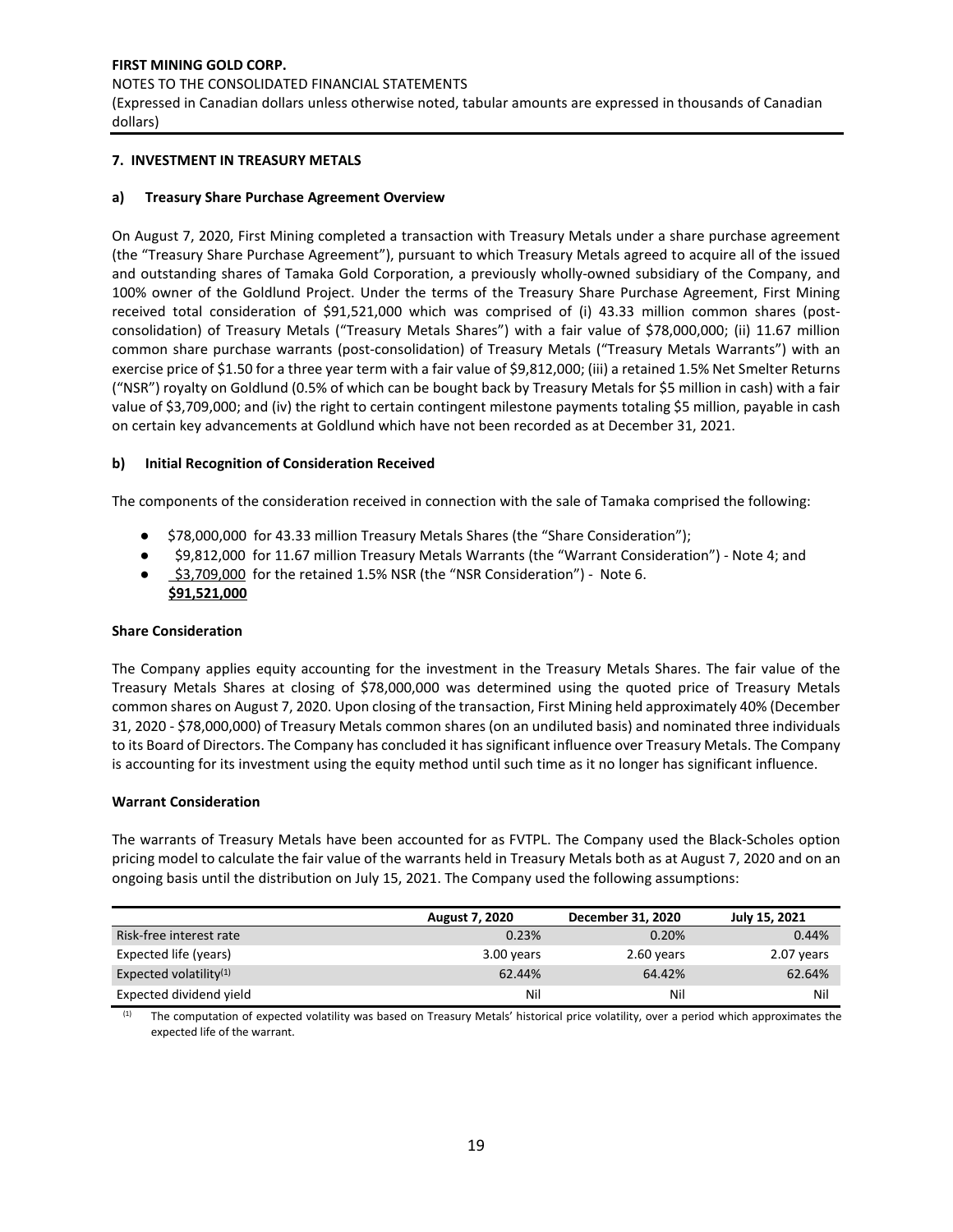# **7. INVESTMENT IN TREASURY METALS (Continued)**

## **NSR Consideration**

The 1.5% NSR royalty on Goldlund was measured at a fair value of \$3,709,000 and is included as part of "Others" in "Mineral Properties" (Note 6).

## **c) Equity Accounting Method for Investment in Treasury Metals and Impairment**

During the year the Company recorded a \$24,304,000 impairment of the investment based on the quoted price of Treasury Metals shares and therefore carrying value is equal to fair value (\$23,555,000 was recorded as at March 31, 2021 and \$749,000 was recorded as at December 31, 2021). This impairment was recorded within the impairment of non-current assets in the consolidated statement of net loss and comprehensive loss.

In 2021 the Company recorded dilution losses on the investment in Treasury Metals predominantly as a result of the exercise of special warrants by Treasury Metals investors (reducing the Company's interest from 38.4% to 33.3%).

On July 15, 2021 a portion of the Treasury Metals shares were distributed to shareholders of First Mining (Note 7(d)).

As at December 31, 2021, the Company owns approximately 20.0 million Treasury Metals Shares.

|                                                     | December 31,<br>2021 |   | December 31,<br>2020 |
|-----------------------------------------------------|----------------------|---|----------------------|
| Balance, beginning of period                        | 63,812               | S |                      |
| Acquisition - Initial Recognition on August 7, 2020 |                      |   | 78,000               |
| Equity (loss) income                                | (167)                |   | 1,446                |
| Dilution event in Q2, 2021                          | (5,000)              |   |                      |
| Impairment of Investment in Treasury Metals Inc.    | (24, 304)            |   | (15, 634)            |
| Distribution to shareholders                        | (18, 941)            |   |                      |
| Balance, December 31, 2021                          | 15,400               |   | 63,812               |

The equity accounting for Treasury Metals is based on audited results for the year ended December 31, 2021. The Company's estimated equity share of Treasury's net loss for the year ended December 31, 2021 was \$167,000.

#### Treasury Metals Summarized Statements of Total Comprehensive Loss and Financial Position

A summary of Treasury Metals' consolidated statement of other comprehensive loss during year ended December 31, 2021 is as follows:

|                                 | Year ended<br>December 31, 2021 |          |
|---------------------------------|---------------------------------|----------|
| Loss before income taxes        |                                 | (1, 517) |
| Deferred income tax recovery    |                                 | (2, 233) |
| Net loss for the year           |                                 | (3,750)  |
| Other comprehensive income      |                                 | (766)    |
| <b>Total comprehensive loss</b> |                                 | (4, 516) |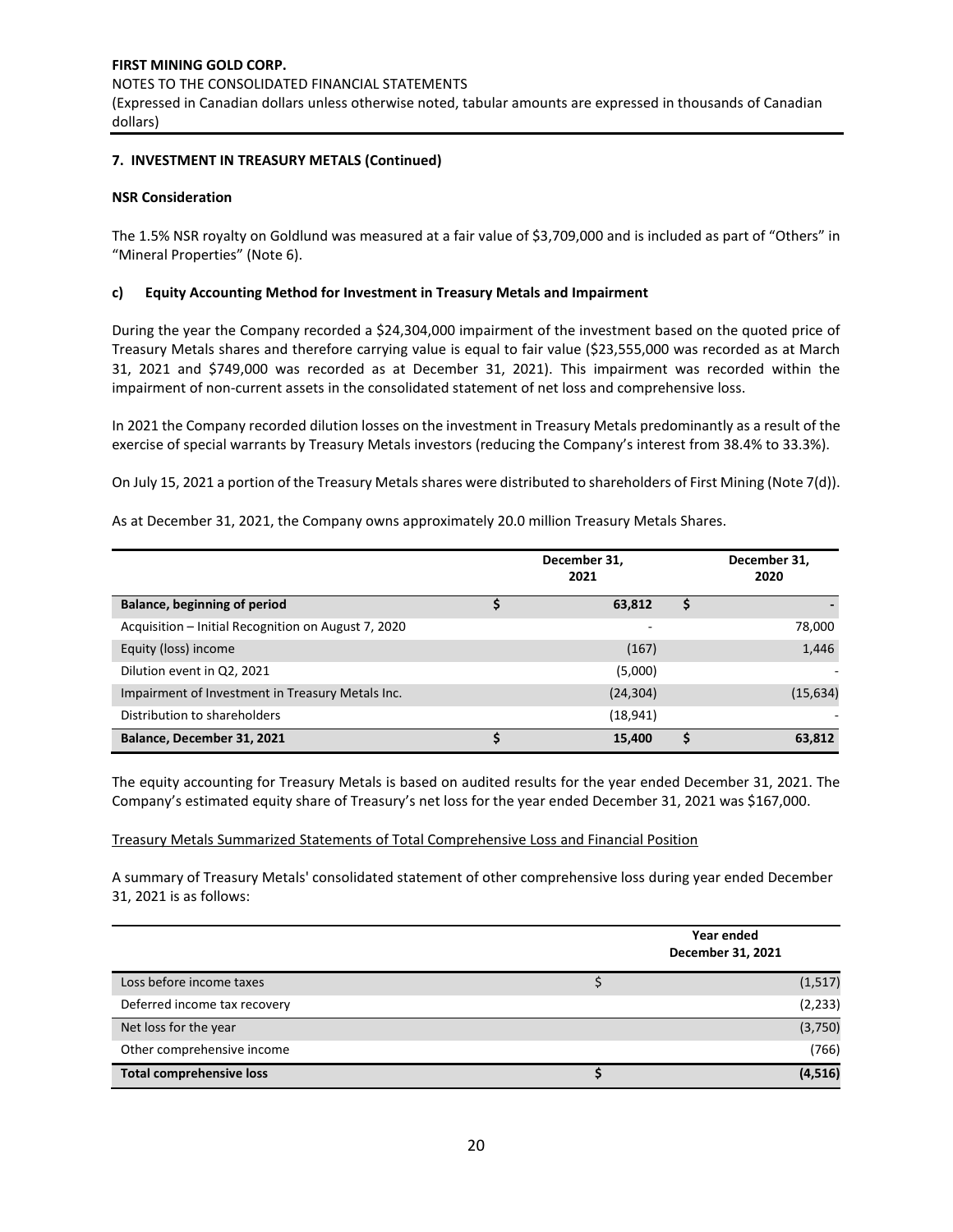NOTES TO THE CONSOLIDATED FINANCIAL STATEMENTS

(Expressed in Canadian dollars unless otherwise noted, tabular amounts are expressed in thousands of Canadian dollars)

# **7. INVESTMENT IN TREASURY METALS (Continued)**

The assets and liabilities of Treasury Metals are summarized in the following table and the December 31, 2021 numbers are taken from Treasury Metals' consolidated financial statements as at December 31, 2021.

|                            | December 31, 2021 |         |
|----------------------------|-------------------|---------|
| Current assets             |                   | 11,911  |
| Non-current assets         |                   | 190,690 |
|                            |                   | 202,601 |
| <b>Current liabilities</b> |                   | 3,995   |
| Non-current liabilities    |                   | 7,643   |
|                            |                   | 11,638  |
| <b>Net assets</b>          |                   | 190,963 |

Reconciliation of Treasury Metal's Net Assets to First Mining's Carrying value as at December 31, 2021

| Balance, December 31, 2020                             | 173,053   |
|--------------------------------------------------------|-----------|
| Equity increase from special warrant issuance          | 16,471    |
| Operating loss (January 1, 2021 to December 31, 2021)  | (4, 516)  |
| Other increases in equity of Treasury Metals           | 5,955     |
| Balance, December 31, 2021                             | 190,963   |
| First Mining's share of net assets                     | 29,408    |
| Increase in Goldlund-Goliath mineral property          | 2,294     |
| Cumulative impairment of investment in Treasury Metals | (16, 302) |
| Carrying value                                         | 15,400    |

# **d) Distribution to shareholders**

In accordance with the terms of a Shareholders Agreement signed in connection with the Treasury Share Purchase Agreement, First Mining distributed approximately 23.3 million Treasury Metals Shares and all 11.6 million Treasury Metals Warrants to its shareholders (the "Distribution") on July 15, 2021. Following the Distribution, First Mining retained approximately 20.0 million Treasury Metals Shares, leaving the Company with an approximate 15.4% interest in Treasury Metals. First Mining's percentage ownership along with its Board representation of three Board seats continue to support the conclusion that it has significant influence.

## **8. INVESTMENT IN PC GOLD INC.**

Following the completion of the Stage 1 earn-in by Auteco, First Mining determined that its then 49% investment in the common shares of PC Gold gave it significant influence over PC Gold, requiring PC Gold to be recorded in First Mining's financial statements using the equity method of accounting as an investment in associate.

The initial recognition of the investment in associate was accounted for based on an estimated fair value using a market approach to value Pickle Crow's inferred resources on a per unit of metal basis derived from comparable gold project transactions.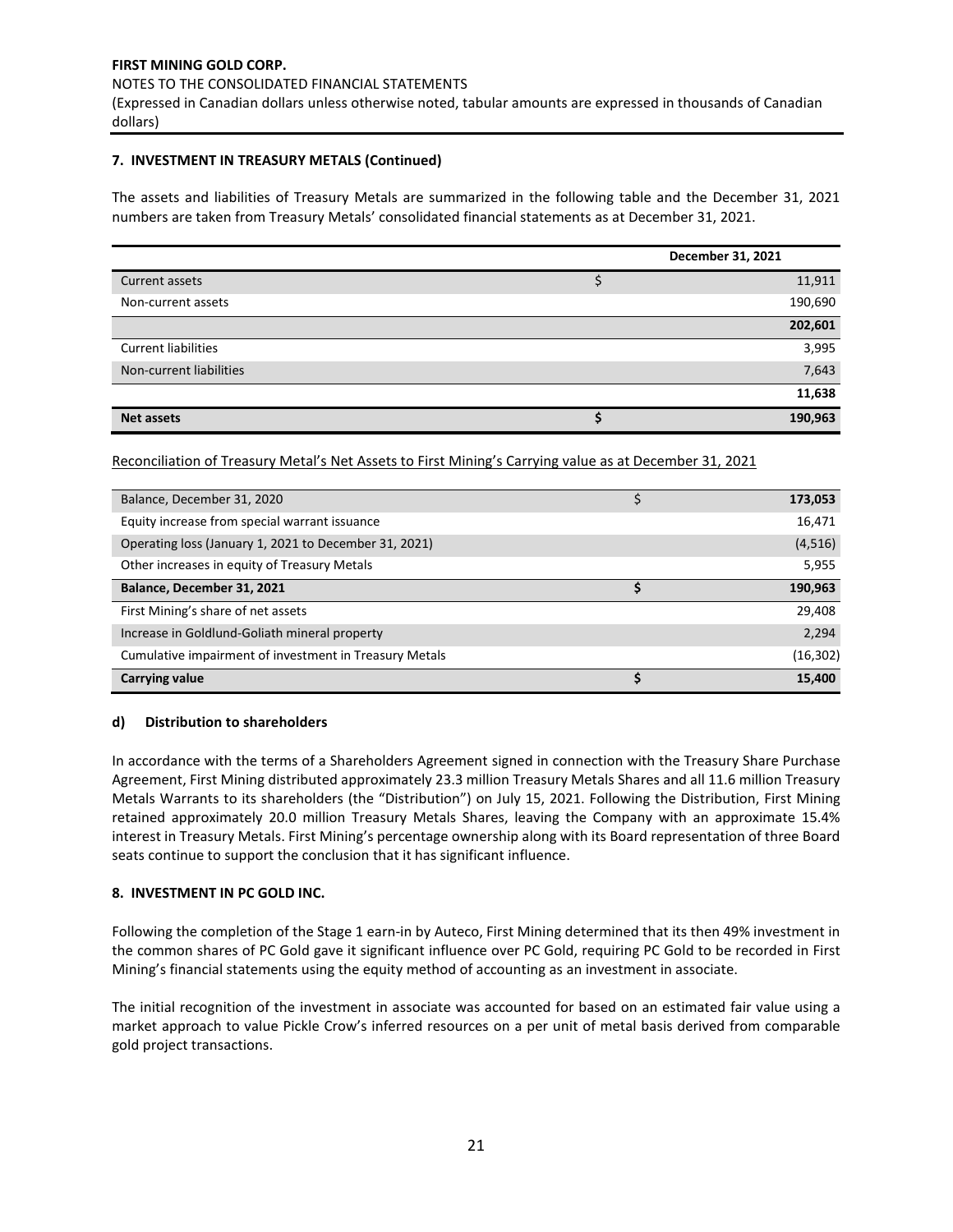(Expressed in Canadian dollars unless otherwise noted, tabular amounts are expressed in thousands of Canadian dollars)

# **8. INVESTMENT IN PC GOLD INC. (Continued)**

|                                                    | December 31,<br>2021 |
|----------------------------------------------------|----------------------|
| Balance, beginning of period                       |                      |
| Acquisition - Initial Recognition on June 9, 2021  | 36,000               |
| Equity loss                                        | (3)                  |
| Dilution of ownership - Stage 2 earn-in completion | (14, 427)            |
| Balance, December 31, 2021                         | 21.570               |

The subsequent equity accounting for PC Gold is based on audited results for the year-ended June 30, 2021, and on the unaudited six-month period ended December 31, 2021. The Company's estimated equity share of PC Gold's net loss for the year ended December 31, 2021 was \$3,000.

Upon completion of the Stage 2 earn-in by Auteco on August 26, 2021, the Company recorded a \$14,427,000 reduction in the investment carrying value based upon the ownership interest reduction from 49% to 30%. Upon the delivery of this additional interest the Company settled \$12,960,000 of the PC Gold option liability and received cash proceeds from Auteco of (i) \$1,000,000 and (ii) \$468,000 for unspent environmental reclamation work as part of the PC Gold Earn-in Agreement (Note 6(b)).

# PC Gold Summarized Statements of Total Comprehensive Loss and Financial Position

A summary of PC Gold's consolidated statement of other comprehensive loss during year ended December 31, 2021 is as follows:

|                                 | Six-month period ended<br>December 31, 2021 |  |  |
|---------------------------------|---------------------------------------------|--|--|
| Loss before income taxes        | (10)                                        |  |  |
| Deferred income tax recovery    |                                             |  |  |
| Net loss for the year           | (10)                                        |  |  |
| Other comprehensive income      |                                             |  |  |
| <b>Total comprehensive loss</b> | (10)                                        |  |  |

The assets and liabilities of PC Gold are summarized in the following table and the December 31, 2021 numbers are taken from PC Gold's consolidated financial statements as at December 31, 2021.

|                            | December 31, 2021 |
|----------------------------|-------------------|
| Current assets             |                   |
| Non-current assets         | 39,793            |
|                            | 39,793            |
| <b>Current liabilities</b> | 10,931            |
| Non-current liabilities    | 3,631             |
|                            | 14,562            |
| <b>Net assets</b>          | 25,231            |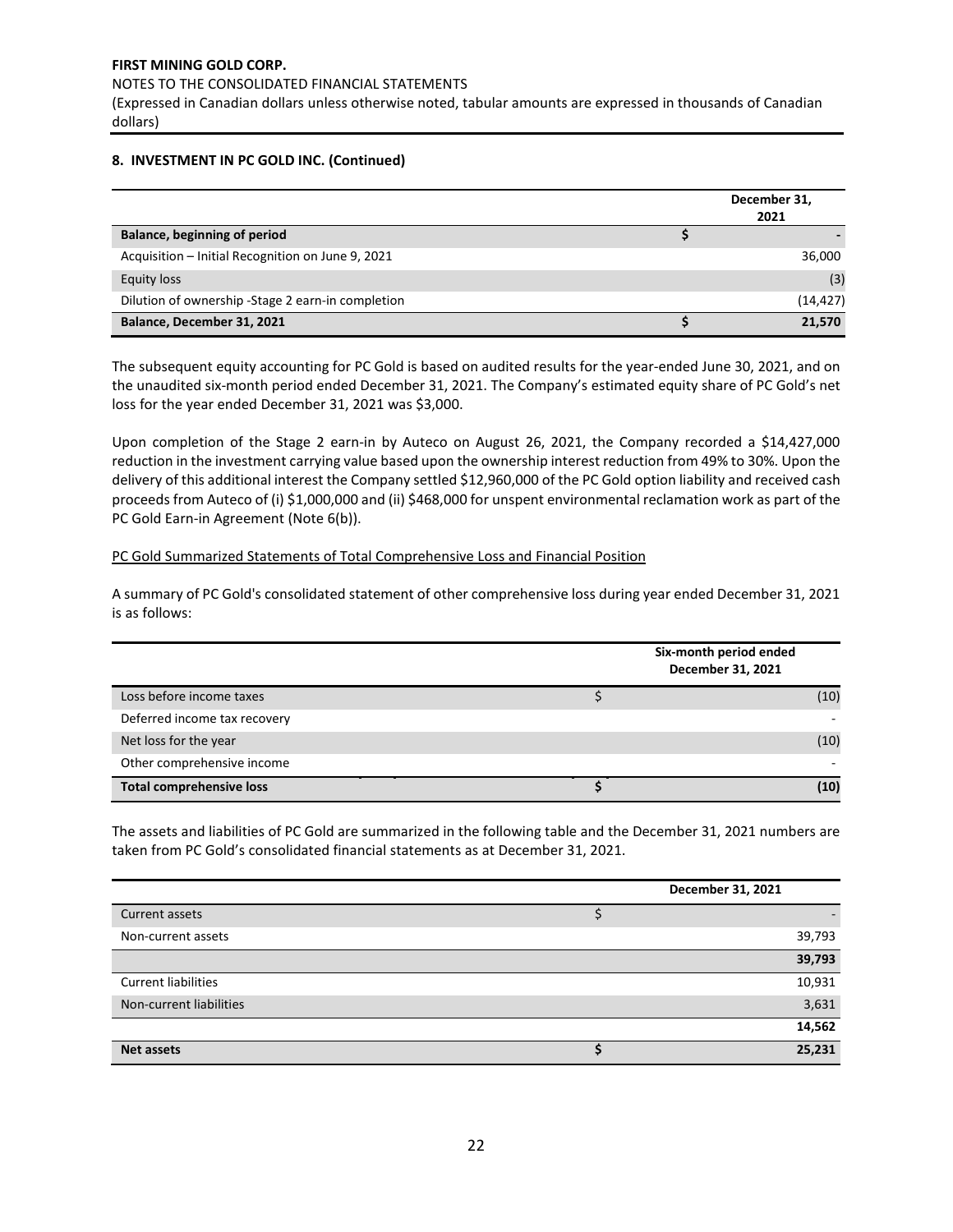#### NOTES TO THE CONSOLIDATED FINANCIAL STATEMENTS

(Expressed in Canadian dollars unless otherwise noted, tabular amounts are expressed in thousands of Canadian dollars)

# **8. INVESTMENT IN PC GOLD INC. (Continued)**

Reconciliation of PC Gold's Net Assets to First Mining's Carrying value as at December 31, 2021

| Balance, December 31, 2020                             |        |
|--------------------------------------------------------|--------|
| Initial Recognition on June 9, 2021                    | 17,344 |
|                                                        |        |
| Equity loss (June 9, 2021 to December 31, 2021)        | (11)   |
| Other increases in equity of PC Gold                   | 7,898  |
| Balance, December 31, 2021                             | 25,231 |
| First Mining's share of net assets                     | 7,569  |
| Incremental fair value of Pickle Crow mineral property | 14,001 |
| Carrying value                                         | 21,570 |

# **9. INVESTMENT IN BIG RIDGE GOLD CORP.**

Following completion of the Big Ridge transaction on June 7, 2021, the Company's common share ownership interest in Big Ridge was approximately 19.8% (Initial Recognition fair value - \$2,185,000) and was 11.0% on December 31, 2021 following a dilution event whereby Big Ridge issued 24.4 million flow-through shares as part of a private placement. The fair value of the share position at December 31, 2021 was \$3,565,000. In addition to its share ownership interest, the Company considered various qualitative factors including representation rights on Big Ridge's board of directors in arriving at the determination that significant influence exists, and therefore the Company applies the equity method of accounting.

|                                                   | December 31,<br>2021 |
|---------------------------------------------------|----------------------|
| Balance, beginning of period                      |                      |
| Acquisition - Initial Recognition on June 7, 2021 | 2,185                |
| Equity loss                                       | (106)                |
| Dilution event in Q2 2021                         | (588)                |
| Balance, December 31, 2021                        | 1,491                |

The subsequent equity accounting for Big Ridge Gold is based on audited results for the year ended June 30, 2021, and on the unaudited six-month period ended December 31, 2021. The Company's estimated equity share of Big Ridge's net loss for the year ended December 31, 2021 was \$106,000.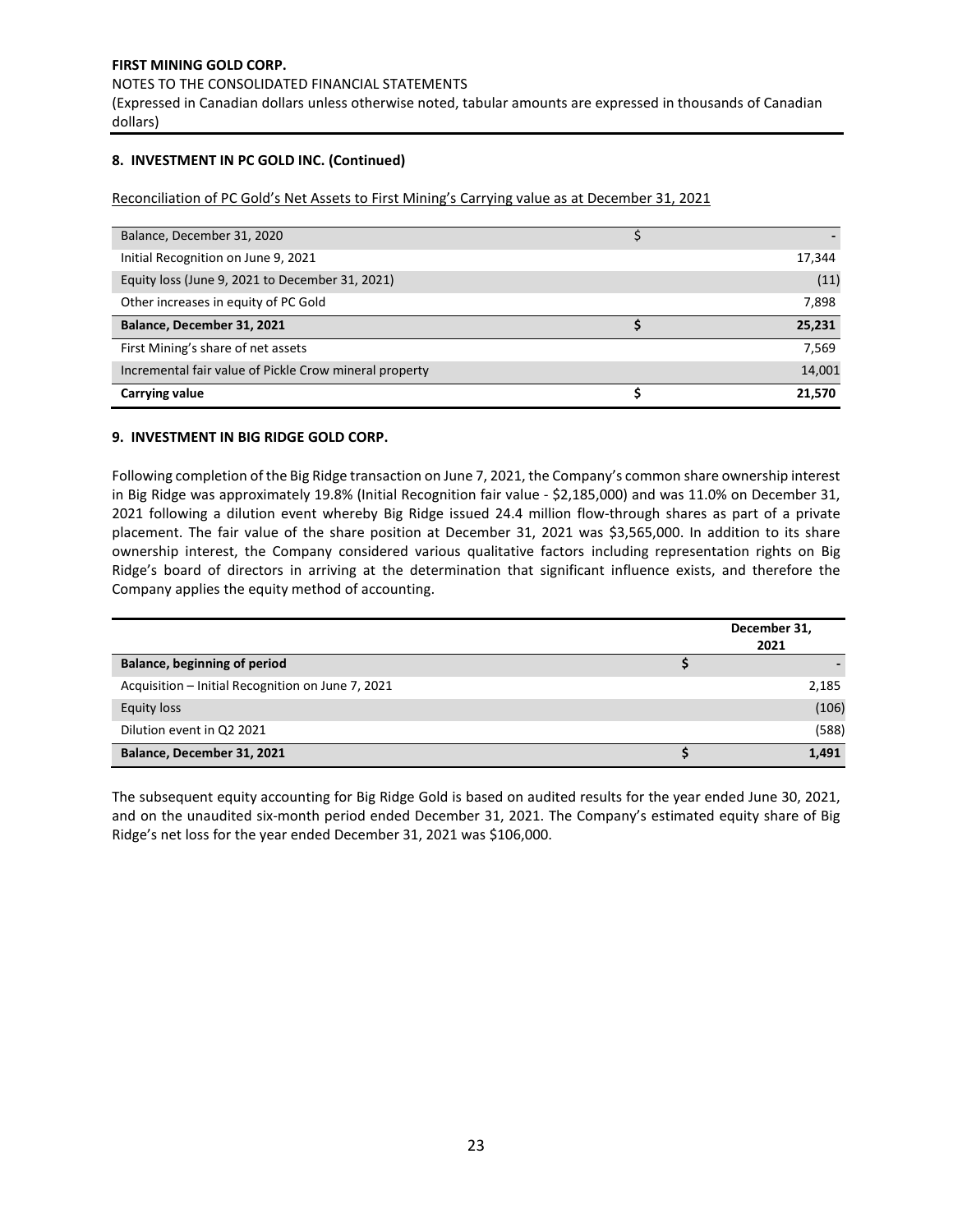NOTES TO THE CONSOLIDATED FINANCIAL STATEMENTS

(Expressed in Canadian dollars unless otherwise noted, tabular amounts are expressed in thousands of Canadian dollars)

## **9. INVESTMENT IN BIG RIDGE GOLD CORP. (Continued)**

Big Ridge Gold Summarized Statements of Total Comprehensive Loss and Financial Position

A summary of Big Ridge Gold's consolidated statement of other comprehensive loss during the six-months December 31, 2021 is as follows:

|                                 | Six-month period ended<br>December 31, 2021 |  |  |
|---------------------------------|---------------------------------------------|--|--|
| Loss before income taxes        | (1, 288)                                    |  |  |
| Deferred income tax recovery    |                                             |  |  |
| Net loss for the year           | (1, 288)                                    |  |  |
| Other comprehensive income      |                                             |  |  |
| <b>Total comprehensive loss</b> | (1, 288)                                    |  |  |

The assets and liabilities of Big Ridge Gold are summarized in the following table and the December 31, 2021 numbers are taken from Big Ridge Gold's consolidated financial statements as at December 31, 2021.

|                            | December 31, 2021 |
|----------------------------|-------------------|
| Current assets             | 7,924             |
| Non-current assets         | 7,794             |
|                            | 15,718            |
| <b>Current liabilities</b> | 239               |
| Non-current liabilities    | 321               |
|                            | 560               |
| <b>Net assets</b>          | 15,158            |

Reconciliation of Big Ridge Gold's Net Assets to First Mining's Carrying value as at December 31, 2021

| Balance, December 31, 2020                            |          |
|-------------------------------------------------------|----------|
| Initial Recognition on June 9, 2021                   | 12,769   |
| Equity loss (June 9, 2021 to December 31, 2021)       | (4, 583) |
| Other increases in equity of Big Ridge Gold           | 6,972    |
| Balance, December 31, 2021                            | 15,158   |
|                                                       |          |
| First Mining's share of net assets                    | 1,667    |
| Dilution event in Q2, 2021                            | (588)    |
| Incremental fair value of Hope Brook mineral property | 412      |

# **10. MINERAL PROPERTY INVESTMENTS**

The Company, through its subsidiary Clifton Star Resources Inc. ("Clifton"), has a 10% equity interest in the shares of Beattie Gold Mines Ltd., 2699681 Canada Ltd., and 2588111 Manitoba Ltd which directly or indirectly own various mining concessions and surface rights, collectively known as the Duparquet gold project.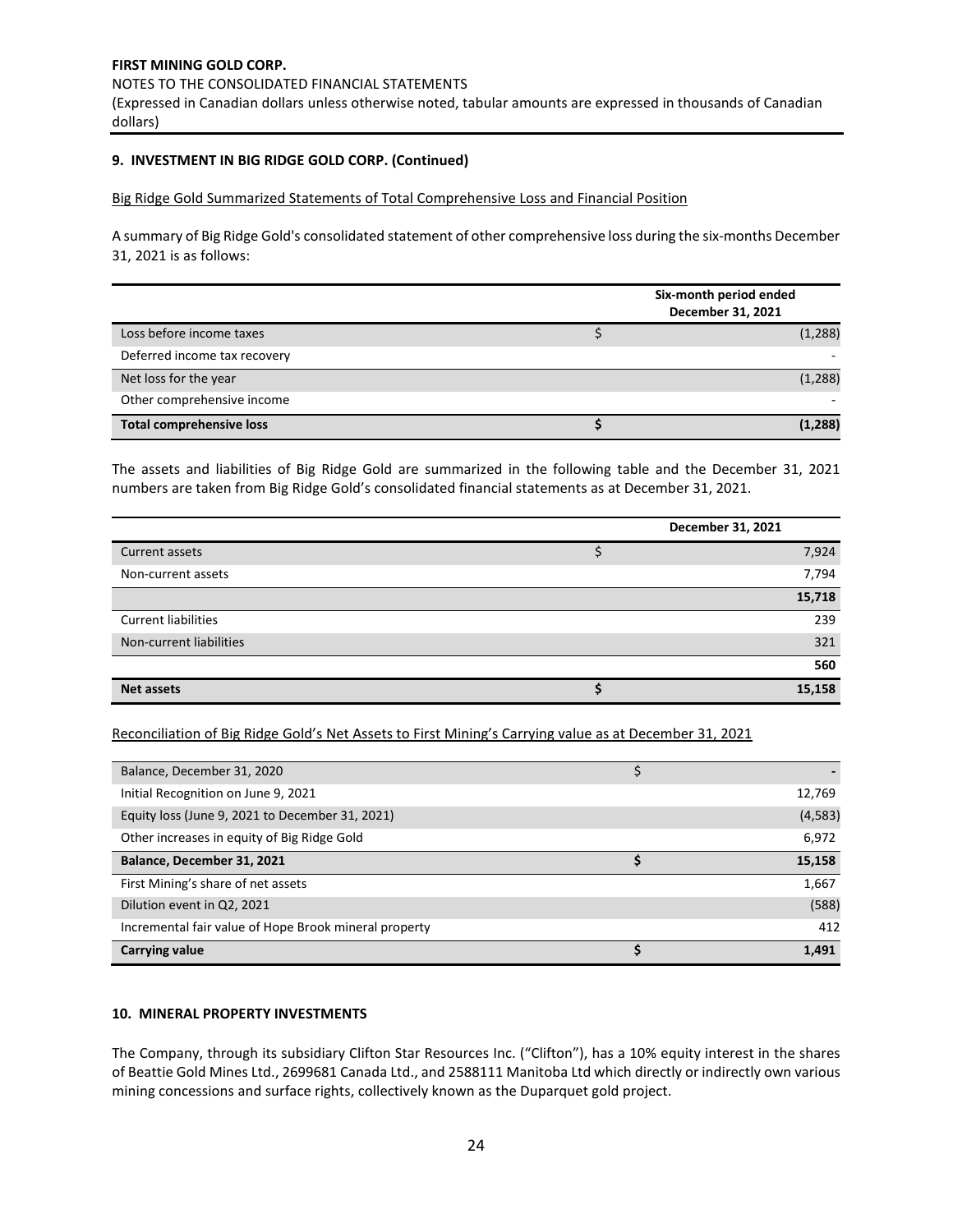dollars)

## **10. MINERAL PROPERTY INVESTMENTS (continued)**

Mineral property investments (which comprise equity interests in the shares of three private companies) are designated as FVTOCI, with changes in fair value recorded in other comprehensive income (loss).

As there is no observable market data which can be used to determine the fair value of the Company's mineral property investments, management uses property specific and market-based information to determine whether a significant change in the fair value of these investments has occurred. Factors that are considered include:

- Changes in the economic and regulatory environment for the jurisdiction in which the Duparquet Gold project is located;
- Gold spot prices over the period from the acquisition of the investment to December 31, 2021;
- The Company's market capitalization per in-situ ounce which are attributable to the Duparquet Gold project; and
- Recent transactions involving mineral properties located in Quebec.

During the year ended December 31, 2021, management determined, as a function of the falling gold price environment, that there was a decline in the fair value of mineral property investments and a fair value loss of \$293,000 was recorded for the year ended December 31, 2021 (year ended December 31, 2020 - \$1,329,000) (Note 21). As at December 31 2021, the fair value of the Company's mineral property investments is \$6,435,000 (December 31, 2020 - \$6,726,000). See Subsequent events (Note 22).

# **11. SILVER STREAM DERIVATIVE LIABILITY**

# **a) Silver Purchase Agreement Overview and Consideration Received**

On June 10, 2020, the Company entered into a silver purchase agreement (the "Silver Purchase Agreement") with First Majestic Silver Corp. ("First Majestic"), which closed on July 2, 2020. Under the terms of the Silver Purchase Agreement, First Majestic agreed to pay First Mining total consideration of US\$22.5 million (approx. \$30.6 million as at the closing date), in three tranches, for the right to purchase 50% of the payable silver produced from the Springpole Gold Project over the life of the project (the "Silver Stream") and also received 30 million common share purchase warrants of First Mining. Each share purchase warrant entitles First Majestic to purchase one common share of First Mining at an exercise price of \$0.40 for a period of five years. The fair value of the warrants issued of \$6,278,000 was recorded in Equity (Warrant reserve) on the Company's consolidated statements of financial position.

First Mining has the right to repurchase 50% of the Silver Stream for US\$22.5 million (approx. \$28.5 million as at December 31, 2021) at any time prior to the commencement of production at Springpole (the "Buy-Back Right").

Per the Silver Purchase Agreement, First Majestic paid US\$10 million (\$13.7 million) to First Mining on the July 2, 2020 closing date, with US\$2.5 million (\$3.3 million) paid in cash and the remaining US\$7.5 million (\$10.4 million) paid in 805,698 common shares of First Majestic ("Tranche 1"). Upon announcement of the Pre-Feasibility Study ("PFS") on March 4, 2021, First Mining received US\$7.5 million (\$9.8 million) from First Majestic, with US\$3.75 million (\$4.8 million) paid in cash and the remaining US\$3.75 million (\$5.0 million) paid in 287,300 common shares of First Majestic ("Tranche 2").

Consideration payable for the Silver Stream includes one further tranche (split evenly between cash and First Majestic common shares) of US\$5 million (approx. \$6.3 million as at December 31, 2021) payable upon First Mining receiving approval of either a Federal or Provincial Environmental Assessment. (The three tranches of consideration totaling US\$22.5 million (\$23.5 million received for Tranche 1 and Tranche 2) constitute the "Advance Payment"). In the event of default, First Majestic may terminate the Silver Purchase Agreement and the Advance Payment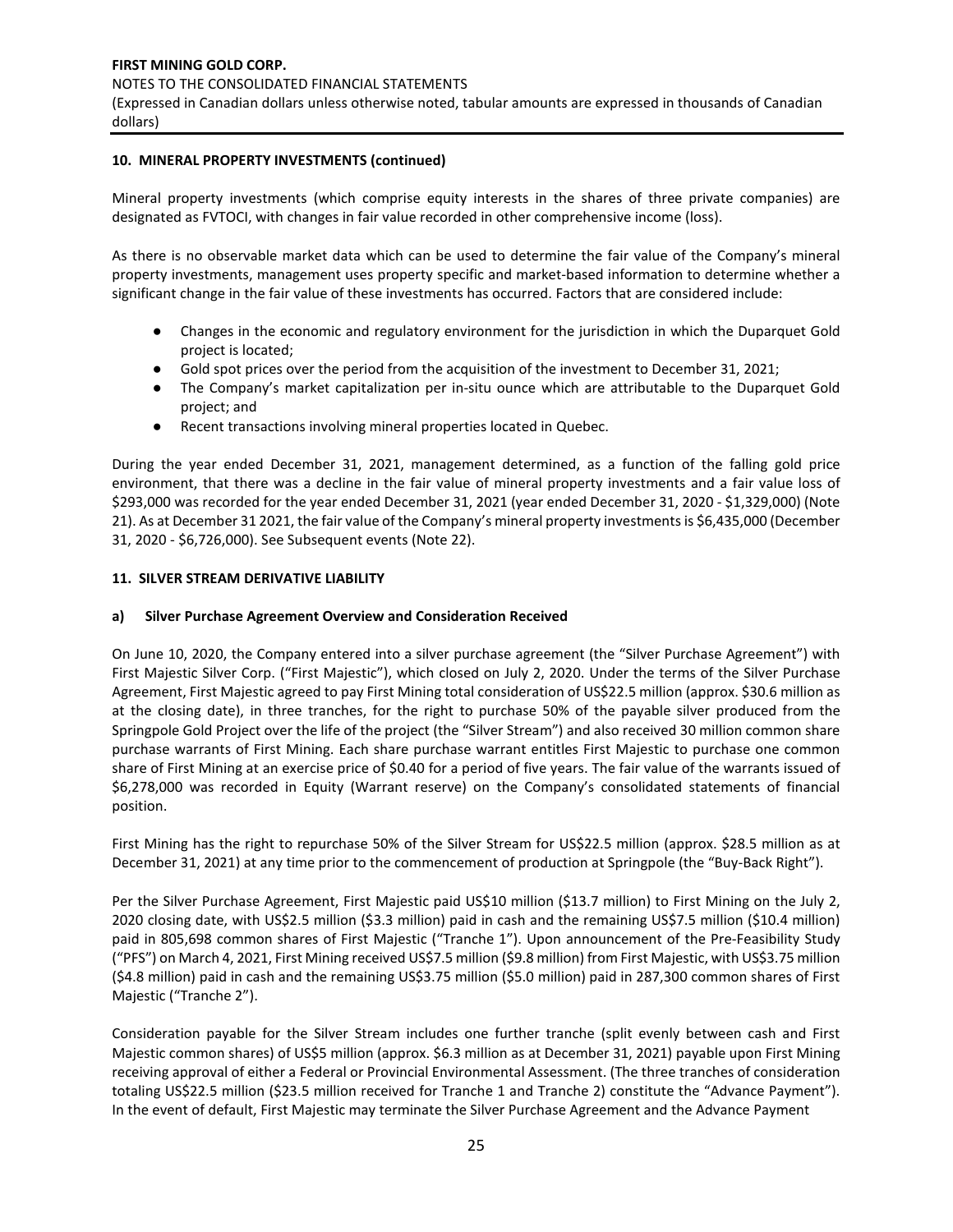# **11. SILVER STREAM DERIVATIVE LIABILITY (Continued)**

received by First Mining at that time would become repayable. The Advance Payment amount is used to track the stream balance for commercial, but not accounting purposes. In the event the Company exercises the Buy-Back Right by paying US\$22.5 million (approx. \$28.5 million) to First Majestic, the Advance Payment amount shall be reduced to nil.

The Silver Stream has an initial term of 40 years from July 2, 2020. The term is automatically extended by successive 10-year periods as long as the life of mine continues for the Springpole Gold Project. If upon expiration of the term of the Silver Purchase Agreement, the Company has not sold to First Majestic an amount of silver sufficient to reduce the Advance Payment to nil, then a refund of the uncredited balance, without interest shall be due and owing by the Company to First Majestic.

The silver delivered to First Majestic may be sourced from the Springpole Gold Project, or the Company may substitute any required refined silver with refined silver from a source other than the Springpole Gold Project, with the exception of silver purchased on a commodity exchange.

## **b) Silver Stream Derivative Liability Fair Value**

The Company has concluded that the Silver Stream is a standalone derivative measured at FVTPL. The Company considered whether the Silver Stream would qualify as an 'own use contract', whereby it would not require fair value accounting under IFRS. An 'own use contract' is one that results in the physical delivery of a company's own nonfinancial asset. The Silver Stream failed to qualify under the 'own use exemption' as a result of the silver substitution provisions within the Silver Purchase Agreement. In addition, the Company has an unavoidable obligation to repay the Advance Payment or deliver the silver to First Majestic.

The estimated fair value of the Silver Stream derivative liability is determined using a discounted cash flow model which incorporates a Monte Carlo simulation. The fair value of the Silver Stream derivative liability is a Level 3 measurement. The key inputs to calculate the fair value of the silver stream derivative liability at each reporting date include:

- COMEX spot silver price;
- COMEX silver futures curve;
- COMEX 4-year at-the-money silver implied volatility;
- USD 3-month LIBOR discount curve;
- First Mining's estimated credit spread;
- Probability of receiving future advanced payments; and
- Quarterly delivery schedule of payable silver (updated for the recently completed Pre-Feasibility Study).

The fair value of the Silver Stream derivative liability is calculated at each reporting date as the net of the future Advance Payment tranches receivable (an asset for the Company) and the Silver Stream obligation (a liability to the Company), with gains and losses recorded in the statement of net loss and comprehensive loss.

The fair value of the Silver Stream derivative liability as at December 31, 2021 is US\$20,664,000 (\$26,114,000), which is comprised of the Silver Stream obligation fair value of US\$23,818,000 (\$30,098,000) less the Advance Payment receivable fair value of US\$3,154,000 (\$3,984,000).

The fair value of the Silver Stream derivative liability as at December 31, 2020 was US\$10,415,000 (\$13,260,000), which is comprised of the Silver Stream obligation fair value of US\$21,761,000 (\$27,706,000) less the Advance Payment receivable fair value of US\$11,346,000 (\$14,446,000).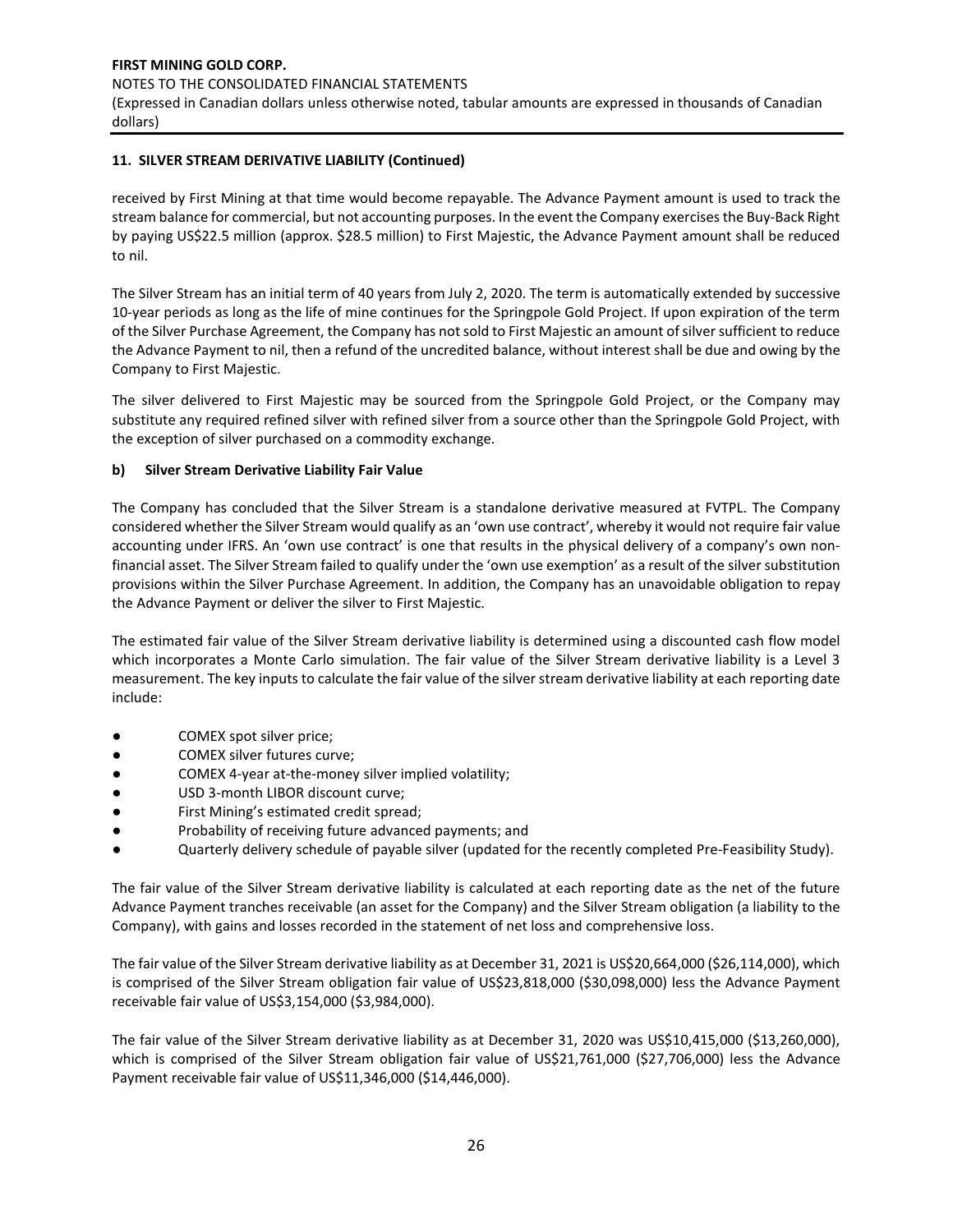NOTES TO THE CONSOLIDATED FINANCIAL STATEMENTS

(Expressed in Canadian dollars unless otherwise noted, tabular amounts are expressed in thousands of Canadian dollars)

## **11. SILVER STREAM DERIVATIVE LIABILITY (Continued)**

|                                                                                        | <b>Silver Stream</b><br>derivative liability |           |
|----------------------------------------------------------------------------------------|----------------------------------------------|-----------|
| Balance, December 31, 2019                                                             | ς                                            |           |
| Fair value of Silver Stream derivative liability - Initial Recognition on July 2, 2020 |                                              | (7, 378)  |
| Change in fair value during the period                                                 |                                              | (5,882)   |
| Balance, December 31, 2020                                                             |                                              | (13, 260) |
| Advance payment received (Tranche 2) (US\$7.5 million)                                 |                                              | (9,808)   |
| Change in fair value during the period                                                 |                                              | (3,046)   |
| Balance, December 31, 2021                                                             |                                              | (26, 114) |

## **12. ACCOUNTS PAYABLE AND ACCRUED LIABILITIES**

| Category                   | December 31,<br>2021 | December 31,<br>2020 |
|----------------------------|----------------------|----------------------|
| Accounts payable           | 2,437                | 837                  |
| <b>Accrued liabilities</b> | 2,054                | 1,176                |
| <b>Total</b>               | 4,491                | 2,013                |

## **13. ENVIRONMENTAL RECLAMATION PROVISION**

The Company has an obligation to undertake decommissioning, restoration, rehabilitation and environmental work when environmental disturbance is caused by the exploration and development of a mineral property. Following the completion of the Stage 1 earn-in by Auteco, First Mining's percentage ownership of its former subsidiary, PC Gold, was reduced from 100% to 49%, and the environmental reclamation provision, which was recorded as a liability in the PC Gold Inc. legal entity, was deconsolidated from First Mining financial statements.

|                                                                   |    | December 31,<br>2021 |    | December 31,<br>2020 |
|-------------------------------------------------------------------|----|----------------------|----|----------------------|
| Balance, beginning of year                                        | \$ | 3,383                | \$ | 2,355                |
| Additions to present value of environmental reclamation provision |    |                      |    | 1,200                |
| Reclamation costs incurred                                        |    | (250)                |    | (200)                |
| Interest or accretion expense                                     |    | 4                    |    | 28                   |
| Deconsolidation of PC Gold Inc.                                   |    | (3, 137)             |    |                      |
| Balance, end of year                                              | Ś  |                      | Ś  | 3,383                |
|                                                                   |    |                      |    |                      |
| <b>Statements of Financial Position Presentation</b>              |    | December 31,<br>2021 |    | December 31,<br>2020 |

|                                                        | ---- | ---- |       |
|--------------------------------------------------------|------|------|-------|
| Current portion of environmental reclamation provision |      |      | 250   |
| Non-current environmental reclamation provision        |      |      | 3,133 |
| <b>Total</b>                                           |      |      | 3.383 |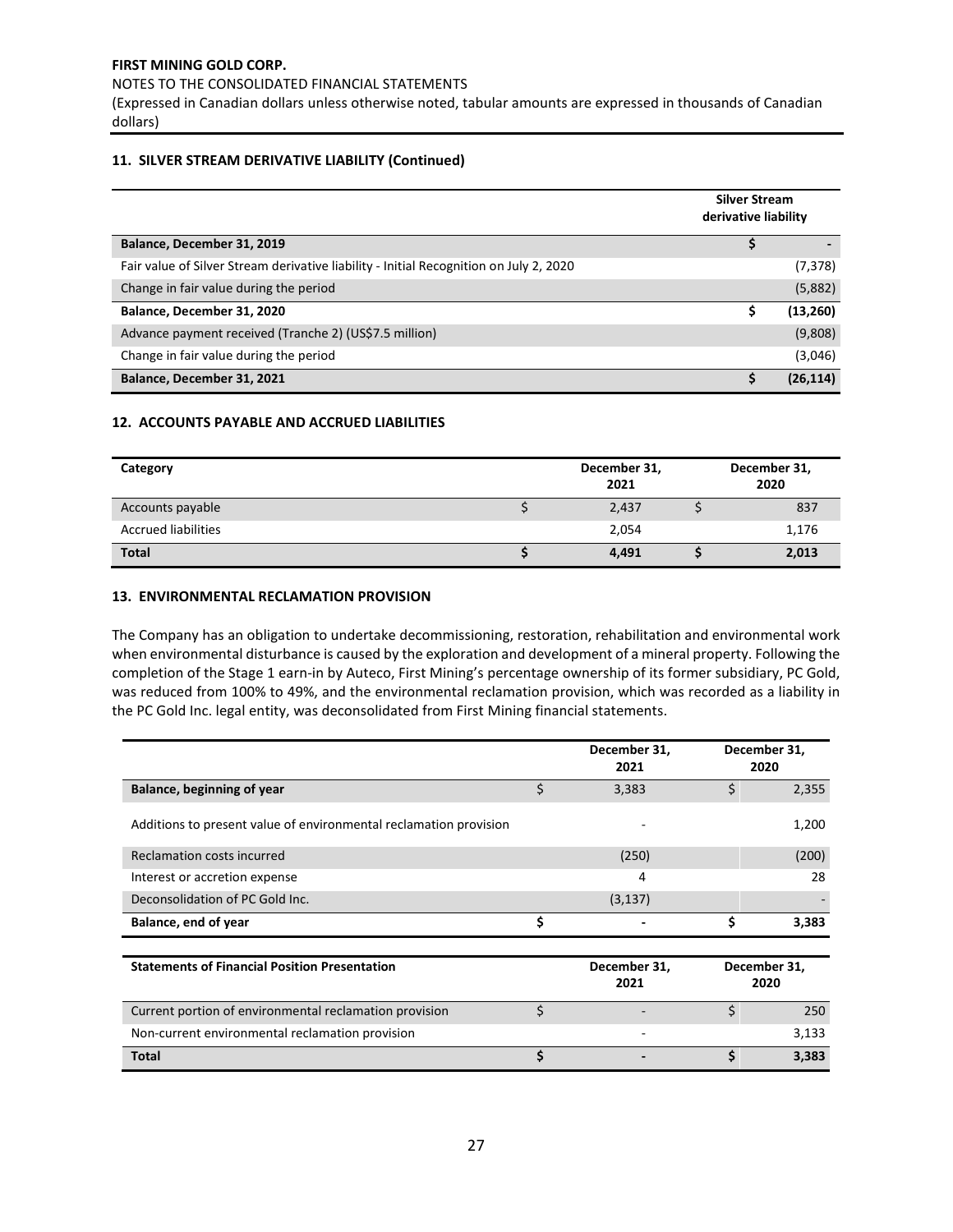## **14. SHARE CAPITAL**

# **a) Authorized**

Unlimited number of common shares with no par value. Unlimited number of preferred shares with no par value.

## **b) Issued and Fully Paid**

Common shares: 700,200,059 (December 31, 2020 – 697,216,453). Preferred shares: nil (December 31, 2020 – nil).

## **c) Warrants**

The movements in warrants during the years ended December 31, 2021 and 2020 are summarized as follows:

|                                 | <b>Number</b> |      | <b>Weighted average</b><br>exercise price |
|---------------------------------|---------------|------|-------------------------------------------|
| Balance as at December 31, 2019 | 15,872,998    | - \$ | 0.41                                      |
| Warrants issued                 | 77,460,159    |      | 0.49                                      |
| Warrants exercised              | (247,500)     |      | 0.34                                      |
| Balance as at December 31, 2020 | 93,085,657    | \$   | 0.48                                      |
| Warrants issued                 | 2,100,228     |      | 0.38                                      |
| Warrants exercised              | (265, 650)    |      | 0.33                                      |
| Warrants expired                | (3,027,615)   |      | 0.44                                      |
| Balance as at December 31, 2021 | 91,892,620    | S    | 0.48                                      |

The following table summarizes information about warrants outstanding as at December 31, 2021:

| <b>Exercise price</b> | <b>Number of warrants</b><br>outstanding | Weighted average exercise<br>price<br>$(5 per share)$ | Weighted average remaining<br>life (years) |
|-----------------------|------------------------------------------|-------------------------------------------------------|--------------------------------------------|
| \$0.31                | 18,247,009                               | \$0.31                                                | 1.15                                       |
| \$0.37                | 44,845,611                               | 0.37                                                  | 2.61                                       |
| \$0.42                | 50,000                                   | 0.42                                                  | 1.58                                       |
| \$0.65                | 28,750,000                               | 0.65                                                  | 0.65                                       |
|                       | 91,892,620                               | \$0.45                                                | 1.71                                       |

As a result of the TML distribution an additional 2,050,228 warrants were issued to an individual warrant holder per the terms of the convertible security adjustment provision of the warrant indenture. In addition, following the Treasury Metals distribution the exercise prices of all the outstanding warrants outstanding as at July 15, 2021 were reduced per the terms of the respective convertible security adjustment provisions of the warrant indentures.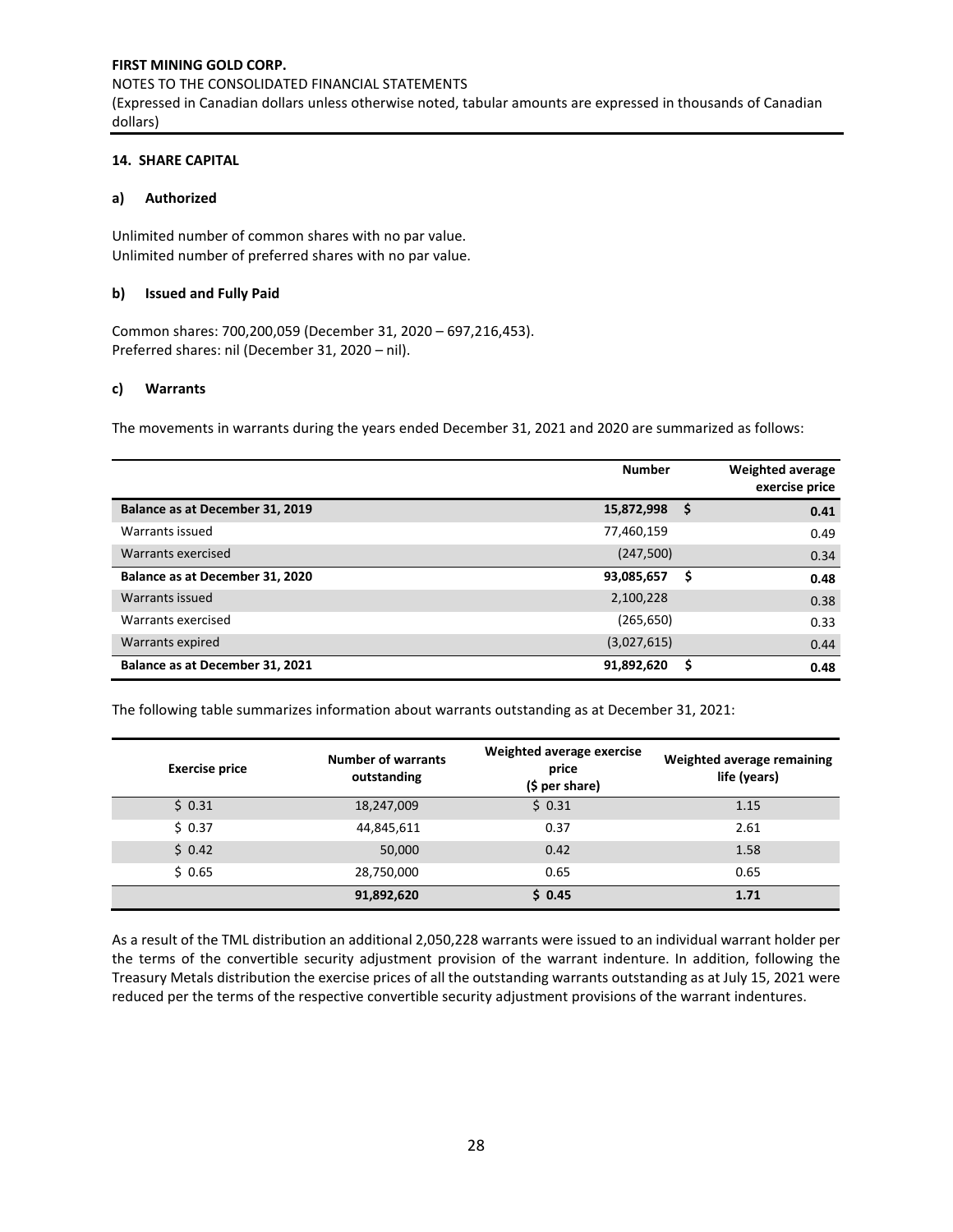# **14. SHARE CAPITAL (Continued)**

The Warrants issued during the year ended December 31, 2021 and year ended December 31, 2020 (excluding warrants issued to First Majestic under the terms of the Silver Purchase Agreement (Note 11)) have been valued using the Black-Scholes option pricing model with the following weighted average assumptions:

|                            | Year ended        | Year ended        |
|----------------------------|-------------------|-------------------|
|                            | December 31, 2021 | December 31, 2020 |
| Risk-free interest rate    | 0.50%             | 0.85%             |
| Expected life (years)      | 2 years           | 2.39 years        |
| <b>Expected volatility</b> | 63.09%            | 68.36%            |
| Expected dividend yield    | Nil               | Nil               |

#### **d) Stock Options**

The Company has adopted a stock option plan that allows for the granting of stock options to Directors, Officers, employees and certain consultants of the Company for up to 10% of the Company's issued and outstanding common shares. Stock options granted under the plan may be subject to vesting provisions as determined by the Board of Directors.

The movements in stock options during the years ended December 31, 2021 and 2020 are summarized as follows:

|                                 | <b>Number</b> |     | <b>Weighted average</b><br>exercise price |
|---------------------------------|---------------|-----|-------------------------------------------|
| Balance as at December 31, 2019 | 46,927,500    | \$  | 0.57                                      |
| Options granted                 | 11,350,000    |     | 0.25                                      |
| Options exercised               | (3,717,500)   |     | 0.33                                      |
| Options expired                 | (2,790,000)   |     | 0.40                                      |
| Options forfeited               | (5,950,000)   |     | 0.52                                      |
| Balance as at December 31, 2020 | 45,820,000    | \$. | 0.53                                      |
| Options granted                 | 12,190,000    |     | 0.23                                      |
| Options exercised               | (2, 287, 500) |     | 0.25                                      |
| Options expired                 | (7,820,000)   |     | 0.75                                      |
| Options forfeited               | (2,762,500)   |     | 0.39                                      |
| Balance as at December 31, 2021 | 45,140,000    | \$  | 0.44                                      |

The weighted average closing share price at the date of exercise for the year ended December 31, 2021 was \$0.44 (December 31, 2020 – \$0.53).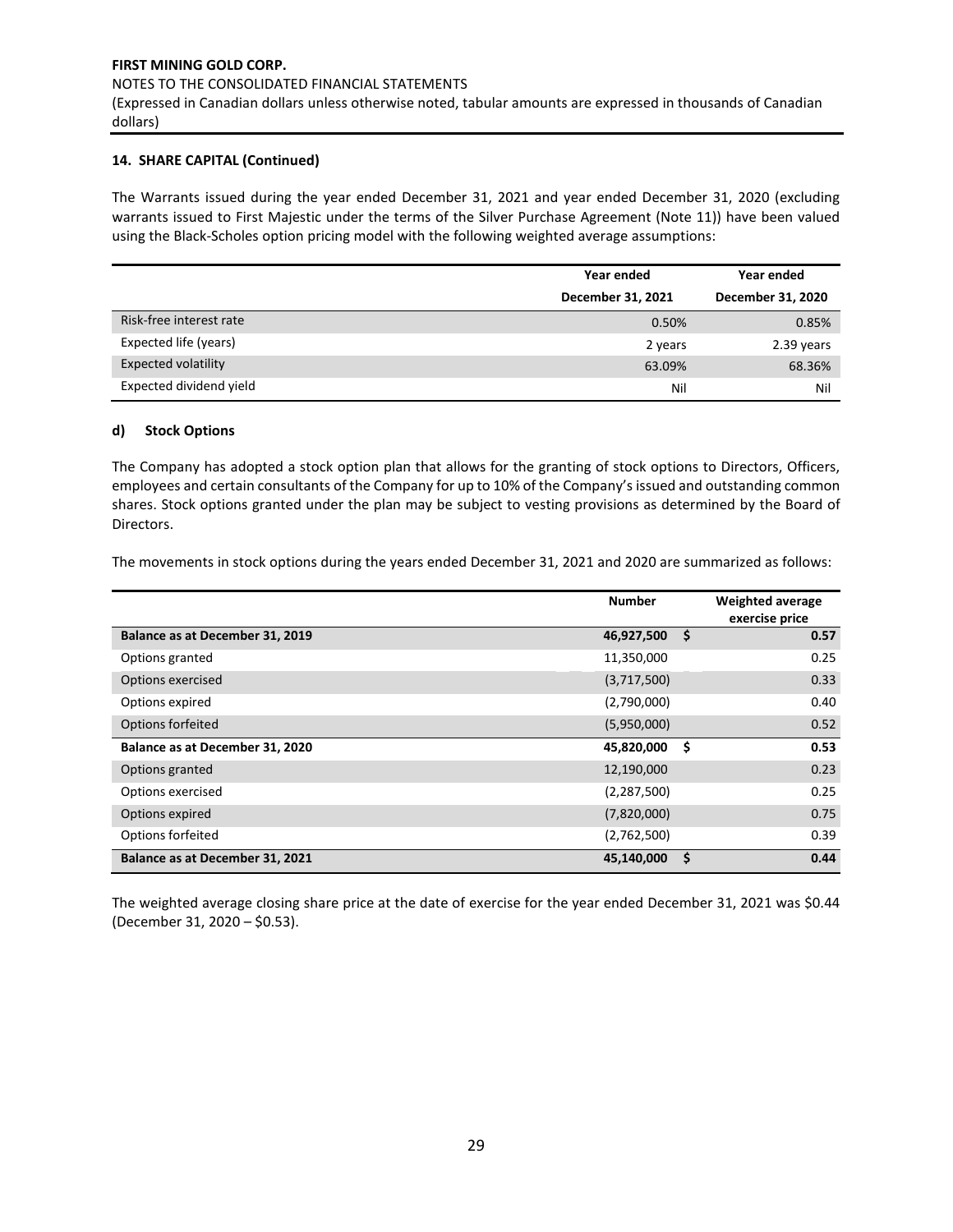#### NOTES TO THE CONSOLIDATED FINANCIAL STATEMENTS

(Expressed in Canadian dollars unless otherwise noted, tabular amounts are expressed in thousands of Canadian dollars)

# **14. SHARE CAPITAL (Continued)**

The following table summarizes information about the stock options outstanding as at December 31, 2021:

|                          |                      | <b>Options Outstanding</b>                                   |                                                  |                      | <b>Options Exercisable</b>                                   |                                                  |
|--------------------------|----------------------|--------------------------------------------------------------|--------------------------------------------------|----------------------|--------------------------------------------------------------|--------------------------------------------------|
| <b>Exercise</b><br>price | Number of<br>options | <b>Weighted average</b><br>exercise price<br>$(5 per share)$ | Weighted<br>average<br>remaining life<br>(years) | Number of<br>options | <b>Weighted average</b><br>exercise price<br>$(5 per share)$ | Weighted<br>average<br>remaining life<br>(years) |
| $$0.25 - 0.50$           | 33,125,000           | \$0.38                                                       | 2.98                                             | 26,661,250           | \$0.38                                                       | 2.67                                             |
| $$0.51 - 1.00$           | 12.015.000           | 0.75                                                         | 0.50                                             | 12,015,000           | 0.75                                                         | 0.50                                             |
|                          | 45,140,000           | \$0.48                                                       | 2.32                                             | 38,676,250           | \$0.49                                                       | 2.00                                             |

During the year ended December 31, 2021, there were 12,190,000 (December 31, 2020 - 11,350,000) stock options granted with an aggregate fair value of \$2,832,105 (December 31, 2020 - \$1,500,411), or a weighted average fair value of \$0.23 per option (December 31, 2020 – \$0.13 ). As at December 31, 2021, 6,463,750 (December 31, 2020 – 5,525,000) stock options remain unvested with an aggregate grant date fair value of \$1,436,689 (December 31, 2020 - \$402,000).

Certain stock options granted were directly attributable to exploration and evaluation expenditures on mineral properties and were therefore capitalized to mineral properties. In addition, certain stock options were subject to vesting provisions. These two factors result in differences between the aggregate fair value of stock options granted and total share-based payments expensed during the periods. Total share-based payments expense during the years ended December 31, 2021 and 2020 was classified within the financial statements as follows:

|                                                    | For the year ended December 31, |      |       |  |
|----------------------------------------------------|---------------------------------|------|-------|--|
| <b>Statements of Net Loss:</b>                     | 2021                            |      |       |  |
| General and administration                         | \$<br>1,235                     | - \$ | 500   |  |
| <b>Exploration and evaluation</b>                  | 312                             |      | 148   |  |
| Investor relations and marketing<br>communications | 265                             |      | 144   |  |
| Corporate development and due diligence            | 186                             |      | 166   |  |
| <b>Subtotal</b>                                    | 1,998                           | S    | 958   |  |
|                                                    |                                 |      |       |  |
| <b>Statements of Financial Position:</b>           |                                 |      |       |  |
| <b>Mineral Properties</b>                          | 894                             | -Ś   | 442   |  |
| <b>Total</b>                                       | 2,892                           |      | 1,400 |  |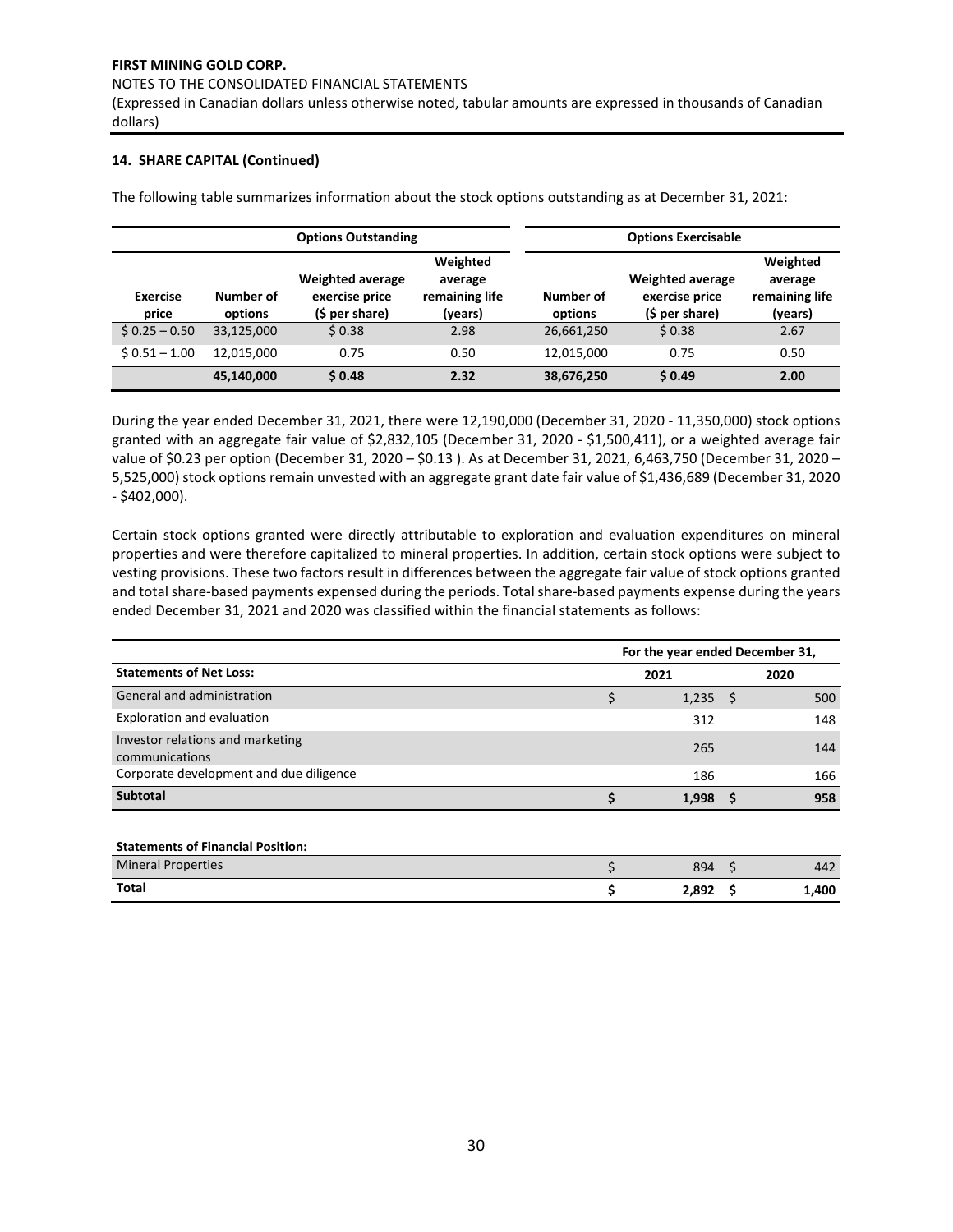#### NOTES TO THE CONSOLIDATED FINANCIAL STATEMENTS

(Expressed in Canadian dollars unless otherwise noted, tabular amounts are expressed in thousands of Canadian dollars)

# **14. SHARE CAPITAL (Continued)**

The grant date fair value of the stock options recognized in the years ended December 31, 2021 and 2020 have been estimated using the Black-Scholes option pricing model with the following weighted average assumptions:

|                                        | Year ended        | Year ended        |
|----------------------------------------|-------------------|-------------------|
|                                        | December 31, 2021 | December 31, 2020 |
| Risk-free interest rate                | 0.86%             | 1.72%             |
| Share price at grant date (in dollars) | \$0.44            | \$0.25            |
| Exercise price (in dollars)            | \$0.41            | \$0.27            |
| Expected life (years)                  | 5.00 years        | 4.96 years        |
| Expected volatility $(1)$              | 67.89%            | 69.10%            |
| Forfeiture rate                        | 7.50%             | 5.26%             |
| Expected dividend yield                | Nil               | Nil               |

(1) The computation of expected volatility was based on the Company's historical price volatility, over a period which approximates the expected life of the option.

## **e) Restricted Share Units**

The Company granted Restricted Share Units ("RSUs") under its share-based compensation plan to the Company's executive officers as part of the Company's long-term incentive plan ("LTIP"). Unless otherwise stated, the awards typically have a graded vesting schedule over a three-year period and will be settled in equity upon vesting.

The associated compensation cost is recorded as share-based payments expense against share-based payment reserve.

The following table summarizes the changes in RSU's for the year ended December 31, 2021:

|                                 | <b>Number</b>            | Weighted average<br>fair value |
|---------------------------------|--------------------------|--------------------------------|
| Balance as at December 31, 2020 | $\overline{\phantom{a}}$ |                                |
| Granted - February 2, 2021      | 1,550,000                | 0.40                           |
| Balance as at December 31, 2021 | 1,550,000                | 0.40                           |

# **f) Deferred Share Units**

The Company granted 303,000 Deferred Share Units ("DSUs") under its share-based compensation plan to a director as part of the Company's LTIP. DSUs have a graded vesting schedule over an 18-month period and will be settled in equity upon vesting.

The associated compensation cost is recorded as share-based payments expense against share-based payment reserve. The weighted average grant date fair value of the DSUs recognized for the year ended December 31, 2021 is \$0.36.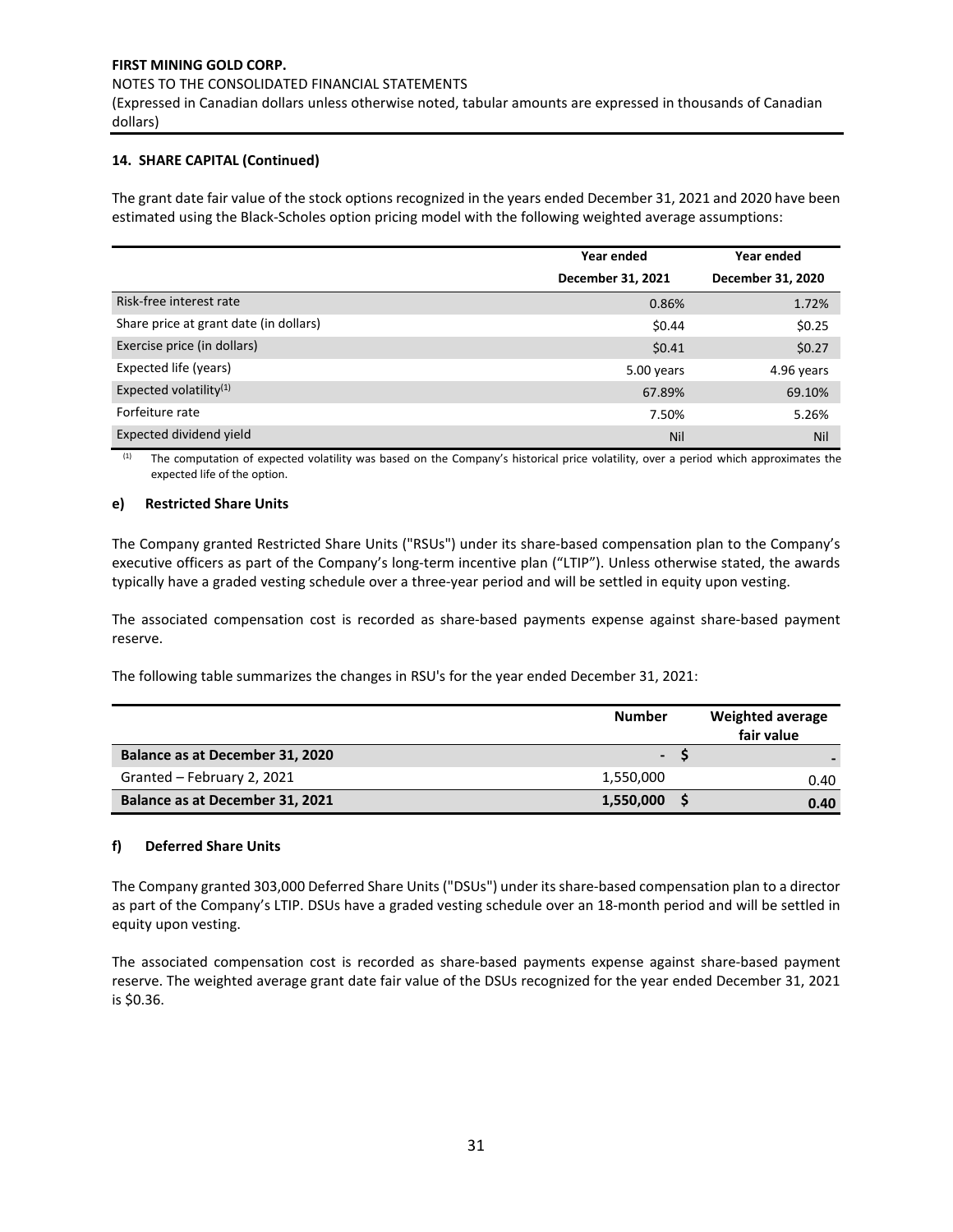NOTES TO THE CONSOLIDATED FINANCIAL STATEMENTS

(Expressed in Canadian dollars unless otherwise noted, tabular amounts are expressed in thousands of Canadian dollars)

## **14. SHARE CAPITAL (Continued)**

|                                 | <b>Number</b>  |   | <b>Weighted average</b><br>fair value |
|---------------------------------|----------------|---|---------------------------------------|
| Balance as at December 31, 2020 | $\blacksquare$ | S |                                       |
| Granted - February 2, 2021      | 40.000         |   | 0.40                                  |
| Granted - June 17, 2021         | 263,000        |   | 0.35                                  |
| Balance as at December 31, 2021 | 303,000        |   | 0.36                                  |

## **15. OPERATING EXPENSES**

Operating expenditures by nature, which map to the Company's functional operating expense categories presented in the consolidated statements of net loss and comprehensive income (loss), are as follows:

|                                                         |    |                               |                                      | For the year ended December 31, 2021 |                                                              |                                               |              |        |  |
|---------------------------------------------------------|----|-------------------------------|--------------------------------------|--------------------------------------|--------------------------------------------------------------|-----------------------------------------------|--------------|--------|--|
|                                                         |    | General and<br>administration | <b>Exploration and</b><br>evaluation |                                      | <b>Investor relations</b><br>and marketing<br>communications | Corporate<br>development and<br>due diligence | <b>Total</b> |        |  |
| Administrative and office                               | Ś. | 347                           | Ś.<br>98                             | Ś.                                   | 63                                                           | \$<br>1                                       | Ś.           | 509    |  |
| Consultants                                             |    | 227                           | 61                                   |                                      | 120                                                          | ٠                                             |              | 408    |  |
| Depreciation (non-cash)                                 |    | 168                           | 152                                  |                                      |                                                              |                                               |              | 320    |  |
| Directors fees                                          |    | 294                           |                                      |                                      |                                                              |                                               |              | 294    |  |
| Investor relations and                                  |    |                               | $\mathbf{1}$                         |                                      | 1,333                                                        |                                               |              | 1,334  |  |
| marketing communications                                |    |                               |                                      |                                      |                                                              |                                               |              |        |  |
| <b>Professional fees</b>                                |    | 1,298                         |                                      |                                      | ٠                                                            | ٠                                             |              | 1,298  |  |
| Reimbursement of litigation                             |    |                               |                                      |                                      |                                                              |                                               |              |        |  |
| expenses                                                |    | 1,120                         |                                      |                                      |                                                              |                                               |              | 1,120  |  |
| <b>Salaries</b>                                         |    | 1,174                         | 318                                  |                                      | 393                                                          | 319                                           |              | 2,204  |  |
| Share-based payments                                    |    |                               |                                      |                                      |                                                              |                                               |              |        |  |
| $(non-cash)$ (Note $14(d)$ )                            |    | 1,235                         | 312                                  |                                      | 265                                                          | 186                                           |              | 1,998  |  |
| Transfer agent and filing fees                          |    | 368                           |                                      |                                      | 44                                                           |                                               |              | 412    |  |
| Travel and accommodation                                |    | 34                            | 18                                   |                                      | 29                                                           | 3                                             |              | 84     |  |
| <b>Operating expenses total</b>                         | \$ | 6,265                         | 960                                  | \$                                   | 2,247                                                        | \$<br>509                                     | \$           | 9,981  |  |
| Impairment of non-current<br>assets (non-cash) (Note 7) |    |                               |                                      |                                      |                                                              |                                               |              | 24,304 |  |
| Loss from operational activities                        |    |                               |                                      |                                      |                                                              |                                               | Ś.           | 34,285 |  |

Reimbursement of legal fees and expert costs incurred by certain parties pursuant to the terms of a settlement agreement that was signed by the Company on February 7, 2022 respect of the settlement of a non-material, historic litigation matter that involved numerous parties, one of whom was the Company's wholly-owned subsidiary, Clifton Star Resources Inc. The Company had inherited this historical litigation matter as a result of its acquisition of Clifton Star in April 2016.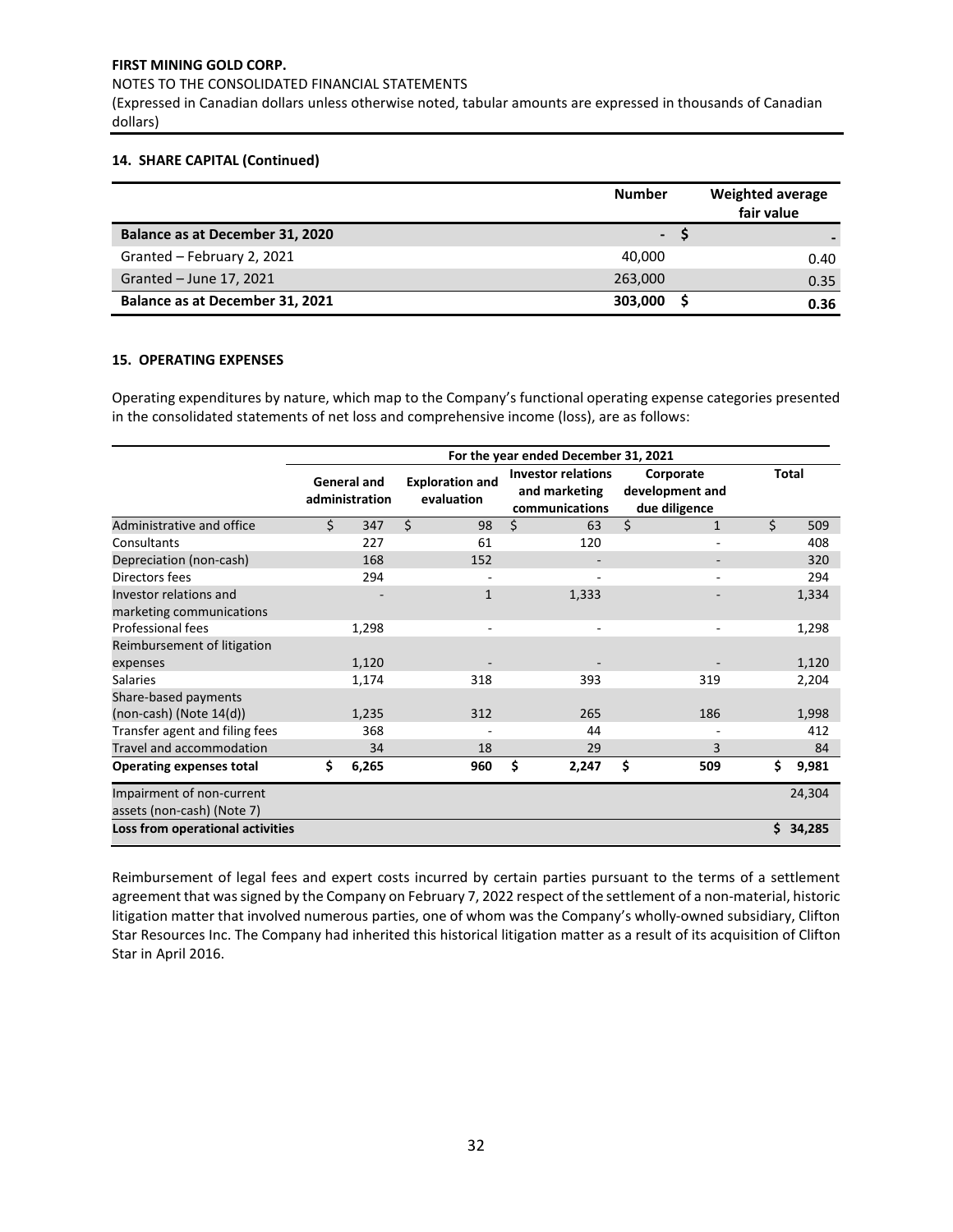## NOTES TO THE CONSOLIDATED FINANCIAL STATEMENTS

(Expressed in Canadian dollars unless otherwise noted, tabular amounts are expressed in thousands of Canadian dollars)

## **15. OPERATING EXPENSES (Continued)**

|                                                         | For the year ended December 31, 2020 |       |     |                                      |                                                              |       |    |                                               |    |              |  |  |  |  |
|---------------------------------------------------------|--------------------------------------|-------|-----|--------------------------------------|--------------------------------------------------------------|-------|----|-----------------------------------------------|----|--------------|--|--|--|--|
|                                                         | <b>General and</b><br>administration |       |     | <b>Exploration and</b><br>evaluation | <b>Investor relations</b><br>and marketing<br>communications |       |    | Corporate<br>development and<br>due diligence |    | <b>Total</b> |  |  |  |  |
| Administrative and office                               | \$                                   | 232   | - Ś | 166                                  | Ś.                                                           | 34    | \$ | 3                                             | \$ | 435          |  |  |  |  |
| Consultants                                             |                                      | 164   |     | 71                                   |                                                              | 10    |    |                                               |    | 245          |  |  |  |  |
| Depreciation (non-cash)                                 |                                      | 146   |     | 159                                  |                                                              |       |    |                                               |    | 305          |  |  |  |  |
| Directors fees                                          |                                      | 288   |     |                                      |                                                              |       |    |                                               |    | 288          |  |  |  |  |
| Investor relations and<br>marketing communications      |                                      | 3     |     | 3                                    |                                                              | 579   |    | 22                                            |    | 607          |  |  |  |  |
| Professional fees                                       |                                      | 934   |     | $\mathbf{1}$                         |                                                              |       |    |                                               |    | 935          |  |  |  |  |
| <b>Salaries</b>                                         |                                      | 1,121 |     | 236                                  |                                                              | 287   |    | 269                                           |    | 1,913        |  |  |  |  |
| Share-based payments<br>$(non-cash)$ (Note $14(d)$ )    |                                      | 500   |     | 148                                  |                                                              | 144   |    | 166                                           |    | 958          |  |  |  |  |
| Transfer agent and filing fees                          |                                      | 163   |     |                                      |                                                              | 41    |    |                                               |    | 204          |  |  |  |  |
| Travel and accommodation                                |                                      | 22    |     | 28                                   |                                                              | 16    |    | 8                                             |    | 74           |  |  |  |  |
| <b>Operating expenses total</b>                         | Ś.                                   | 3,573 | Ś.  | 812                                  | Ś                                                            | 1,111 | Ś  | 468                                           | \$ | 5,964        |  |  |  |  |
| Impairment of non-current<br>assets (non-cash) (Note 7) |                                      |       |     |                                      |                                                              |       |    |                                               |    | 24,870       |  |  |  |  |
| Loss from operational activities                        |                                      |       |     |                                      |                                                              |       |    |                                               | Ś. | 30,834       |  |  |  |  |

## **16. SEGMENT INFORMATION**

The Company operates in a single reportable operating segment, being the acquisition, exploration, development and selective disposition of its North American mineral properties. Geographic information about the Company's non-current assets, excluding financial instruments, as at December 31, 2021 and December 31, 2020 is as follows:

| <b>Non-current assets</b> | December 31, 2021 | December 31, 2020 |
|---------------------------|-------------------|-------------------|
| Canada                    | 209,739           | 244,018           |
| <b>USA</b>                | 226               | 444               |
| <b>Total</b>              | 209,965           | 244,462           |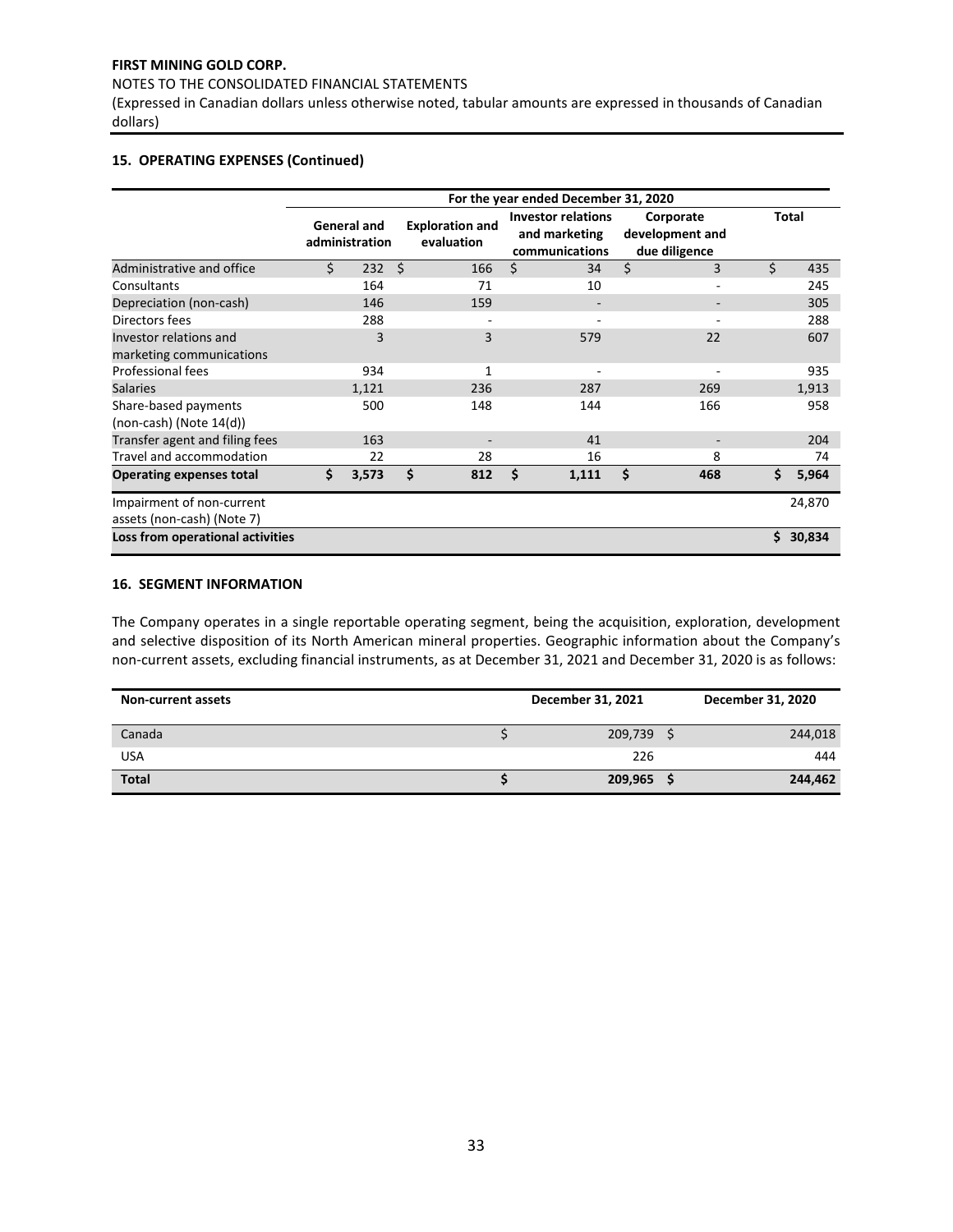NOTES TO THE CONSOLIDATED FINANCIAL STATEMENTS

(Expressed in Canadian dollars unless otherwise noted, tabular amounts are expressed in thousands of Canadian dollars)

## **17. INCOME TAXES**

|                                                           | <b>Year ended December</b><br>31, 2021 | <b>Year ended December</b><br>31, 2020 |
|-----------------------------------------------------------|----------------------------------------|----------------------------------------|
| Net loss before income tax                                | \$<br>38,350                           | \$<br>35,848                           |
| Combined Canadian statutory income tax rate               | 27.00%                                 | 27.00%                                 |
| Income tax recovery computed at statutory income tax rate | 10,356                                 | 9,679                                  |
| Tax effect of:                                            |                                        |                                        |
| Permanent differences and other                           | (2, 166)                               | (2,041)                                |
| <b>Investment in Treasury Metals</b>                      | (3,878)                                | (1,916)                                |
| Investment in PC Gold                                     | 2,169                                  |                                        |
| Obligation to distribute investments                      |                                        | (1,802)                                |
| Flow-though eligible expenditures                         |                                        | (1, 240)                               |
| Difference in tax rates in foreign jurisdictions          | $\overline{\phantom{a}}$               | (308)                                  |
| Impact of disposal of subsidiaries                        |                                        | (10, 358)                              |
| Flow-through share premium liability                      |                                        | 641                                    |
| Changes in unrecognized deferred tax assets               | (6,481)                                | 8,932                                  |
| Income tax recovery (expense)                             | \$                                     | \$<br>1,587                            |

Deferred tax assets and liabilities are offset if they relate to the same taxable entity and the same taxation authority. No deferred tax asset has been recognized in respect to the losses and temporary differences below, as it is not considered probable that sufficient future taxable profit will allow the deferred tax asset to be recovered.

Recognized deferred income tax assets (liabilities) are comprised of:

|                                | December 31, 2021 | December 31, 2020 |
|--------------------------------|-------------------|-------------------|
| Non-capital loss carryforwards | 2,969             | 5,384             |
| Mineral properties             | (2,379)           | (3,073)           |
| Mineral property investments   | (590)             | (2, 311)          |
| <b>Total</b>                   | ٠                 |                   |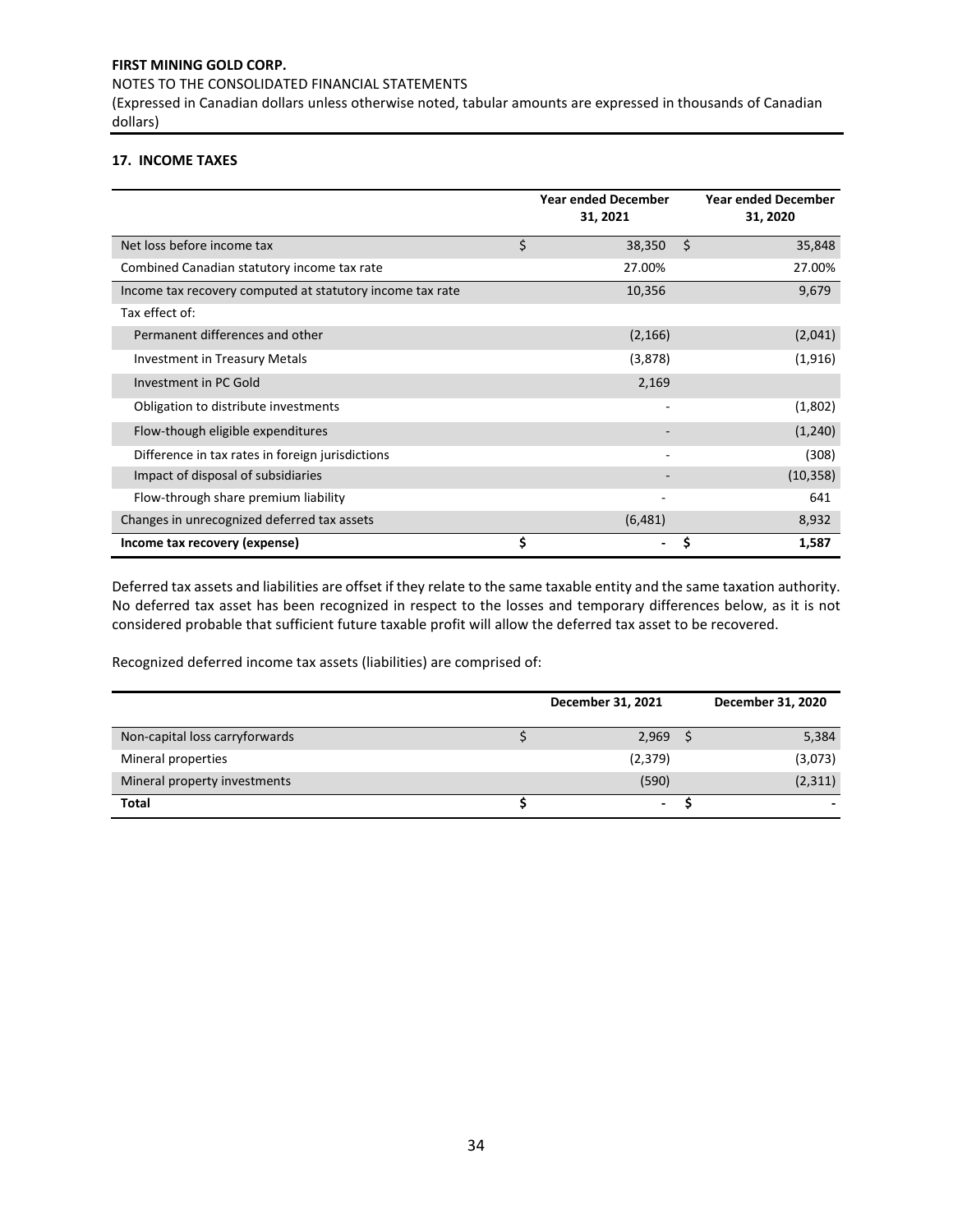#### NOTES TO THE CONSOLIDATED FINANCIAL STATEMENTS

(Expressed in Canadian dollars unless otherwise noted, tabular amounts are expressed in thousands of Canadian dollars)

# **17. INCOME TAXES (Continued)**

Deferred tax assets have not been recognized in respect of the following temporary differences:

|                                    | December 31, 2021 | December 31, 2020 |
|------------------------------------|-------------------|-------------------|
| Non-capital loss carryforwards     | \$<br>50,144      | \$<br>49,232      |
| Investment in Treasury Metals      | 20,497            | 14,188            |
| Investment in PC Gold              | 14,430            |                   |
| Investment in Big Ridge            | 694               |                   |
| Silver Stream derivative liability | 8,927             | 5,882             |
| Investment tax credits             | 5,209             | 5,119             |
| Other                              | 1,432             | 3,936             |
| Undeducted financing costs         | 1,398             | 1,874             |
| Property and equipment             | 986               | 807               |
| Mineral properties                 | 2,404             | 174               |
| Capital loss carryforwards         | 16,267            | 82                |
| <b>Total</b>                       | \$<br>122,388     | \$<br>81,294      |

As at December 31, 2021, the Company and its subsidiaries had unrecognized Canadian non-capital loss carryforwards of approximately \$61,266,000 (2020 - \$68,059,000) which expire between the years 2025 and 2040, unrecognized Canadian capital loss carryforwards of approximately \$13,644,000 (2020 - \$82,000) which can be carried forward indefinitely, unrecognized Canadian investment tax credits of approximately \$5,209,000 (2020 - \$5,119,000) which expire between the years 2024 and 2033.

# **18. RELATED PARTY TRANSACTIONS**

The Company's related parties consist of the Company's Directors and Officers, and any companies controlled by or significantly influenced by them.

Key management includes the Directors, Officers and Vice Presidents of the Company. The compensation paid or payable to key management for services during the years ended December 31, 2021 and 2020 is as follows:

| Service or Item                 | Year ended December 31, |      |       |  |  |  |
|---------------------------------|-------------------------|------|-------|--|--|--|
|                                 | 2021                    | 2020 |       |  |  |  |
| Directors' fees                 | 294                     | Ś    | 288   |  |  |  |
| Salaries and bonuses            | 2,188                   |      | 1,751 |  |  |  |
| Share-based payments (non-cash) | 1,128                   |      | 990   |  |  |  |
| <b>Total</b>                    | 3,610                   | c    | 3,029 |  |  |  |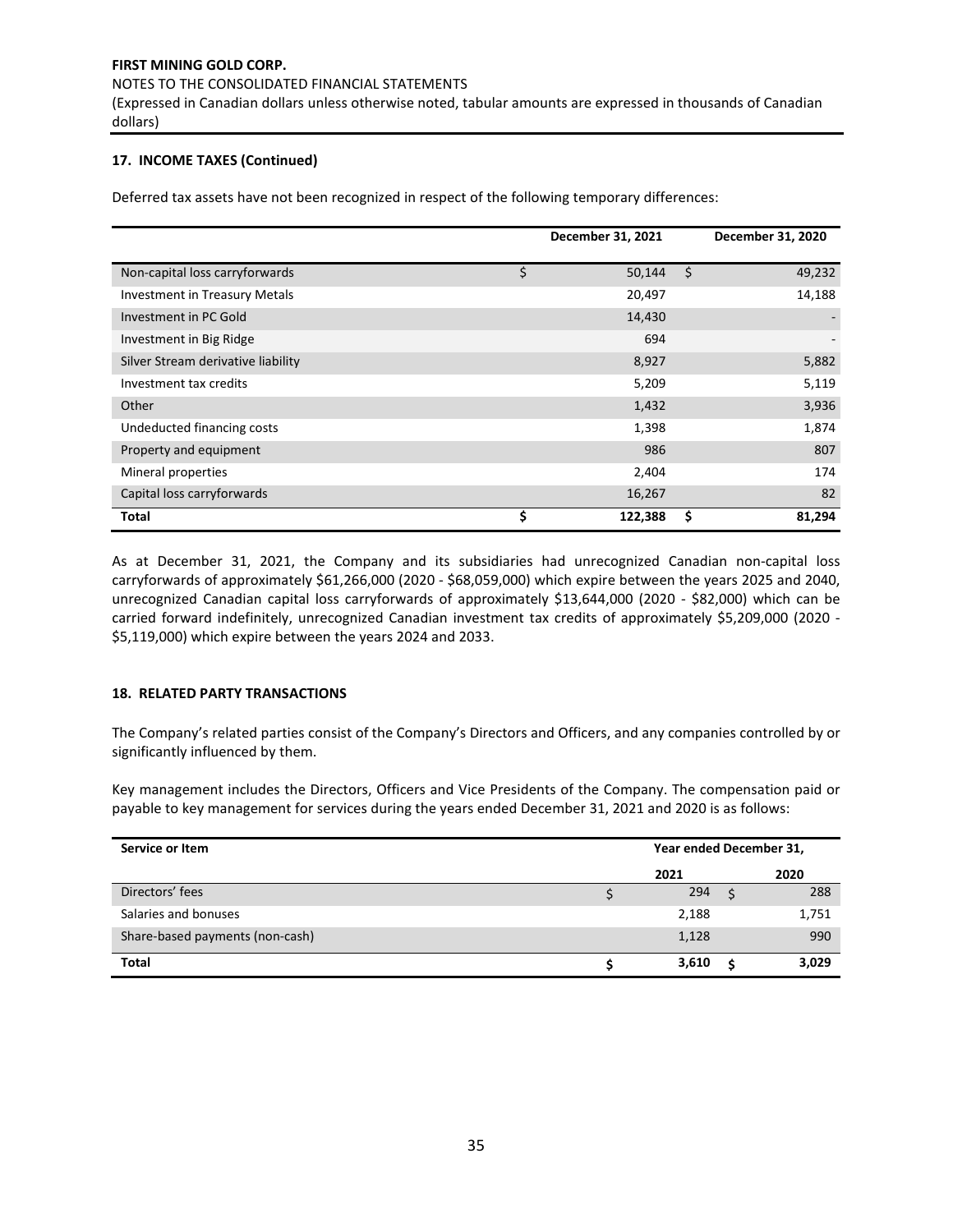# **19. SUPPLEMENTAL CASH FLOW INFORMATION**

During the year ended December 31, 2021, the significant non-cash investing and financing transactions were as follows:

- 1,107,035 shares issued with a value of \$385,000 in connection with mineral property acquisitions;
- Received 287,300 common shares of First Majestic in connection with the Silver Purchase Agreement (initial recognition - \$5,631,000, December 31, 2021 – nil) (Note 11); and
- Received 100,000,000 common shares of Auteco (initial recognition \$8,640,000, December 31, 2021 -\$6,720,000) in connection with the Auteco Earn-In Agreement (Note 8).

During the year ended December 31, 2020, significant non-cash investing and financing transactions were as follows:

- 24,220 shares issued with a value of \$4,000 in connection with a mineral property acquisition in 2016;
- 3,000,000 shares issued with a value of \$1,215,000 in connection with acquisition of the East Cedartree claims; and
- Received 25,000,000 common shares of Auteco with a fair value of \$740,000 in connection with the Earn-In Agreement (Note 6(b)), 805,698 shares of First Majestic with a fair value of \$10,394,000 in connection with the Silver Purchase Agreement (Note 11), 43.33 million shares of Treasury Metals with a fair value of \$78,000,000 and 11.67 million Treasury Metals Warrants with a fair value of \$9,812,000 in connection with the Treasury Share Purchase Agreement (Note 7).

# **20. FAIR VALUE**

Fair values have been determined for measurement and/or disclosure requirements based on the methods below.

The Company characterizes fair value measurements using a hierarchy that prioritizes inputs depending on the degree to which they are observable. The three levels of the fair value hierarchy are as follows:

- Level 1: fair value measurements are quoted prices (unadjusted) in active markets for identical assets or liabilities;
- Level 2: fair value measurements are those derived from inputs other than quoted prices included within level 1 that are observable for the asset or liability, either directly (i.e. as prices) or indirectly (i.e. derived from prices); and
- Level 3: fair value measurements are those derived from valuation techniques that include significant inputs for the asset or liability that are not based on observable market data (unobservable inputs).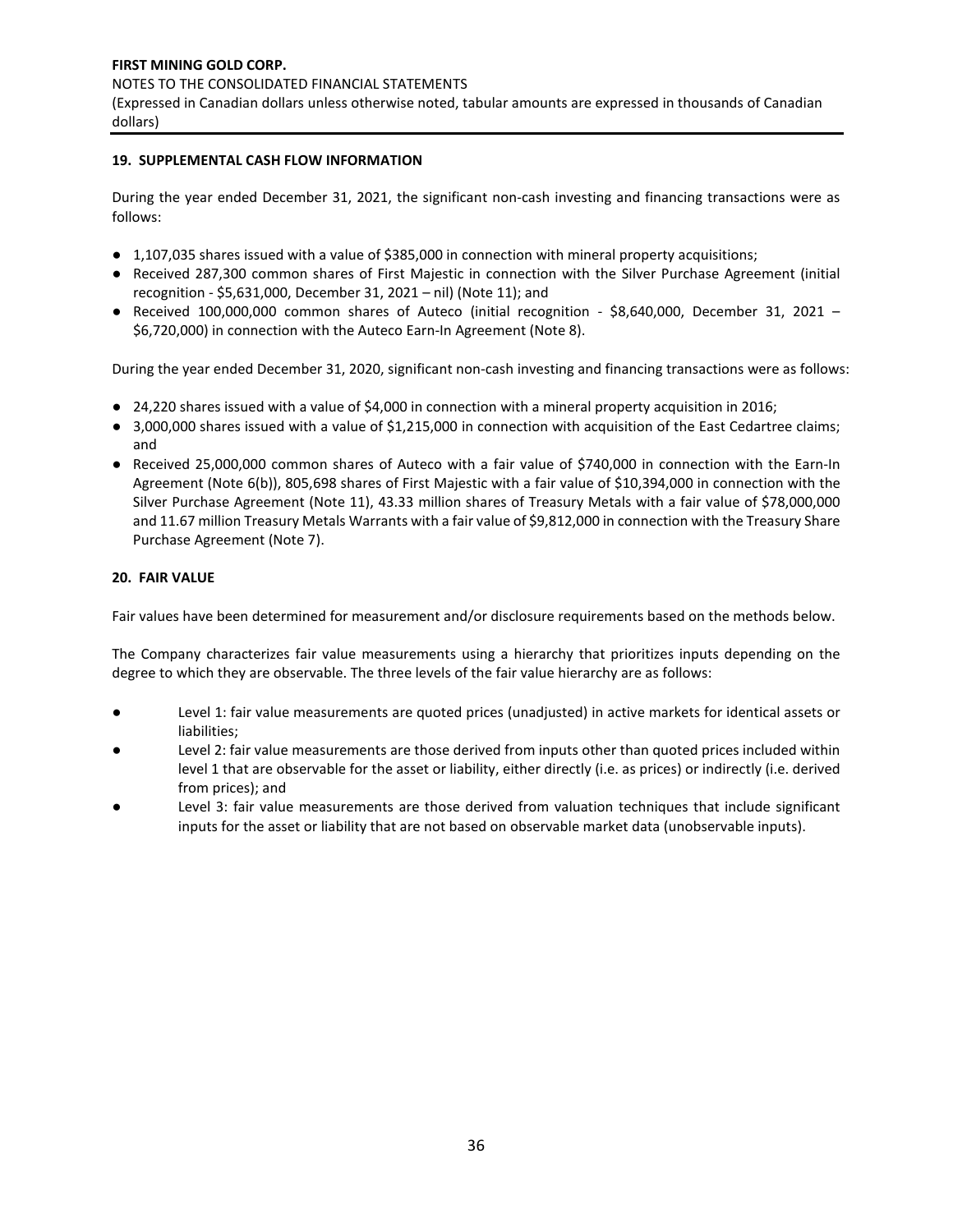#### NOTES TO THE CONSOLIDATED FINANCIAL STATEMENTS

(Expressed in Canadian dollars unless otherwise noted, tabular amounts are expressed in thousands of Canadian dollars)

# **20. FAIR VALUE (continued)**

The following table presents the Company's fair value hierarchy for financial assets and liabilities that are measured at fair value:

|                                                 |    |                   | December 31, 2021 |                        |      |                          |      | December 31, 2020 |    |                   |  |                          |    |                               |      |         |
|-------------------------------------------------|----|-------------------|-------------------|------------------------|------|--------------------------|------|-------------------|----|-------------------|--|--------------------------|----|-------------------------------|------|---------|
|                                                 |    |                   |                   | Fair value measurement |      |                          |      |                   |    |                   |  |                          |    | <b>Fair value measurement</b> |      |         |
|                                                 |    | Carrying<br>value |                   | Level 1                |      | Level 2                  |      | Level 3           |    | Carrying<br>value |  | Level 1                  |    | Level 2                       |      | Level 3 |
| <b>Financial assets:</b>                        |    |                   |                   |                        |      |                          |      |                   |    |                   |  |                          |    |                               |      |         |
| Investments (Notes 4)                           | Ś. | 13,386            | \$                | $13,386$ \$            |      |                          | $-5$ | $\sim$            | Ś. | 18,425            |  | $$12,653$ \$             |    | 5.772                         | - \$ |         |
| Mineral property<br>investments (Note 10)       |    | 6,435             |                   |                        |      | $\overline{\phantom{a}}$ |      | 6,435             |    | 6,726             |  |                          |    |                               |      | 6,726   |
| <b>Financial liabilities:</b>                   |    |                   |                   |                        |      |                          |      |                   |    |                   |  |                          |    |                               |      |         |
| Silver Stream derivative<br>liability (Note 11) |    | 26,114            |                   |                        |      | $\overline{\phantom{a}}$ |      | 26,114            |    | 13,260            |  | $\overline{a}$           |    | ٠                             |      | 13,260  |
| Option – PC Gold (Note<br>6(b)                  | Ś. | 4,347             | - Ś               |                        | $-5$ | $\overline{\phantom{a}}$ | Ś.   | 4,347             | Ś  | $4,410 \quad$ \$  |  | $\overline{\phantom{a}}$ | S. | $\overline{\phantom{a}}$      | \$   | 4,410   |

During the year ended December 31, 2021 there have been no transfers of amounts between levels in the fair value hierarchy.

The carrying values of cash and cash equivalents, current accounts receivables, and accounts payable and accrued liabilities approximated their fair values because of the short-term nature of these financial instruments. These financial instruments are classified as financial assets and liabilities at amortized cost.

The carrying value of investments (except for Treasury Metals Warrants) were based on the quoted market prices of the shares as at December 31, 2021 and was therefore considered to be Level 1. The fair value of Treasury Metals Warrants were determined using certain Level 2 inputs, as the Black-Scholes valuation model incorporates Treasury Metals' share price volatility. The Treasury Metals Warrants were distributed to First Mining shareholders in July 2021.

The mineral property investments (First Mining's 10% equity interest in three privately held companies that own the Duparquet Gold Project) are classified as financial assets at FVTOCI. The fair value of the mineral property investments was not based on observable market data and was therefore considered to be Level 3. The initial fair value of the mineral property investments was determined based on attributable pro-rata gold ounces for the Company's 10% indirect interest in the Duparquet project, which formed part of the identifiable assets from the acquisition of Clifton. Subsequently, the fair value has been reassessed at each period end. Scenarios which may result in a significant change in fair value include, among others, a change in the performance of the investee, a change in the performance of comparable entities, a change in gold price, a change in the economic environment, or evidence from external transactions in the investee's equity. During the year ended December 31, 2021, management concluded that there was a decrease in the fair value of the mineral property investments, and a fair value loss of \$291,000 (December 31, 2020 - \$1,329,000) was recorded (Note 10).

As the Earn-In Agreement provides Auteco the right to earn an interest in PC Gold, rather than a direct interest in the Pickle Crow project, Auteco's option to acquire PC Gold shares is a financial liability of First Mining. As a derivative, the Pickle Crow project option liability is classified as financial liability at FVTPL. The carrying value of the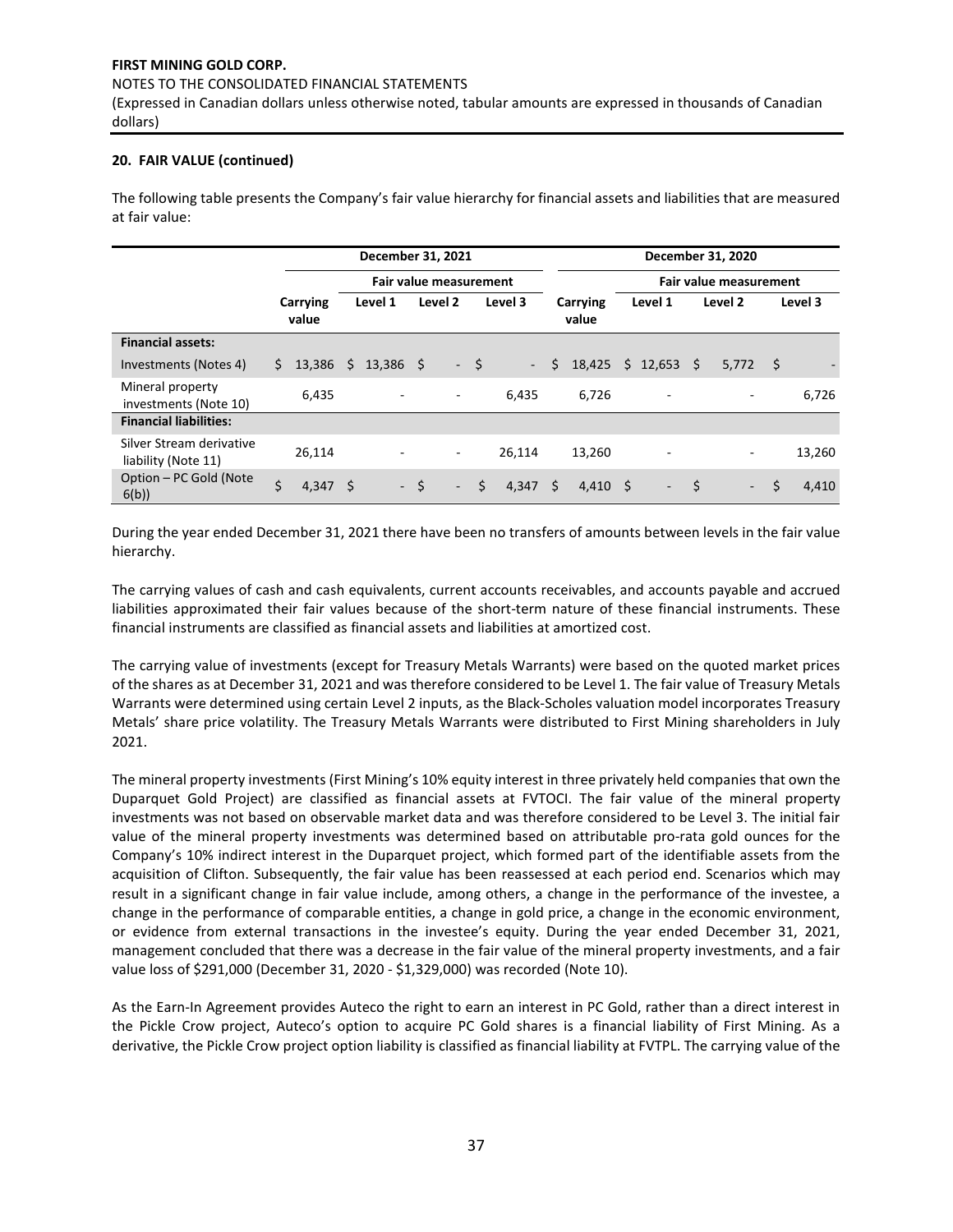(Expressed in Canadian dollars unless otherwise noted, tabular amounts are expressed in thousands of Canadian dollars)

# **20. FAIR VALUE (Continued)**

Option - Pickle Crow Gold Project is not based on observable market data and therefore is considered to be Level 3. The fair value of the Option – Pickle Crow Gold Project as at December 31, 2021 was determined by reference to the portion of the estimated fair value of PC Gold to be given up by the Company with the option for Auteco to earn an additional 10%, net of \$3,000,000 proceeds to be received on exercise.

The Silver Stream was determined to be a derivative liability, which is classified as a financial liability at FVTPL. The carrying value of the derivative liability was not based on observable market data and involved complex valuation methods and was therefore considered to be Level 3.

The classification of the financial instruments as well as their carrying values as at December 31, 2021 and 2020 is shown in the table below:

| <b>At December 31, 2021</b>              |                       |                              |      |                          |      |              |
|------------------------------------------|-----------------------|------------------------------|------|--------------------------|------|--------------|
|                                          | <b>Amortized Cost</b> | <b>FVTPL</b>                 |      | <b>FVTOCI</b>            |      | <b>Total</b> |
| <b>Financial assets:</b>                 |                       |                              |      |                          |      |              |
| Cash and cash equivalents                | \$<br>$29,516$ \$     |                              | - \$ | $\sim$                   | Ś.   | 29,516       |
| Current accounts and other receivables   | 40                    | $\overline{\phantom{a}}$     |      |                          |      | 40           |
| <b>Investments</b>                       |                       | 8,400                        |      | 4,986                    |      | 13,386       |
| Mineral property investments             |                       | $\qquad \qquad \blacksquare$ |      | 6,435                    |      | 6,435        |
| <b>Total financial assets</b>            | \$<br>$29,556$ \$     | $8,400$ \$                   |      | 11,421                   | \$.  | 49,377       |
|                                          |                       |                              |      |                          |      |              |
| <b>Financial liabilities:</b>            |                       |                              |      |                          |      |              |
| Accounts payable and accrued liabilities | \$<br>$4,491$ \$      |                              | - \$ |                          | $-5$ | 4,491        |
| Option - PC Gold                         |                       | 4,347                        |      |                          |      | 4,347        |
| Silver Stream derivative liability       |                       | 26,114                       |      | $\overline{\phantom{a}}$ |      | 26,114       |
| <b>Total financial liabilities</b>       | \$<br>4,491 \$        | $30,461$ \$                  |      | $\overline{\phantom{0}}$ | Ś    | 34,952       |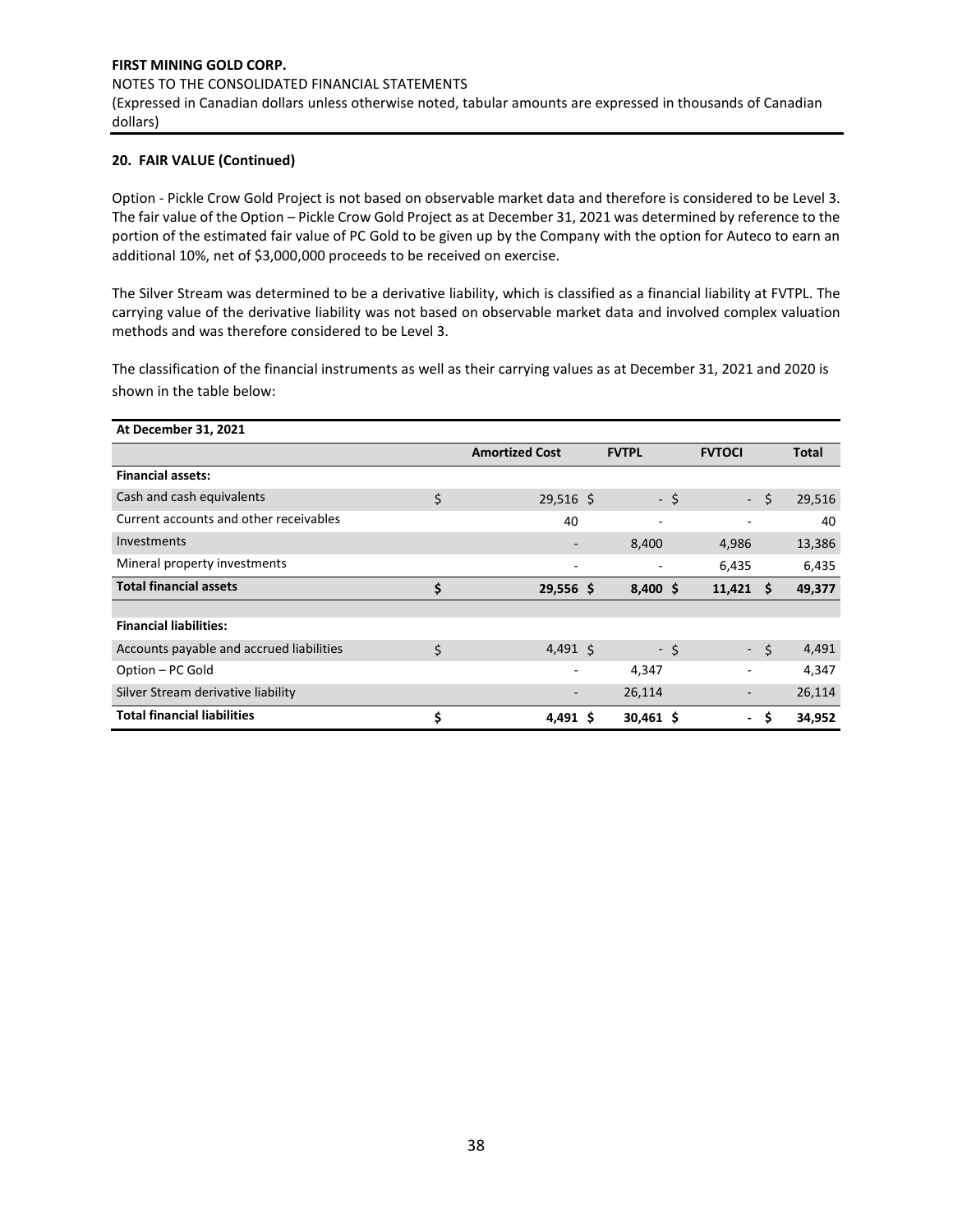# NOTES TO THE CONSOLIDATED FINANCIAL STATEMENTS

(Expressed in Canadian dollars unless otherwise noted, tabular amounts are expressed in thousands of Canadian dollars)

## **20. FAIR VALUE (Continued)**

| At December 31, 2020                     |                       |              |                              |                |
|------------------------------------------|-----------------------|--------------|------------------------------|----------------|
|                                          | <b>Amortized Cost</b> | <b>FVTPL</b> | <b>FVTOCI</b>                | <b>Total</b>   |
| <b>Financial assets:</b>                 |                       |              |                              |                |
| Cash and cash equivalents                | \$<br>$28,901$ \$     |              | - \$                         | - \$<br>28,901 |
| Current accounts and other receivables   | 1,753                 | ٠            | $\qquad \qquad \blacksquare$ | 1,753          |
| <b>Investments</b>                       | -                     | 15,039       | 3,386                        | 18,425         |
| Mineral property investments             |                       | ٠            | 6,726                        | 6,726          |
| Reclamation deposit                      | 121                   |              |                              | 121            |
| <b>Total financial assets</b>            | \$<br>30,775 \$       | $15,039$ \$  | $10,112 \text{ }$            | 55,926         |
|                                          |                       |              |                              |                |
| <b>Financial liabilities:</b>            |                       |              |                              |                |
| Accounts payable and accrued liabilities | \$<br>$2,013 \leq$    |              | - \$                         | 2,013<br>- \$  |
| Option - PC Gold                         |                       | 4,410        |                              | 4,410          |
| Silver Stream derivative liability       | ٠                     | 13,260       |                              | 13,260         |
| <b>Total financial liabilities</b>       | \$<br>$2,013 \quad $$ | 17,670 \$    |                              | - \$<br>19,683 |

# **21. FINANCIAL AND CAPITAL RISK MANAGEMENT**

The Company thoroughly examines the various financial instruments and risks to which it is exposed and assesses the impact and likelihood of those risks. These risks include market risk (including equity price risk, foreign currency risk, interest rate risk and commodity price risk), credit risk, liquidity risk, and capital risk. Where material, these risks are reviewed and monitored by the Board of Directors.

The Board of Directors has overall responsibility for the determination of the Company's risk management objectives and policies. The overall objective of the Board is to set policies that seek to reduce risk as far as possible without unduly affecting the Company's competitiveness and flexibility.

# **a) Market Risk**

Market risk is the risk that the fair value of future cash flows of a financial instrument will fluctuate due to changes in market prices. Market risk includes equity price risk, foreign currency risk, interest rate risk and commodity price risk.

# *Equity Price Risk*

The Company is exposed to equity price risk as a result of holding investments in equity securities, which are comprised of marketable securities and mineral property investments, in other mineral property exploration companies.

If the fair value of our investments in equity instruments designated as FVTPL had been 10% higher or lower as at December 31, 2021, net loss for the year ended December 31, 2021 would have decreased or increased, respectively, by approximately \$840,000 (2020 – \$1,504,000), as a result of changes in the fair value of equity investments. If the fair value of our investments in equity instruments designated as FVTOCI had been 10% higher or lower as at December 31, 2021, other comprehensive income (loss) for the year ended December 31, 2021 would have decreased or increased, respectively, by approximately \$1,142,000 (2020 – \$1,011,000), as a result of changes in the fair value of equity investments.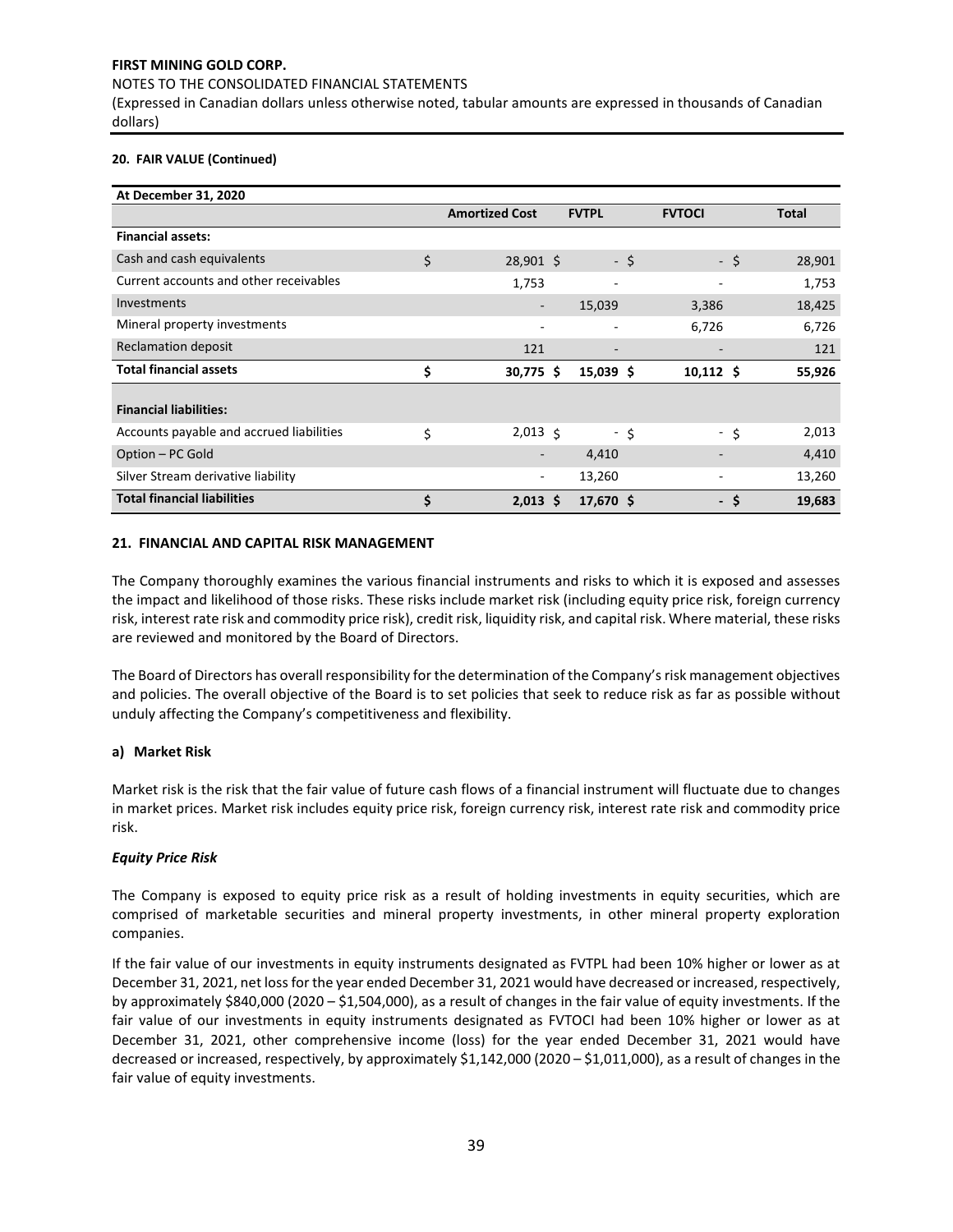# **FIRST MINING GOLD CORP.**  NOTES TO THE CONSOLIDATED FINANCIAL STATEMENTS (Expressed in Canadian dollars unless otherwise noted, tabular amounts are expressed in thousands of Canadian dollars)

# **21. FINANCIAL AND CAPITAL RISK MANAGEMENT (Continued)**

## *Foreign Currency Risk*

As at December 31, 2021, the Company held USD denominated cash and cash equivalents of \$2,117,000. The Company has not hedged its exposure to currency fluctuations.

## *Interest Rate Risk*

Interest rate risk is the risk that future cash flows will fluctuate as a result of changes in market interest rates. The Company does not have any borrowings that are subject to fluctuations in market interest rate. Interest rate risk is limited to potential decreases on the interest rate offered on cash and cash equivalents held with chartered Canadian financial institutions. The Company manages its interest rate risk by seeking to optimize the interest income earned on excess funds while maintaining the necessary liquidity to conduct its day-to-day operations. The Company considers this risk to be immaterial.

## *Commodity price risk*

The Company is subject to commodity price risk from fluctuations in the market prices for silver. Commodity price risks are affected by many factors that are outside the Company's control including global or regional consumption patterns, the supply of and demand for metals, speculative activities, the availability and costs of metal substitutes, inflation, and political and economic conditions. The financial instrument impacted by commodity prices is the Silver Stream derivative liability.

## **b) Credit Risk**

Credit risk is the risk of financial loss to the Company if a customer or counterparty to a financial instrument fails to meet its contractual obligations. Financial instruments which are potentially subject to credit risk for the Company consist primarily of cash and cash equivalents, accounts and other receivables, and the reclamation deposit. The Company considers credit risk with respect to its cash and cash equivalents to be immaterial as cash and cash equivalents are mainly held through high credit quality major Canadian financial institutions as determined by ratings agencies.

# **c) Liquidity Risk**

Liquidity risk is the risk that the Company will not be able to meet its financial obligations as they become due. The Company's policy is to ensure that it will have sufficient cash to allow it to meet its liabilities when they become due, under both normal and stressed conditions, without incurring unacceptable losses or risking damage to the Company's reputation. The Company manages its liquidity risk by preparing annual estimates of exploration and administrative expenditures and monitoring actual expenditures compared to the estimates to ensure that there is sufficient capital on hand to meet ongoing obligations.